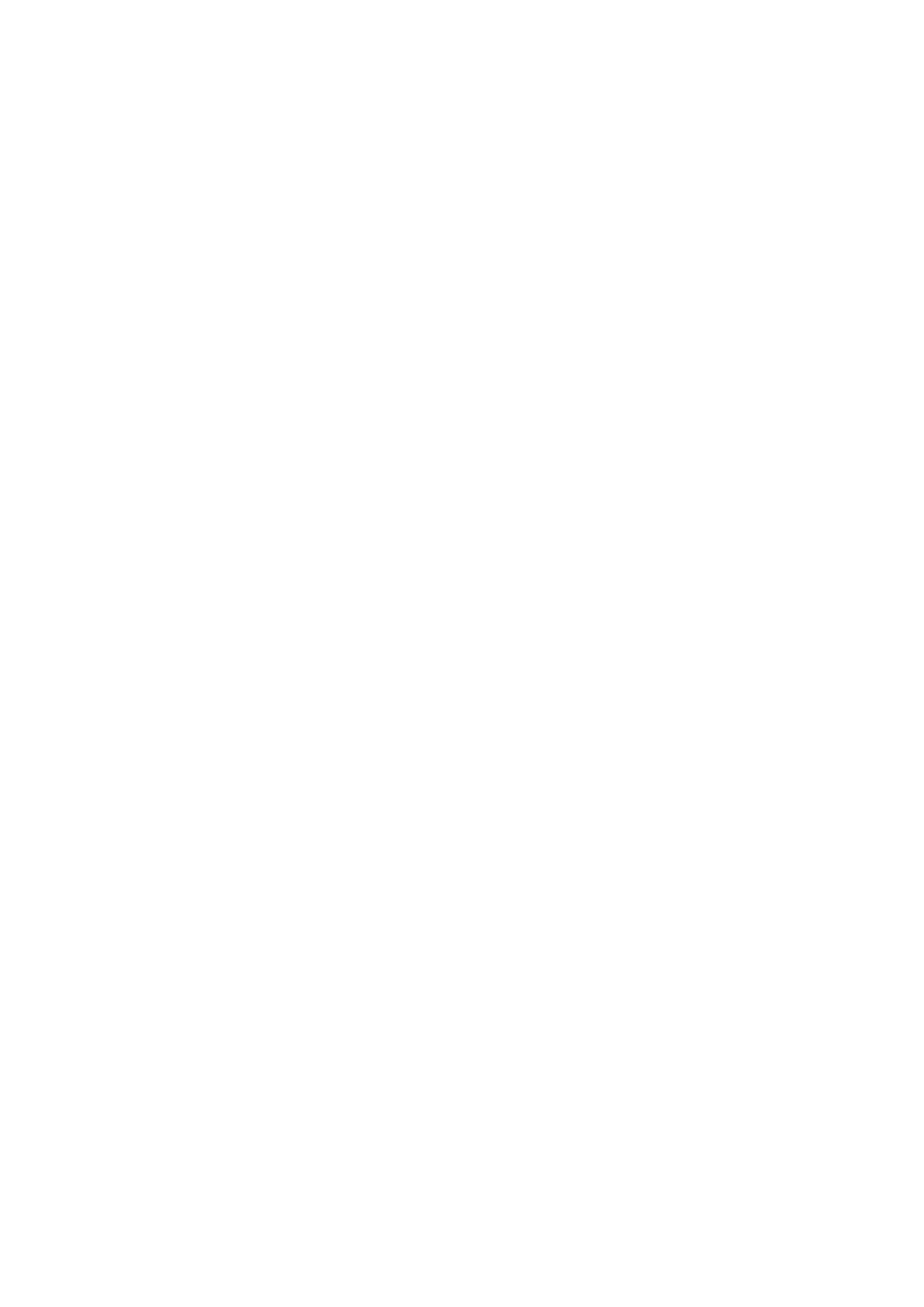Table of Contents

# **Table of Contents**

| ASSESSMENT OF THE PREPARATIONS OF THE POPULATION AND HOUSING CENSUS IN |  |
|------------------------------------------------------------------------|--|
|                                                                        |  |
|                                                                        |  |
|                                                                        |  |
|                                                                        |  |
|                                                                        |  |
|                                                                        |  |
|                                                                        |  |
|                                                                        |  |
|                                                                        |  |
|                                                                        |  |
|                                                                        |  |
|                                                                        |  |
|                                                                        |  |
|                                                                        |  |
|                                                                        |  |
|                                                                        |  |
|                                                                        |  |
|                                                                        |  |
|                                                                        |  |
|                                                                        |  |
|                                                                        |  |
|                                                                        |  |
|                                                                        |  |
|                                                                        |  |
|                                                                        |  |
|                                                                        |  |
|                                                                        |  |
|                                                                        |  |
|                                                                        |  |
|                                                                        |  |

International Monitoring Operation on the Population and Housing Census in Bosnia and Herzegovina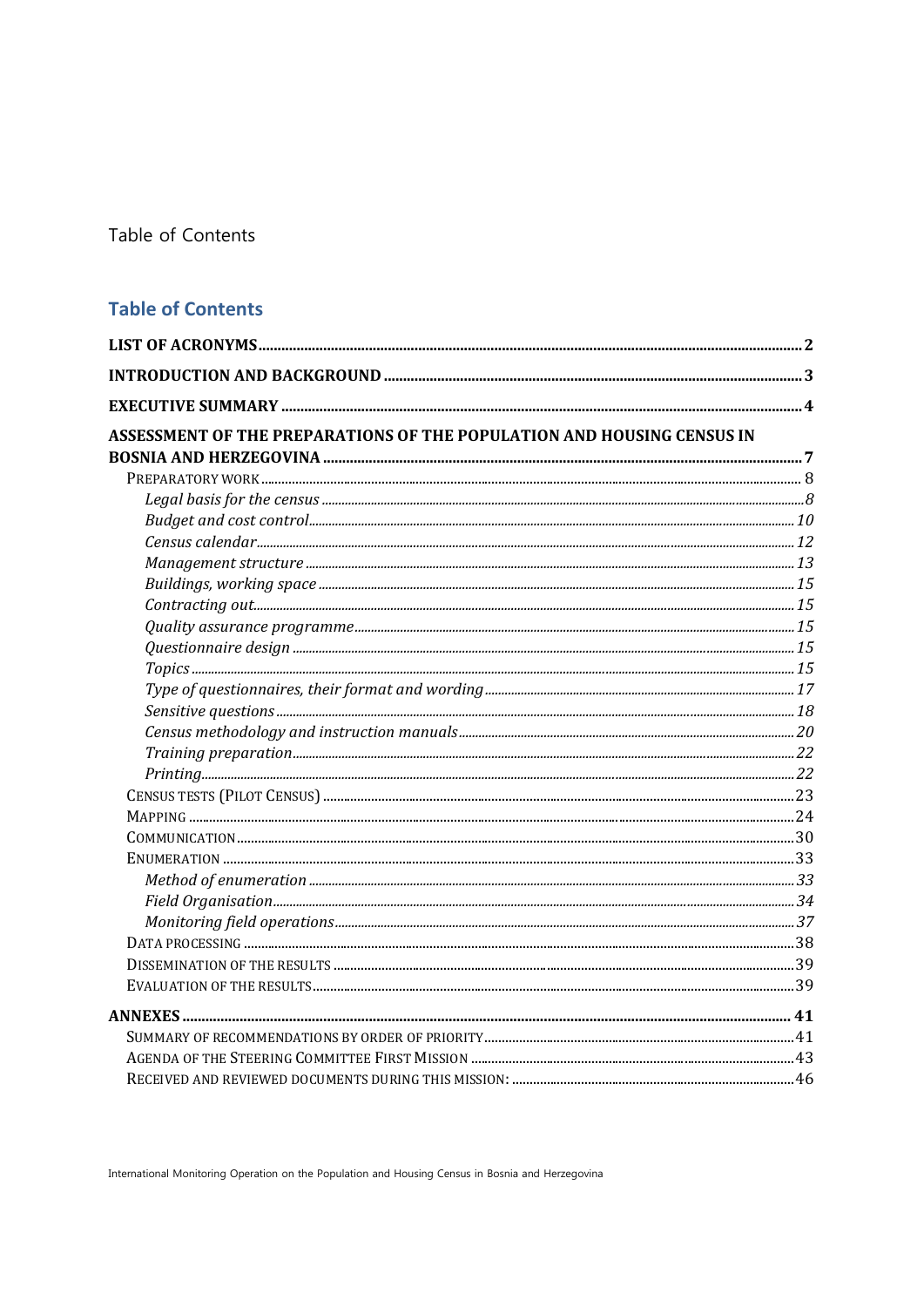# **List of acronyms**

| BiH           | Bosnia and Herzegovina                                 |
|---------------|--------------------------------------------------------|
| DB            | District Brcko                                         |
| EA            | Enumeration area                                       |
| FBiH          | Federation of Bosnia and Herzegovina                   |
| <b>GIS</b>    | Geographic Information System                          |
| <b>IMO</b>    | <b>International Monitoring Operation</b>              |
| <b>IMO MG</b> | International Monitoring Operation, Management Group   |
| <b>IMO SC</b> | International Monitoring Operation, Steering Committee |
| IT            | <b>Information Technology</b>                          |
| <b>MCC</b>    | Municipal Census Commission                            |
| <b>PES</b>    | <b>Post Enumeration Survey</b>                         |
| <b>RS</b>     | Republika Srpska                                       |
| <b>TA</b>     | <b>Technical Assistance</b>                            |
| <b>TOR</b>    | Terms of Reference                                     |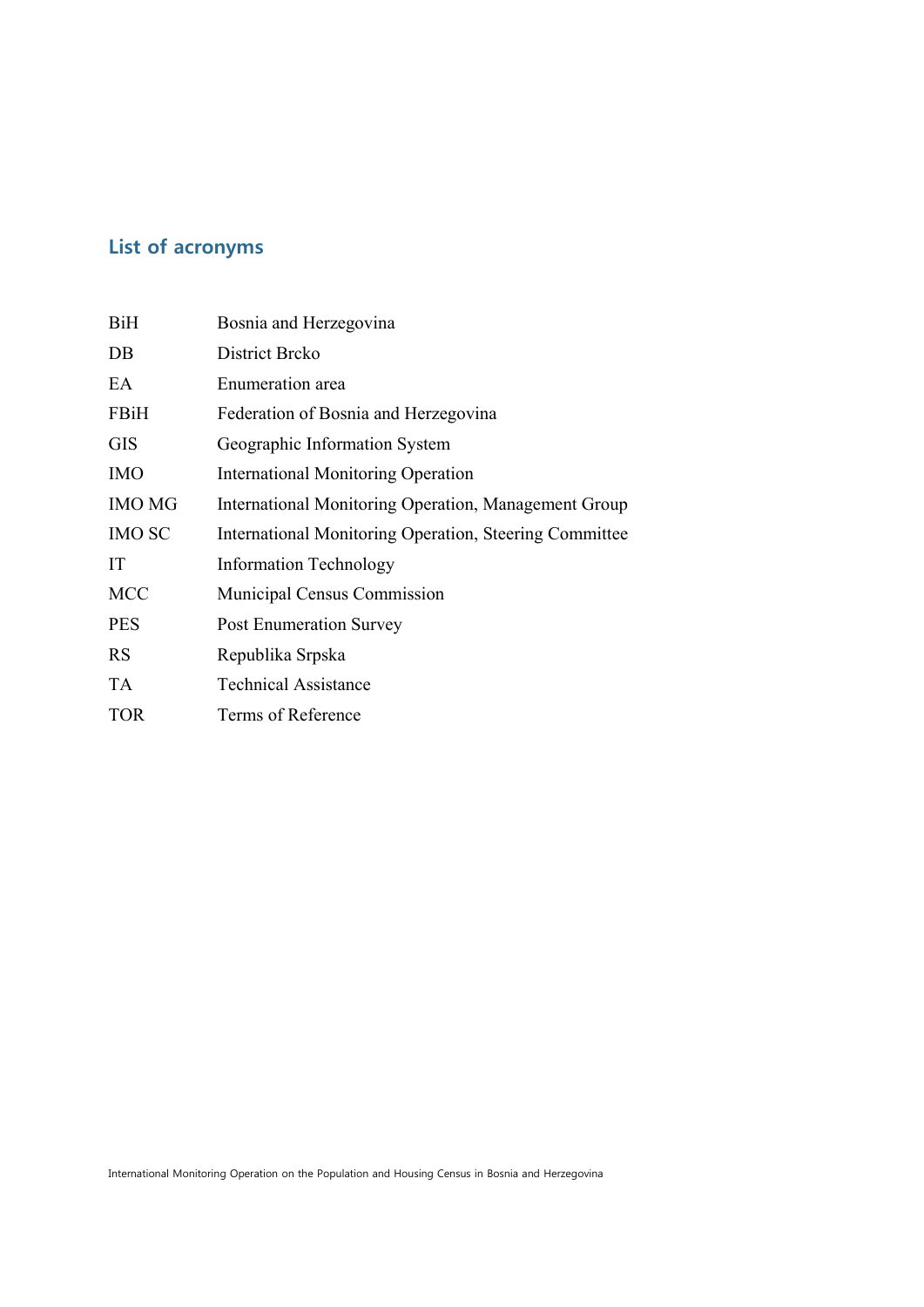# **Introduction and Background**

1. A Population and Housing Census shall take place in Bosnia and Herzegovina (BiH) in accordance with the Law on the Census of the Population, Households and Dwellings in Bosnia and Herzegovina in 2013 as adopted by the Parliamentary Assembly of Bosnia and Herzegovina on 3 February 2012. The Council of Ministers of Bosnia and Herzegovina has invited the European Commission to organise the international monitoring of the Census. Therefore, the European Commission, the Council of Europe and the Council of Ministers of Bosnia and Herzegovina signed on 18 April 2012 a Memorandum of Understanding to agree upon the following:

- The general objective of the International Monitoring Operation (IMO) of the Population and Housing Census in Bosnia and Herzegovina is to monitor the compliance of the whole Census exercise, from the preparation to the data dissemination, with:

- International standards on population and housing censuses as defined by UNECE and Eurostat, and as adopted by the Conference of European Statisticians as Recommendations for the 2010 Censuses of Population and Housing;
- Regulation (EC) No 763/2008 on population and housing censuses, and its implementing measures;
- The Fundamental Principles of Official Statistics, adopted by the UN Statistical Commission, as well as the European Statistics Code of Practice, promulgated by the European Commission;
- Standards on data protection and confidentiality, as provided for in the Convention for the Protection of Individuals with regard to Automatic Processing of Personal Data of the Council of Europe, and the relevant European Union regulations in force.
- The Operation will be carried out by a Committee of International Organisations, the Management Group (IMO MG) assisted by a Senior Census Expert, experts in population censuses, one or more experts in information technology and persons monitoring the census enumeration in the field.
- The Senior Census Expert, the Census Experts and the IT Experts will assess the compliance of the Census in Bosnia and Herzegovina with the requirements listed in the Memorandum of Understanding, but they will not provide technical assistance.
- Under the guidance of the Committee and the Senior Census Expert, the Census Experts shall: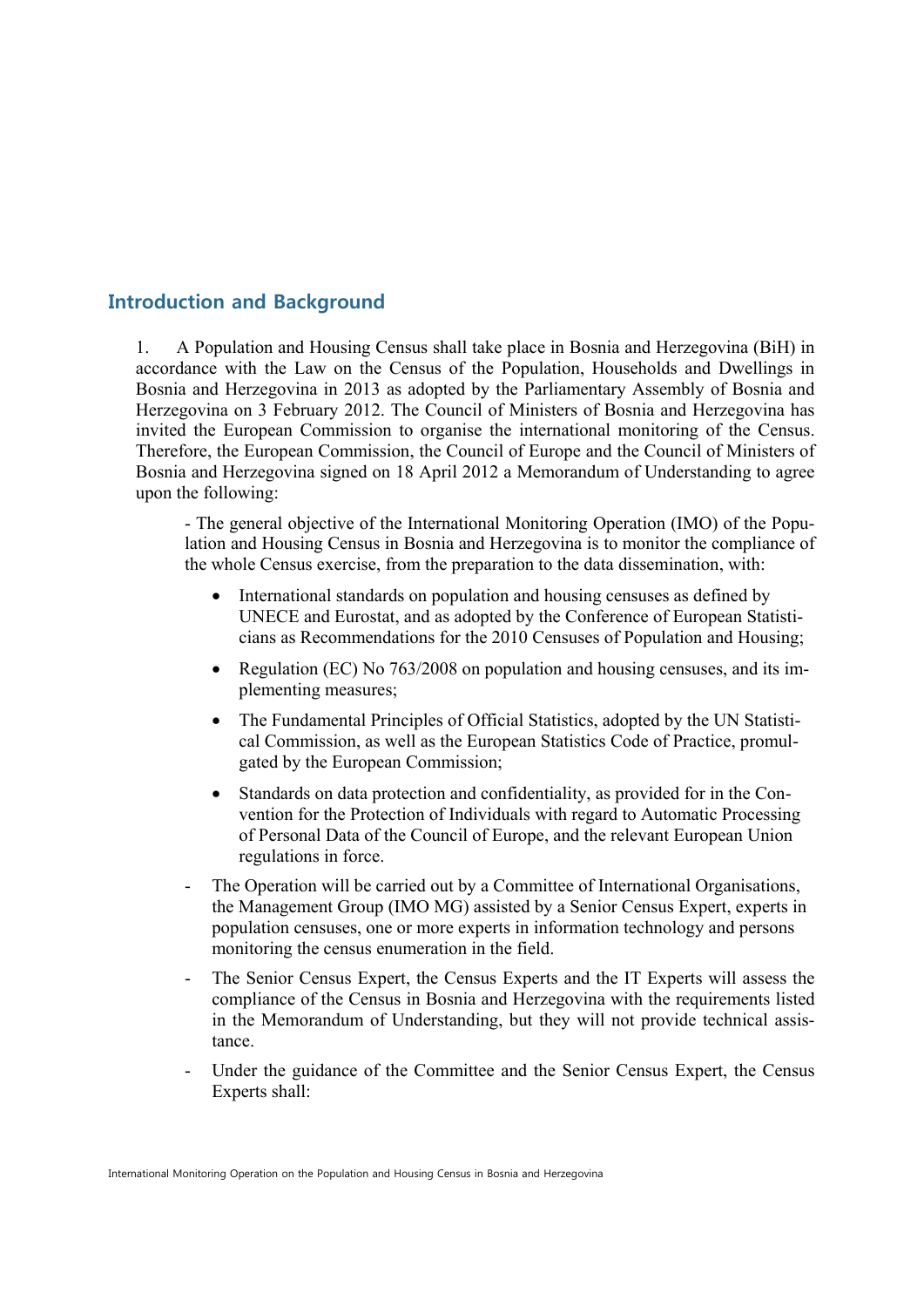- Examine the technical preparation of the Census including the pilot Census and post-enumeration survey, in particular the drafting of questionnaires and manuals;
- Monitor the collection, processing and dissemination of Census data, verifying the accordance with the requirements defined above;
- Control the fair and proper computation at all levels and whether the confidential nature of the individual data is fully guaranteed;
- Investigate any other matter with relevance for the Census.

2. The first meeting of the Management Group has designated Mr. Jean-Michel Durr as Senior Census Expert and Ms. Katerina Kostadinova-Daskalovska, Ms. Meryem Demirci, Mr.Roberto Bianchini and Mr. Bent Noerby Bonde as experts in population censuses. The Senior Census Expert and the Experts in population censuses form the IMO Steering Committee (IMO SC) of international experts. One expert in information technology shall complement the team in a near future.

3. The first mission of the IMO SC was conducted from 23 to 26 April 2012. The objective of this mission was to assess the preparations for the population and housing census in their main components, including the preparation of the pilot census. The team had meetings with the Agency for Statistics of Bosnia and Herzegovina, the Institute of Statistics of the Federation of Bosnia and Herzegovina and the Institute of Statistics of Republika Srpska. In addition, the team met representatives of the Geodetic administrations of both entities (Federation of Bosnia and Herzegovina and Republika Srpska). The Senior Census Expert participated in the first meeting of the IMO Management Group and paid a visit to the Delegation of the European Union to Bosnia and Herzegovina.

4. The present assessment is based on the information reported during these meetings, and on some direct observations of the mission. As a consequence, the comments and recommendations presented below are based on the understanding of the experts, and may not reflect the real situation. This report was prepared by the Senior Census Expert taking into consideration the individual report of each expert as well as his own observations.

5. The experts wish to express their gratitude to the directors and staff of the Agency for Statistics, the Statistical Institutes of the Federation of Bosnia and Herzegovina and Republika Srpska and of the Geodetic institutions for their availability and collaboration, and to the staff of Council of Europe for the perfect organisation of the mission.

# **Executive Summary**

6. The census law adopted in February 2012 has given way to the preparation and implementation of the Population and Housing Census of Bosnia and Herzegovina. This will allow the country to conduct this operation 20 years after the previous one and to participate in the 2010 international round of population and housing censuses. This represents a considerable step for the country and its inhabitants.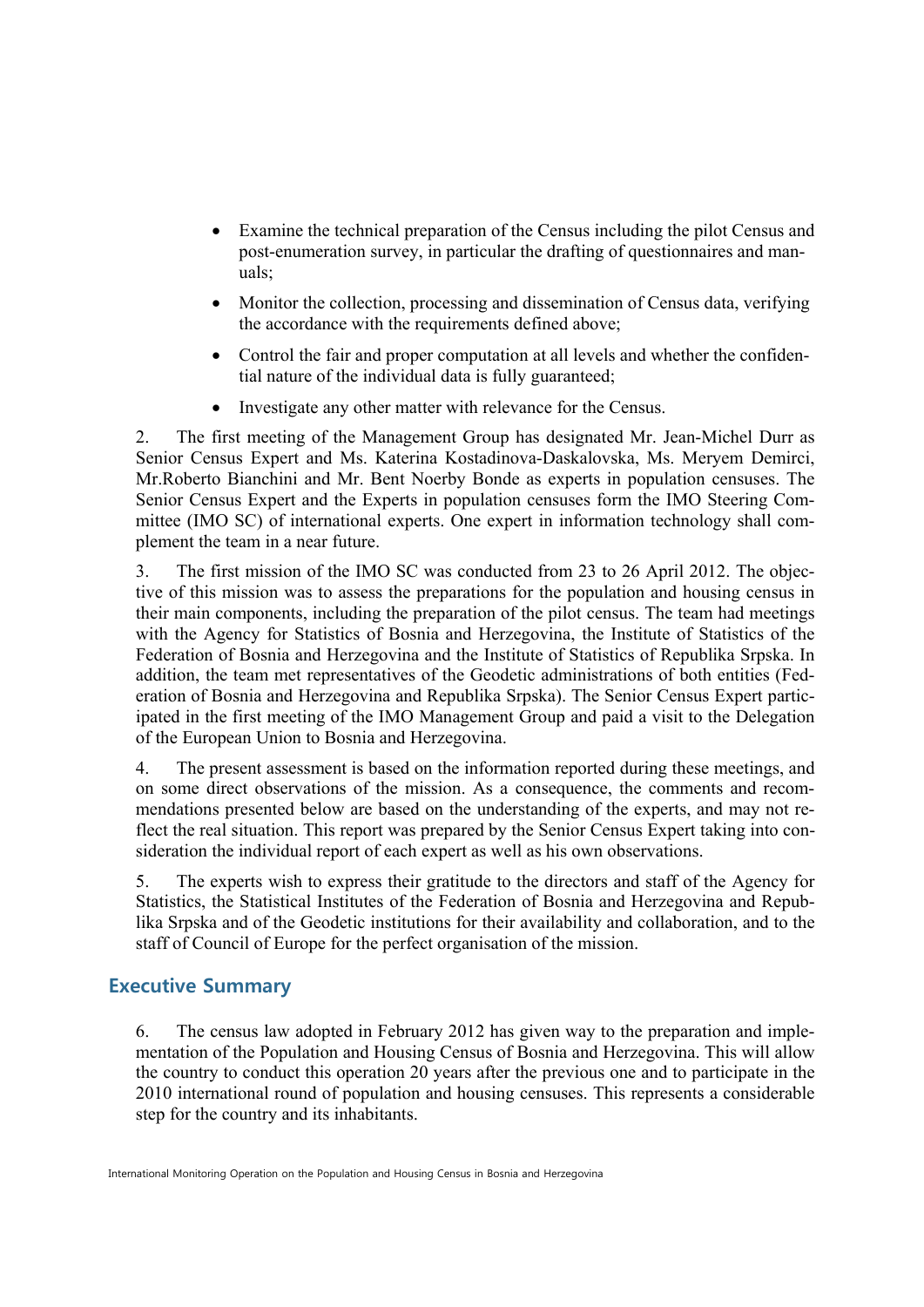7. The mission could assess the main points of the census preparations with the excellent collaboration of the three statistical institutions and the geodetic institutions.

8. As outcome of the mission, an assessment of each component of the census project was conducted and presented below. The main points of this assessment are the following:

- The preparation of the census is underway in the statistical and geodetic institutions in charge. However, the three statistical institutions stress their lack of experience in census taking, as few staff participated in the previous census in 1991. All three statistical institutions report shortage of qualified staff due to budget restrictions.
- The collaboration among institutions is satisfactory. Thematic inter-institution working groups are regularly meeting to define the methodology and prepare the operation.
- The law is quite comprehensive and should provide a sound ground for the preparation and the implementation of the census. However, some points have to be clarified by specific instructions, such as the case of persons living abroad and the role of the census commissions in the control of enumeration.
- The budget should be sufficient for the operation, but is still in the process for adoption.
- The units and topics to be covered in the census as well as their definitions are in compliance with the International Recommendations as well as with the EU Regulation on Population and Housing Censuses.
- The method for enumeration (traditional door to door interviews) is suitable for the country.
- A clear concept and plan for training exists, but the preparation of the training materials has not started yet.
- A pilot census is planned for September. However, it is not planned to test the complete organisation, and in particular the role of local self-governments.
- The methodology and the implementation phases for the census mapping programme are correct and generally in line with international recommendations and European standards. However, serious concerns have to be expressed on the timetable for implementation, which seems not realistic with the deadline of 1st October 2012 stipulated in the law.
- An important issue is that the border between entities is not clearly defined on maps.
- A communication campaign is foreseen, but insufficient attention is paid to communication and outreach strategy and action plans. For example, there has been no survey or analysis on the public's perception and attitudes to the upcoming census.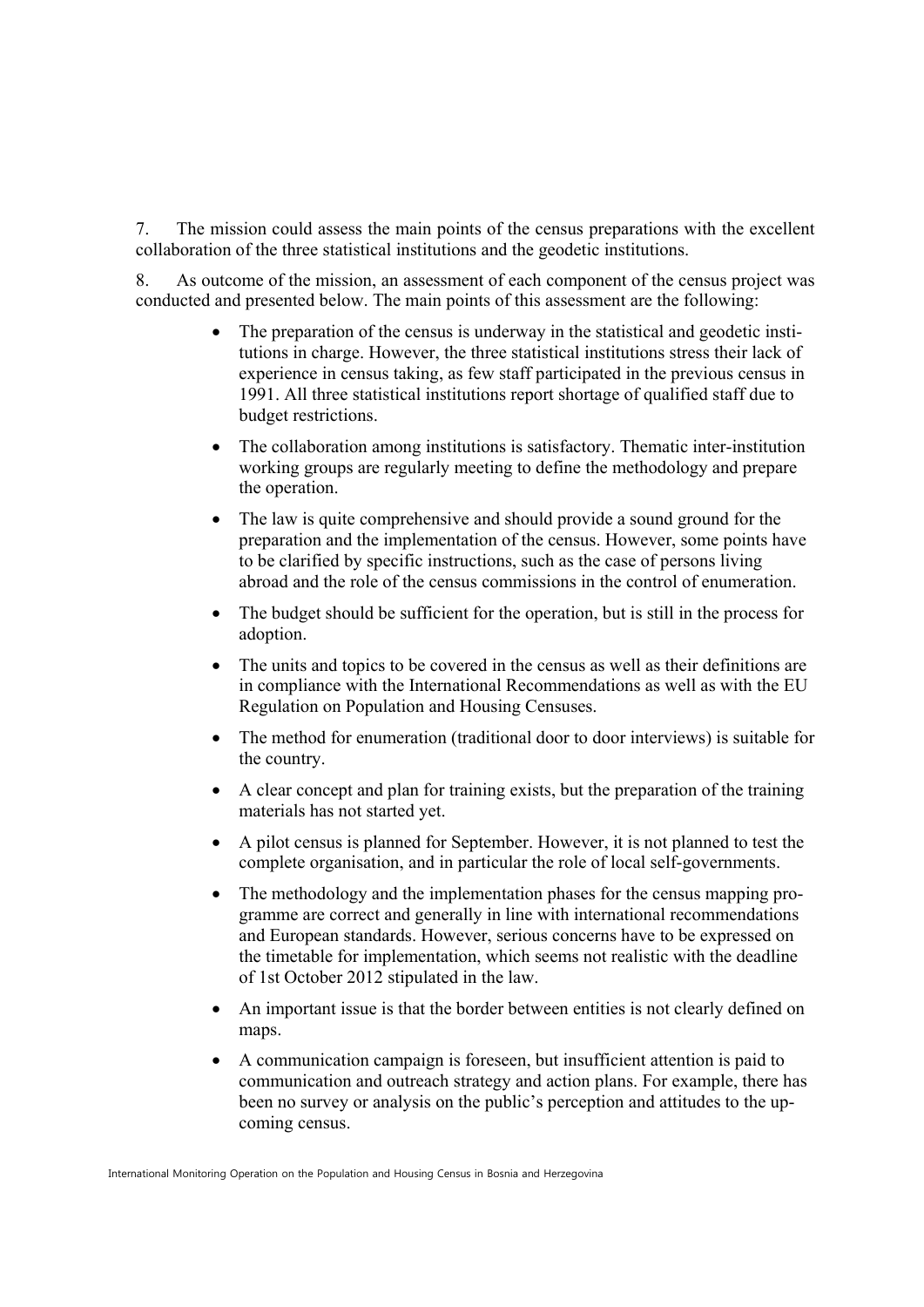- The selection municipal instructors and enumerators can experience difficulties in satisfying the "Ethnic structure" criteria prescribed in the Census Law, because of changes in the population structure in comparison with the situation in 1991.
- There is no Logistic group for Census in the statistical institutions.
- There are no clear strategies for monitoring fieldwork neither in terms of content nor in terms of practical organisation.
- Data capture will be delegated to a contracted company using optical reading technology. While this technology is well established for census data processing, it requires specialised skills. In that regard, the selected company does not seem to have large experience in census data capture.
- A Post Enumeration Survey will be conducted after the enumeration to assess the coverage and quality of the census. The PES should be tested in the pilot census, but there is not yet any specification available.

9. Considering the assessment made for each step of the census, detailed recommendations are proposed in the report. However, the experts wish to highlight some **recommendations** they consider of utmost importance for the success of the operation in the following areas:

# **Organisation**:

10. The line of responsibilities and line of reporting should be clearly defined and explain in the organisational manuals for each participant in the census activities.

# **Budget**

11. It is highly recommended to secure the multi-year census budget as soon as possible. This is a paramount milestone in the census project to monitor closely.

# **Questionnaires**

12. The formulation of the questions on ethnicity/nationality and religion should be revised according to international recommendations.

13. Questionnaires should be pre-tested before the pilot census to ensure that wording and order of questions are suitable in all languages.

# **Enumeration**

14. It is recommended to develop precise instructions regarding the enumeration of persons temporarily absent to avoid any inclusion of non-resident persons in the population.

15. Detailed manuals of instructions need to be prepared for each participant in the census activities. In drafting these manuals, it is important to tailor the language and layout to the category of census staff they target.

# **Pilot Census**

International Monitoring Operation on the Population and Housing Census in Bosnia and Herzegovina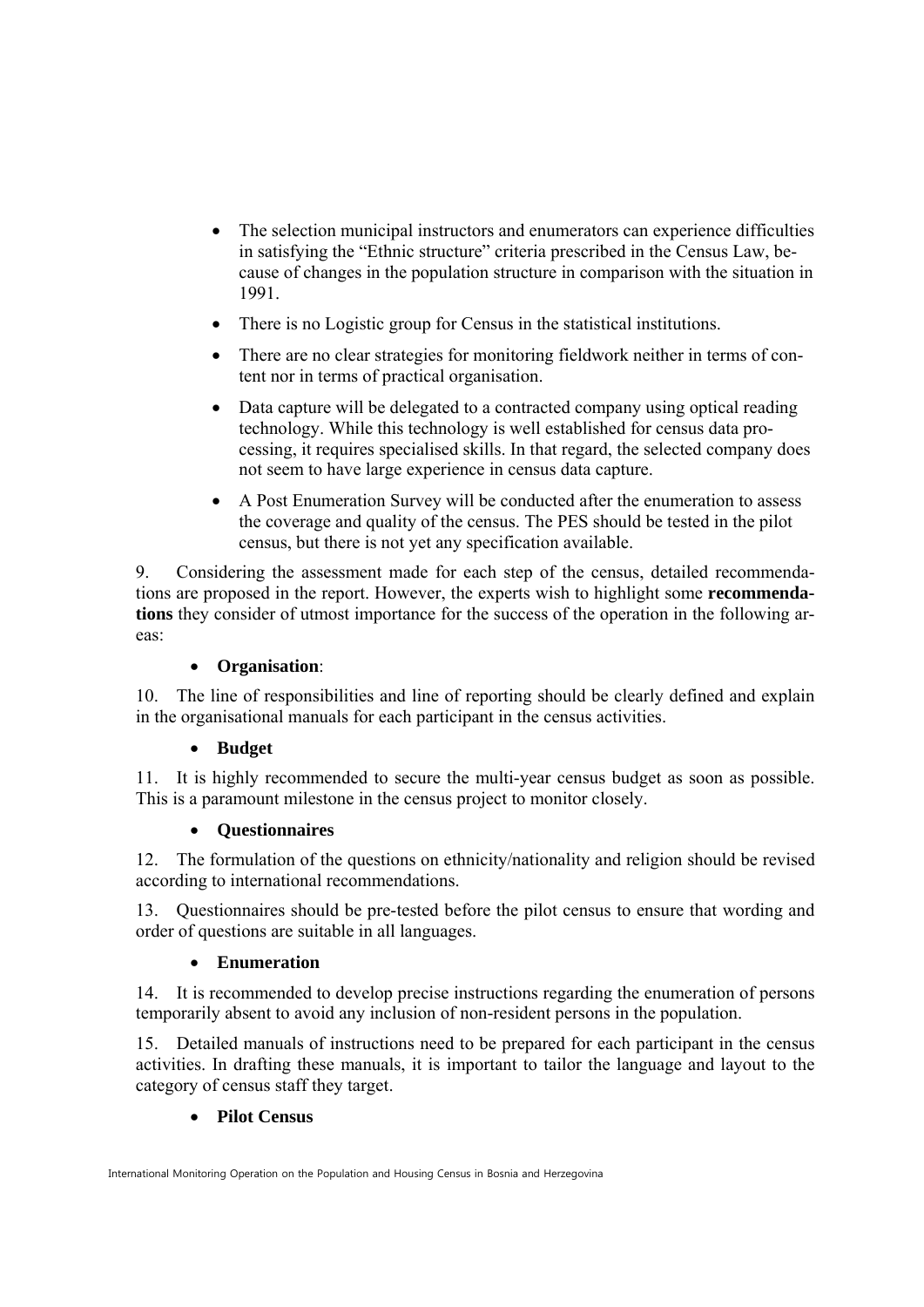16. Pilot census should be designed to test all stages of census including the checking the quality of census maps, field organization, method for monitoring the field work, data processing (data capture, recognitions, coding, editing/imputations), evaluation of census results and dissemination plan and tools.

17. It is highly recommended that all census committees planned for the census be established and their roles tested in the pilot census. In particular, the role and involvement of local self-governments should be tested.

# **Cartography**

18. A group of experts on census mapping with representatives from the Agency, the Institutes for Statistics and Geodetic Administrations of both Entities, Municipalities and the BiH Ministry of Civil Affairs should start functioning as soon as possible to take decisions by mid-June 2012 on: census spatial units to be used, criteria to demarcate enumeration areas (EAs), demarcation of the border line for census purposes between entities.

19. It is recommended that the Institutes for Statistics and Geodetic Administrations of both entities produce a technical document by mid-June 2012 on the applied and planned quality control procedures and methods on census mapping, to ensure that each enumerator will be able to be orientated in the field and have an overview of the buildings/units to visit.

# **Communication**

20. Research must be carried out before 1 July 2012 through interviews, focus groups and possibly also a quantitative questionnaire based survey to identify the knowledge, perceptions and attitudes to the census and to the national statistical agency.

21. Based on this research, evidence based communication and outreach strategy must be developed with defined aims, objectives, target groups, methodology, tools, messages, and a plan with actions, timeline and budget. The communication and outreach strategy with detailed action plan and budget must be finalised by 1 September 2012.

# **Data Processing**

22. The Agency in collaboration with the entities should develop continuous monitoring system regarding all activities entrusted to the selected company to control the quality of work undertaken by the company. This system should be established early enough to test all phases through pilot census to finalize everything before the enumeration.

# **Assessment of the Preparations of the Population and Housing Census in**

# **Bosnia and Herzegovina**

1. In order to assess the preparations of the census, the mission decided to follow the different steps for the preparation and implementation of a population and housing census. A list of activities was built from the United Nations Principles and Recommendations for Population and Housing Censuses, as well as from the experience of the experts.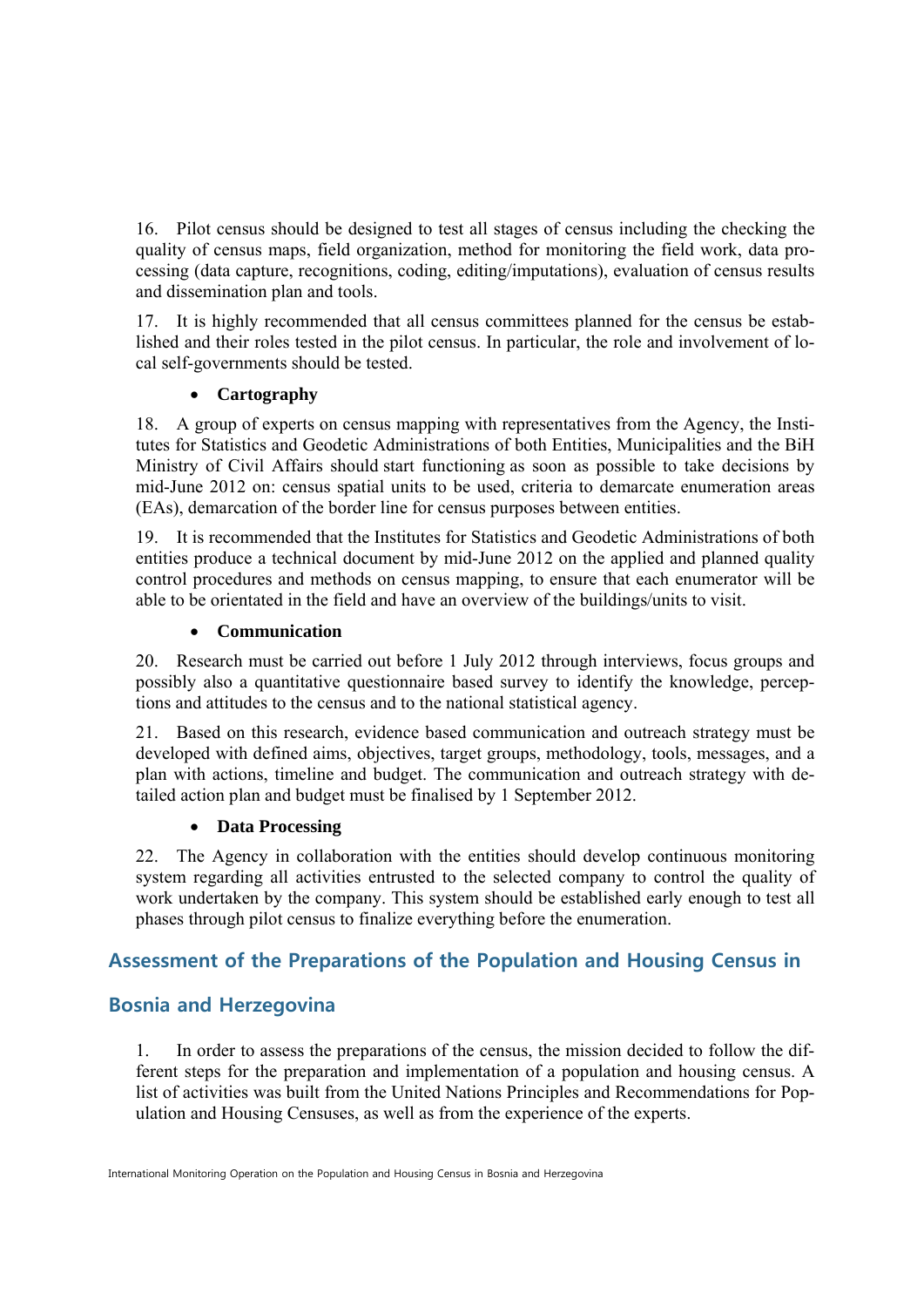2. The list of activities is organized as following: (a) preparatory work; (b) mapping; (c) enumeration; (d) data processing; (e) dissemination; and (f) evaluation.

3. For every item, a description of the situation is presented, and then assessment and recommendations are formulated.

#### **PREPARATORY WORK**

4. The preparatory work for the census is necessarily long in duration and involves many distinct activities. In addition, some of these activities may be interrelated but also overlap to a large extent. The following preparatory activities could be assessed during the mission.

#### **Legal basis for the census**

5. Pursuant to the Article IV.4.a) of the Constitution of Bosnia and Herzegovina, the Parliamentary Assembly of Bosnia and Herzegovina, during the 21st session of the House of Representatives held on 3rd February 2012, and at the 12th session of the House of Peoples, held on 3rd February 2012, has adopted the Law on Census of Population, Households and Dwellings in Bosnia and Herzegovina in 2013.

- 6. The Law contains 7 chapters and 48 articles covering the following topics:
	- General provision, including definitions, topics covered by the census, date of the enumeration, units encompassed/not encompassed by the census, obligation to answer and optional declaration of ethnic/national and religion affiliation, duties and right of persons engaged in the census, protection of minorities and use of languages, use and protection of data collected, evaluation of the coverage and quality of census data through a post-enumeration survey;
	- Organisation of the census, including tasks of the institutions engaged in the preparation and implementation of the census (Agency for Statistics of Bosnia and Herzegovina, Institutes of Statistics of the two entities, Geodetic administration and some ministries) as well as role and composition of the census bureaus and census commissions;
	- Methodology, including questionnaire design and printing, cartographic preparation, enumeration of some categories of population, and publication of census results;
	- Financing of the census, including the annual amounts for 2012, 2013, 2014 and  $2015$
	- Enumeration of persons who temporarily work and reside abroad, including organisation and financing;
	- Penalty provisions, for non-respondents or persons engaged in the census failing to comply with their obligations;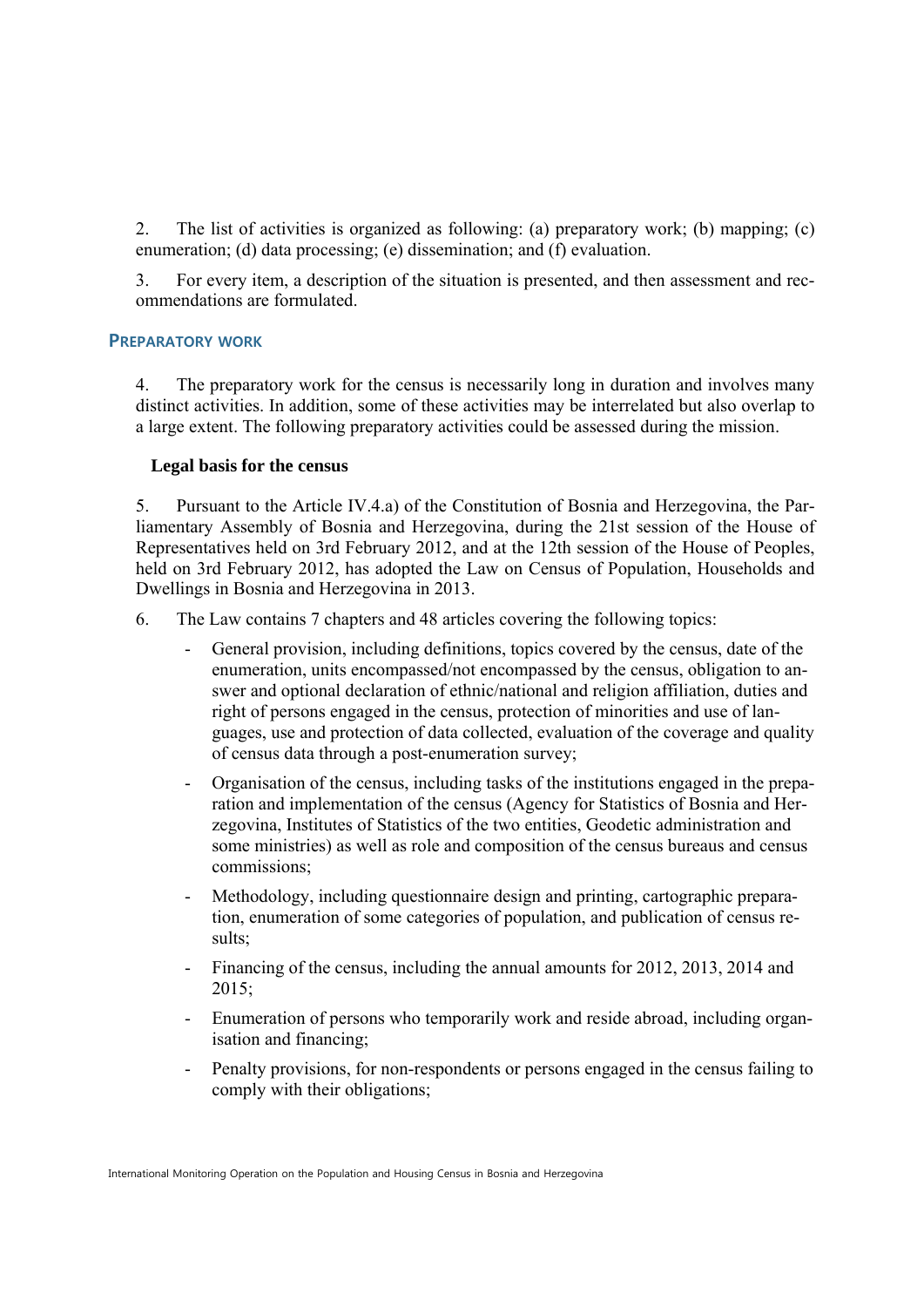- Transitional and final provisions, including destruction of census material afterwards and entry into force of the law.

#### *Assessment*

7. The law is quite comprehensive and covers extensively all the aspects of a population and housing census. In that regard, the law should provide a sound ground for the preparation and the implementation of the census. However, some points may not be completely clarified or stated by the law:

- Art 7, provides that persons usually resident in the place of enumeration but absent, or expected to be absent, at the date of the census for less than one year shall be considered as temporarily absent persons and thus included in the total population of the enumeration area. This category of population is usually a source of problems in the region. Firstly, people living abroad, nevertheless the duration of stay (especially people living in European countries), may consider themselves as still resident if they keep a house in the country and come regularly for holidays or family events. Then, their family may be willing to include them in the enumeration as resident. Secondly, ethnic representativeness is sensitive and some ethnic groups may want to include their diaspora in the resident population of the country.
- Regarding the sharing of responsibility between agency and statistical institutions. the law clarifies many issues, but refers frequently to "cooperation", which needs to be proven in the daily work of the institutions involved. However, the law gives a clear role to the Agency for Statistics in defining the methodology.
- The issue of the access to the complete database by the three statistical institutions is provided by article 22.
- Questions on displaced persons and intention to come back may be on the one hand highly sensitive and subject to some kind of pressure, but on the other hand needed for the application of the Dayton agreement.
- The obligation to give accurate answer leads to the question on how this accuracy is controlled. The article 36 provides that all institutions of Bosnia and Herzegovina are obliged to allow the Agency to use the databases and records under their competencies (databases of births, deaths, displaced persons, registers of residence, administrative records of persons sentenced to prison and so on) to carry out control of statistical accuracy and quality of the data collected in the field. If accuracy is of course a legitimate goal, the census shall remain a statistical operation and not an administrative one.
- Article 26 on the role of census commissions of the units of local self-government provides that the commissions take over the Census material from the instructors, organise and control the coverage and quality of the Census material. These commissions are composed of members nominated by the local self-governments. If their role in facilitating the enumeration by providing premises and organising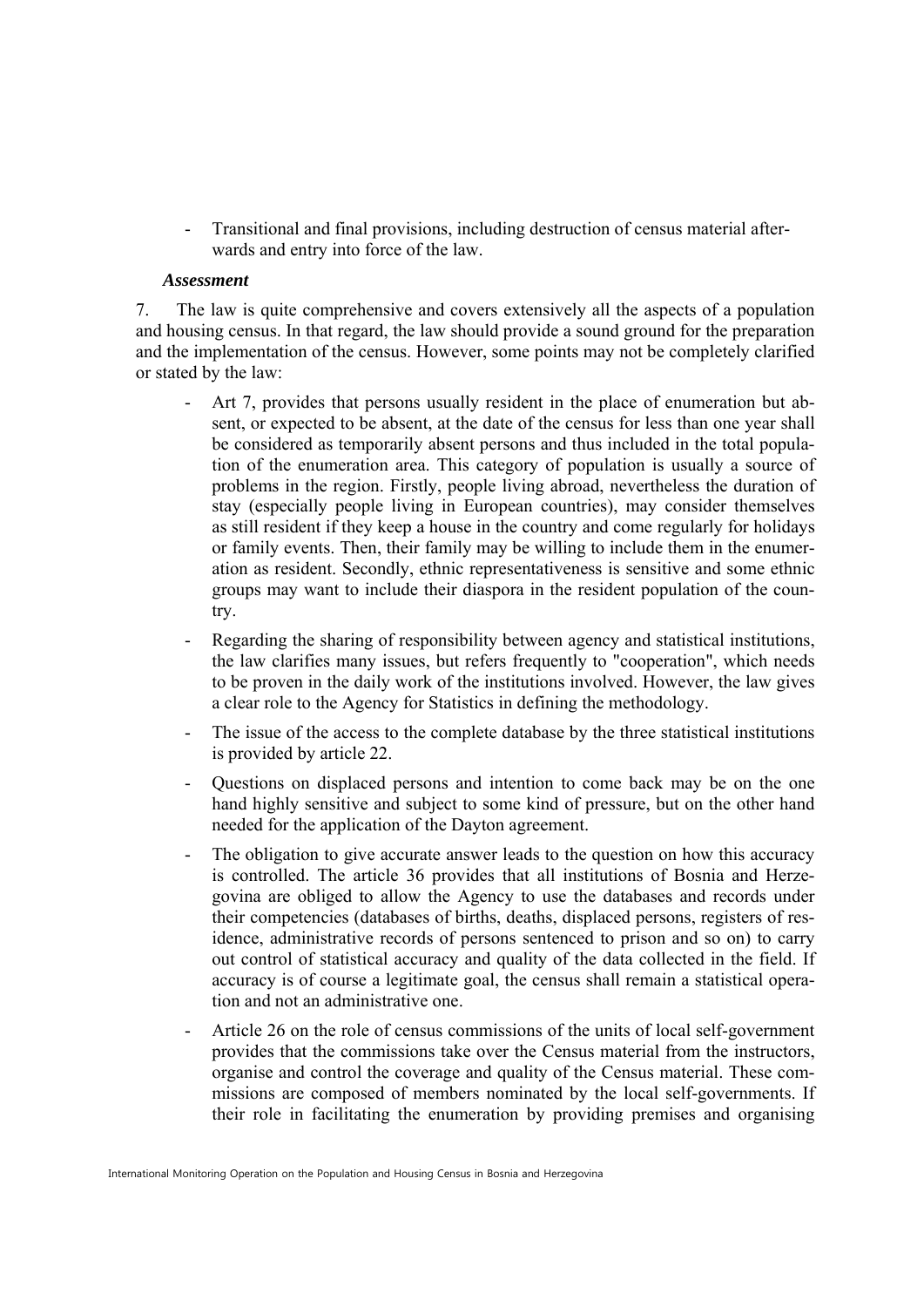staff selection is indisputable, they are also interested in the census results. Therefore, in order to ensure strict neutrality, controls should be performed by State instructors and controllers, under the control of the statistical institutions.

- Article 30 gives responsibility to the entities' geodetic offices and the Department for Public Register of the Brčko District Government to complete the cartographic preparation required for carrying out the Census. The article stipulates that the technical documentation shall contain cartographic overviews and descriptions which will enable each enumerator to be orientated in the field and have an overview of the buildings/units to visit. However, it does not give explicit responsibility to the statistical institutions to define the specifications for delineation of enumeration areas (EAs). This may create problem, if the geodetic offices delineate EAs without taking into consideration the requirements of the census.

## *Recommendations*

8. It is recommended to develop precise instructions and rules of organisation for the implementation of the law, in particular regarding the enumeration of persons temporarily absent to avoid any inclusion of non-resident persons in the population, or the sharing of responsibilities among the institutions involved in the census, such as statistical institutions, ministries or census commissions to avoid misunderstandings and complication during the enumeration.

#### **Budget and cost control**

9. The law, in its article 38, provides that resources intended for financing Census-related activities and tasks shall be provided from the budgets of Bosnia and Herzegovina, entities, the Brčko District, international donations and other sources.

10. The minimum of required funds amounts to 42 625 603 KM (around 21.8 million Euros), as following:

- For the year 2012:10 494 461 KM
- For the year 2013: 31 364 836 KM
- For the year 2014: 473 804 KM
- For the year 2015: 292 502 KM

11. A breakdown was provided to the mission as follows, including a first revision of the total amount to take into consideration inflation:

|                                           | <b>Amount (in KM)</b> | % of total budget |
|-------------------------------------------|-----------------------|-------------------|
| Pilot census                              | 165 700               | $0.4\%$           |
| Human resources (inc. data<br>processing) | 31 593 123            | 72.5%             |
| <b>Post Enumeration Survey</b><br>PES)    | 222 025               | $0.5\%$           |

International Monitoring Operation on the Population and Housing Census in Bosnia and Herzegovina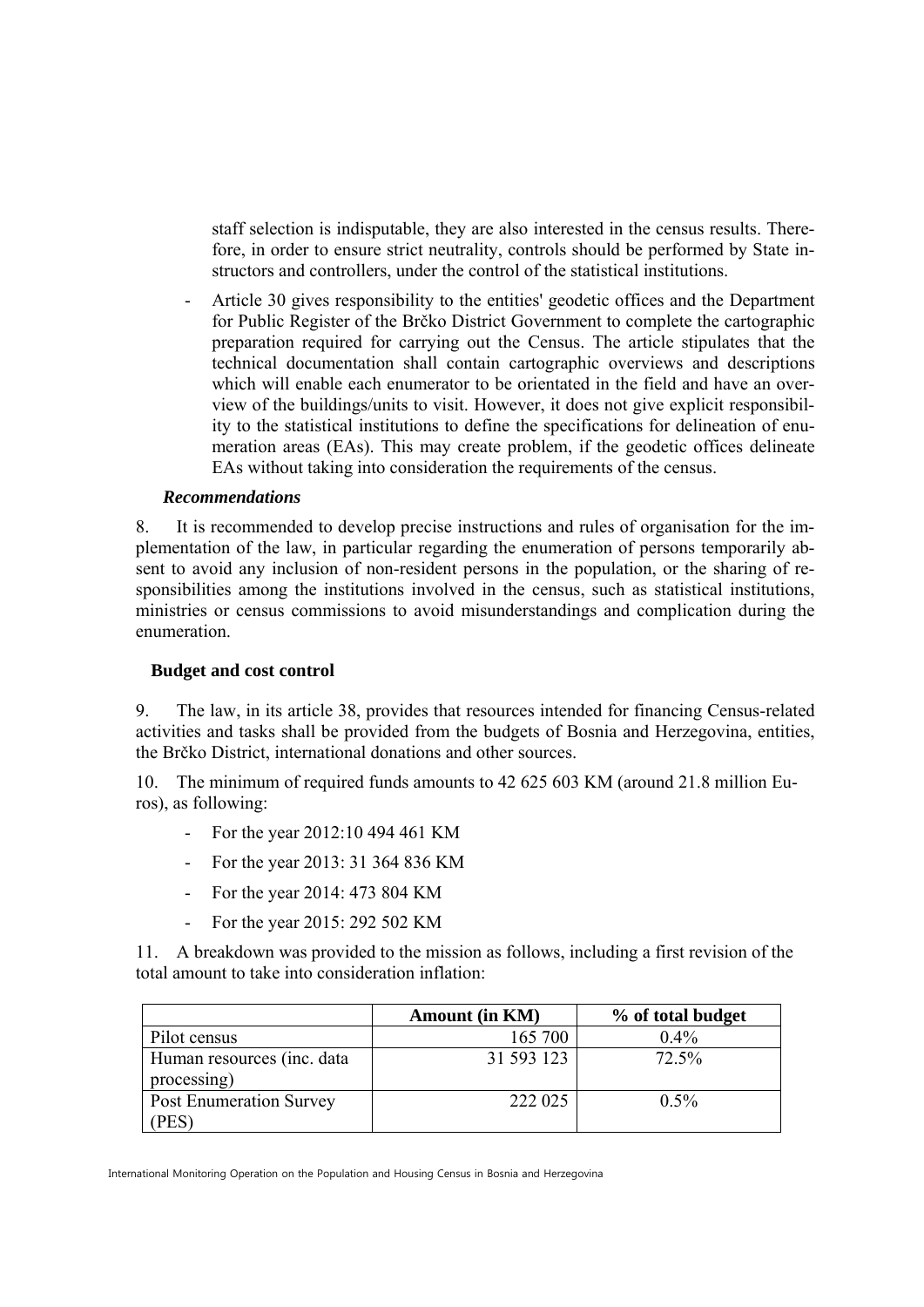| Infrastructure and logistics | 7720523    | 17.7%   |
|------------------------------|------------|---------|
| Publication (inc. public     | 491 200    | $1.1\%$ |
| awareness campaign)          |            |         |
| Media                        | 503 000    | $1.2\%$ |
| Other costs (inc. vehicles)  | 1 628 140  | 3.7%    |
| Reserve                      | 1 269 711  | 3%      |
| <b>Total</b>                 | 43 593 422 | 100%    |

12. A financial plan shall be regulated by the special agreement of the respective ministers of finance of BiH, entities and the director of the Brčko District Finance Directorate, or Fiscal Council of BiH within 60 days from the day of the Law coming into force. At the moment of the mission, the budget had been adopted in Council of Ministers but had to be approved by the Fiscal Council that has also to decide how to finance this amount. The Council of Minister and Minister of Finance have already allocated 4.4 million KM for the census preparation this year, but the funds have not yet been released. For example, the meetings of the inter-institutions working group had to be financed by UNFPA.

#### *Assessment*

13. The budget of the census represents around 5.5 Euros per capita, which is in line with European countries. However, the breakdown provided mixes approach by topic (pilot census, PES) and approach by nature of expense (human resources, printing…). This makes difficult to compare the structure of the budget with other countries or international standards.

14. For example, a possible breakdown is given in the following table, build from the results to a questionnaire sent by the United Nations Statistics Division to countries:

| <b>Activity</b> | Africa | America,<br><b>North</b> | America,<br><b>South</b> | Asia | <b>Europe</b> | <b>Oceania</b> | World |
|-----------------|--------|--------------------------|--------------------------|------|---------------|----------------|-------|
| Preparation     | 7.4    | 9.0                      | 4.8                      | 10.4 | 12.3          | 17.4           | 10.4  |
| Pilot census    | 0.9    | 2.2                      | 1.6                      | 1.0  | 2.6           | 1.1            | 1.6   |
| Cartography     | 12.9   | 8.9                      | 32.4                     | 2.3  | 2.9           | 1.3            | 6.3   |
| Communication   | 4.1    | 2.9                      | 4.2                      | 6.0  | 3.5           | 4.3            | 4.3   |
| Enumeration     | 44.5   | 44.1                     | 36.4                     | 49.8 | 37.5          | 32.7           | 42.9  |
| Printing        | 3.7    | 4.4                      | 1.8                      | 5.0  | 3.6           | 3.1            | 4.1   |
| Transport       | 3.0    | 1.2                      | 0.5                      | 2.0  | 1.1           | 1.6            | 1.8   |
| Equipment       | 4.7    | 5.6                      | 6.5                      | 8.0  | 10.3          | 5.3            | 7.5   |
| Evaluation      | 0.9    | 1.2                      | 0.5                      | 1.2  | 1.2           | 0.4            | 1.0   |
| Data processing | 5.5    | 12.2                     | 6.9                      | 5.5  | 13.4          | 17.5           | 9.5   |

Table 1. Breakdown of census budget by activity by region, in %, 2010 round

International Monitoring Operation on the Population and Housing Census in Bosnia and Herzegovina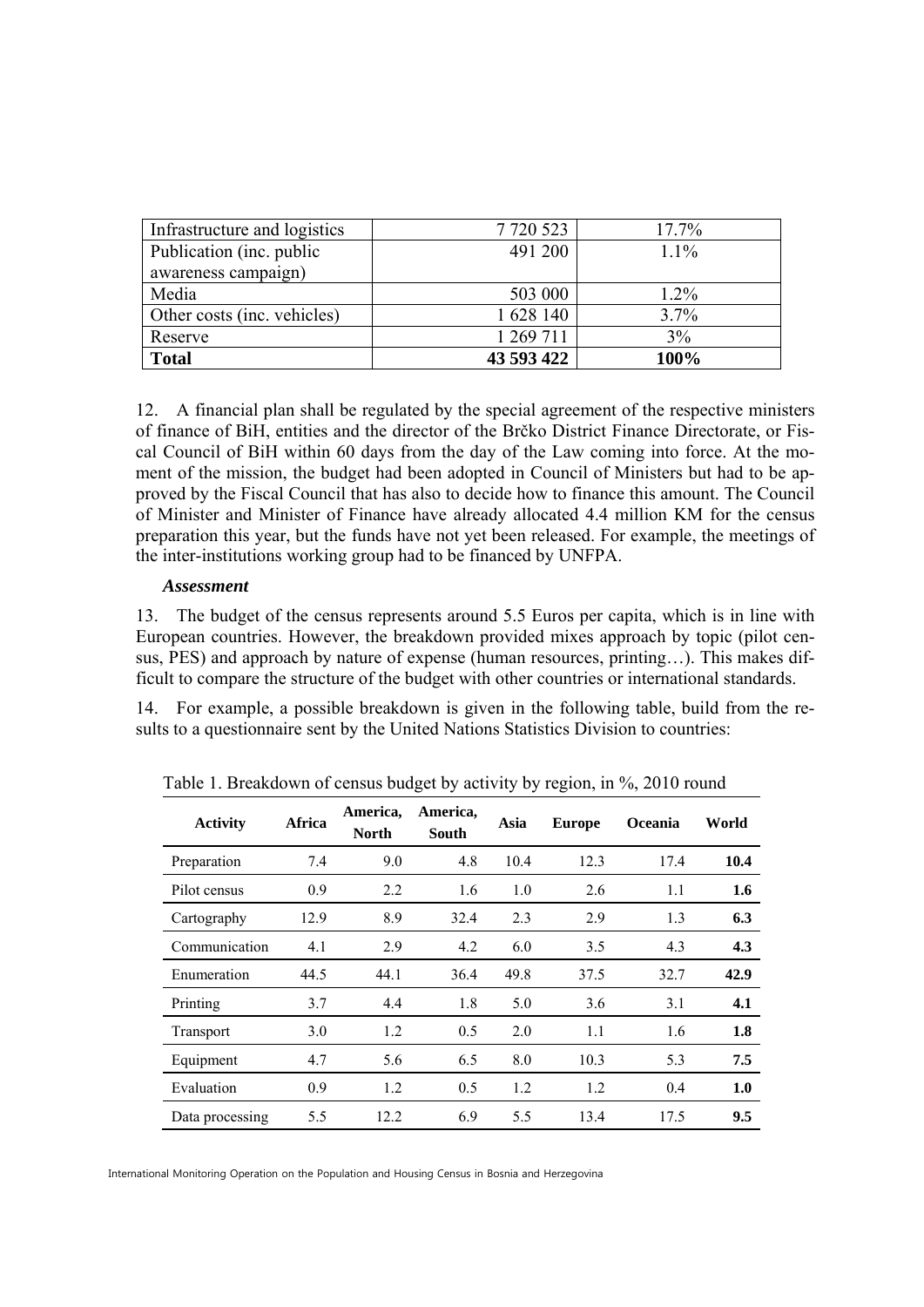| Analysis      | 1.7   | 1.8   | 2.5           | 1.4   | 2.8                            | 5.9   | 2.2   |
|---------------|-------|-------|---------------|-------|--------------------------------|-------|-------|
| Dissemination | 3.5   | 4.0   | 1.3           | 1.6   | 5.5                            | 5.1   | 3.7   |
| Other         | 7.4   | 2.6   | 0.7           | 5.6   | 3.4                            | 4.4   | 4.8   |
| Total         | 100.0 | 100.0 | 100.0         | 100.0 | 100.0                          | 100.0 | 100.0 |
|               |       |       |               |       | Number of responding countries |       |       |
|               | 17    | 11    | $\mathcal{P}$ | 22    | 24                             |       | 81    |

*Source: J.-M. Durr, 2010. The 2010 round of Population and Housing Censuses in the world. 19th National Symposium of Probability and Statistics, Brazil.* 

15. From this table, it appears that the cost of the pilot census, of the evaluation (PES) and communication are under the average of European countries. However, further assessment of each of these steps will be developed below.

16. The delay observed in finalizing the budget approval and releasing the funds for 2012 brings uncertainty that should be cleared as soon as possible.

# *Recommendations*

17. It is highly recommended to organise the budget by sub-domain of the census, corresponding to projects (such as cartography, communication, enumeration, evaluation, data processing, dissemination…) and to breakdown each sub-domain into categories of expenses (staff, equipment…).

18. It is **highly recommended** to secure the multi-year census budget as soon as possible. This is a paramount milestone in the census project to monitor closely.

# **Census calendar**

19. International recommendations consider as an indispensable element in the planning of a census a calendar or timetable indicating the sequence and estimated duration of each of the component operations of the census.

20. A timetable has been drafted by the Agency, in coordination with the entities statistical institutions. A detailed timetable is regularly reviewed during the meetings of the working group.

# *Assessment*

21. A summary version of the timetable was provided to the mission, but not including the data processing phase. However, the mission could see a detailed timetable discussed by the working group, but could not review it in detail.

# *Recommendations*

22. The Census Bureau should develop a light monitoring, based on regular reports from the working groups and staff involved. We recommend regular "flash reports", reporting eve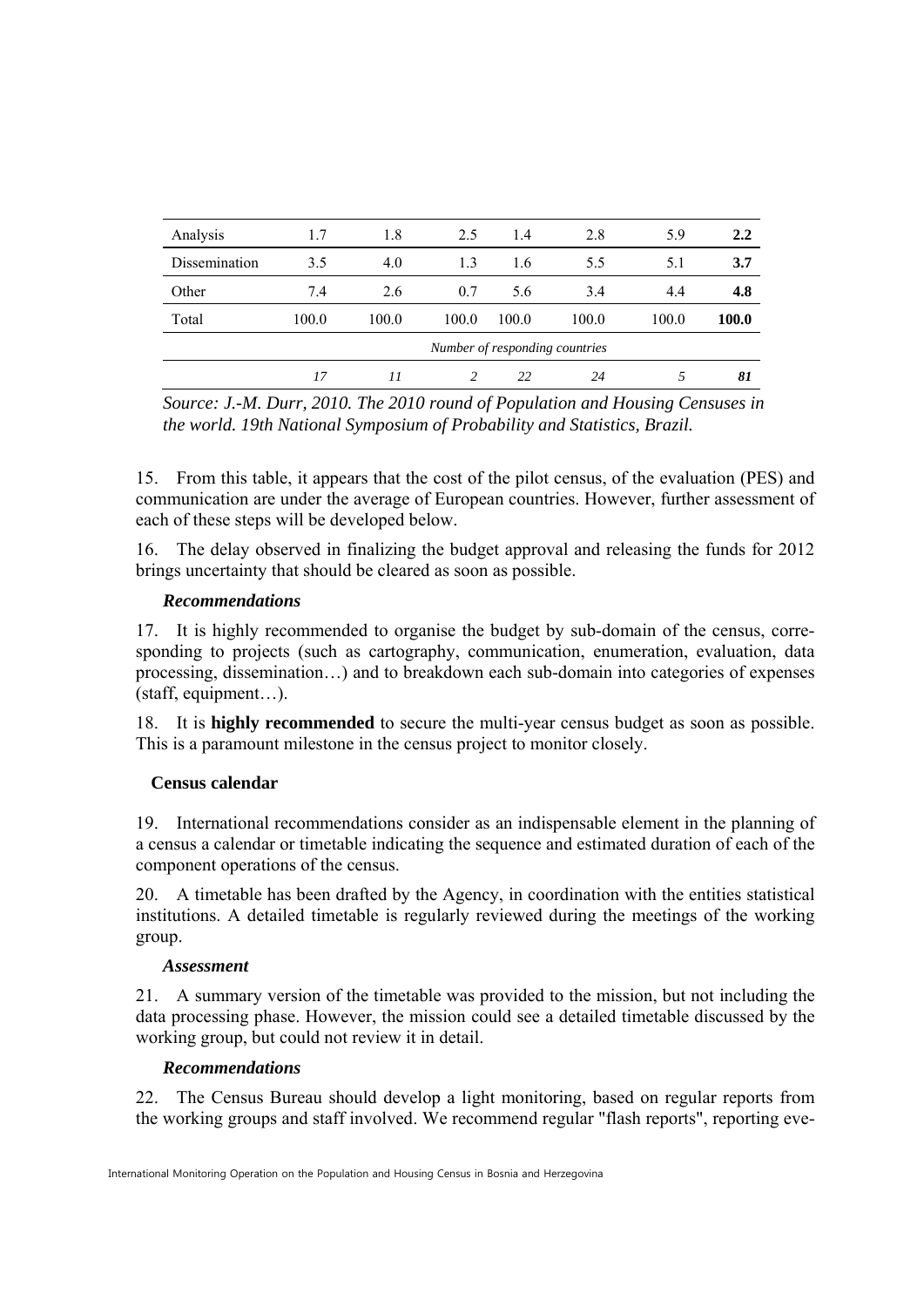ry fortnight on the achievements of the past period and the achievements expected for the next one, the difficulties encountered and the decisions needed to be taken by the top management or other working groups. This would help anticipate problems and provide solutions.

23. The Agency should devote a staff to work part time on the collection of these reports and the update of the timetable.

24. It is recommended that each statistical institute develops a detailed timetable, as part of the general timetable, and follows up regularly its implementation.

25. It is also recommended to develop a risk management plan in order to identify possible risks and prepare solutions.

26. More generally, the institutions involved in the preparation of the census should use project management methodology to ensure proper planning and implementation. In that regard, additional training in project management could be provided if needed.

#### **Management structure**

27. As provided by the census law, the Census is organised by the statistical institutions in Bosnia and Herzegovina: the Agency, Institute for Statistics of FBiH and Institute for Statistics of Republika Srpska in cooperation with administrative bodies and organisations of Bosnia and Herzegovina, competent entity administrative bodies and organisations, competent bodies of the Brčko District determined by this Law and units of local self-government.

28. The Agency is in charge of the coordination of work on the preparations, organisation and carrying out of the Census, in cooperation with the entities' statistical institutes. The Agency is in particular responsible for determining a unified and internationally comparable methodology for the Census, including methodology for checking the data collected in the field, content and layout of the Census forms. In addition, the Agency is responsible for having financial resources available and allocate them; printing the census forms, instructions and other material; the public awareness campaign; and later publication of the results.

29. The Agency is also in charge of the preparation, organisation and carrying out of the census in the District Brcko.

30. The statistical institutes in the territory of the Federation of Bosnia and Herzegovina and of Republika Srpska are responsible for the preparations, organisation and carrying out of the census in their territory, in cooperation with the Agency; to take part in the development of the methodology; to take part in the data entering and later publish the results.

31. The management structure includes a Central Census Bureau, headed by the Director of the Agency, and entities Census Bureaus, managed by the directors of the statistical institutes of entities. The Census Bureau of the Agency is headed by the Director of the Agency and the Census Bureau of the Brčko District is managed by the head of the Branch Office for Statistics of the Brčko District.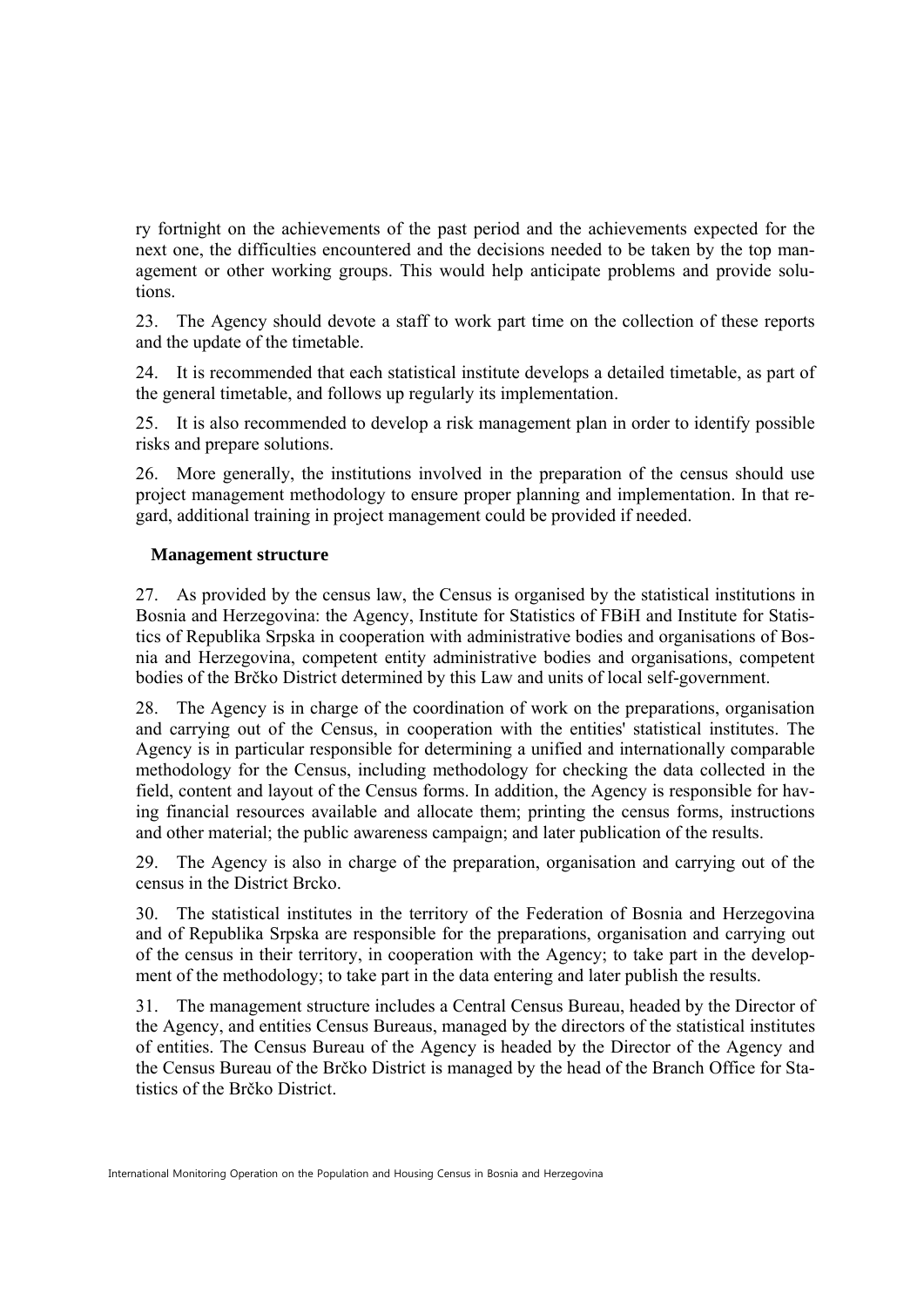32. The Central Census Bureau coordinates the work of the Census Bureau of the Agency, the Census bureaus of the entity statistical institutes and the Census Bureau of the Brčko District; prepares a framework plan for the Census bureaus; coordinates and monitors the preparations and carrying out of the Census; examines methodologies and technologies to be used for the census; and harmonises activities on creating the programme of logic control and tabulation.

33. The members of the Central Census Bureau are the director of the Agency, deputy directors of the Agency, directors of the entity statistical institutes, deputy directors or managing civil servants of the entity statistical institutes, and representatives of ministries involved in the census (Ministry of Foreign Affairs, Ministry of Justice, Ministry of Security, Ministry of Defence and Ministry for Human Rights and Refugees).

34. The Central Census Bureau was established as soon as the law was voted. Three meetings have already been held, in particular to adopt the rules of procedures, the plans for preparation and the financial plan.

35. The Census Bureaus of the entities' statistical institutes coordinate the work with the bodies responsible for the Census-related activities in the entities and units of local selfgovernment; and organise and coordinate the Census-related activities that fall under the competence of the entities. The Census Bureaus were also established as soon as the law was adopted.

36. Half of the staff of the Agency will be involved in the census, but at present 15 are members of the methodology group, and 10 of the IT working group. However, very few of them have experience on the census. There is a plan to hire 20 more people with census profile. The Agency is able to fulfil the requirement of ethnic representativeness for the staff involved in the census.

37. The Statistical Institute of the Federation is composed of 178 staff members, including the staff of the 10 cantonal branches, few of them having census experience. 123 persons compose the staff of the Statistical Institute of Republika Srpska, including 86 with university degree and 6 qualified demographers. 30 are already involved in the preparation of the census.

# *Assessment*

38. The management structure set up for the preparation and conduct of the census is comprehensive and defined in detail by the census law. This should provide a good basis for a smooth preparation of the census and enable identify and solve problems as soon as they arise.

39. All three statistical institutions report shortage of qualified staff due to budget restrictions.

# *Recommendations*

40. It is recommended that the Census bureaus set up a strict reporting process, based on the follow-up of their respective timetables (see above).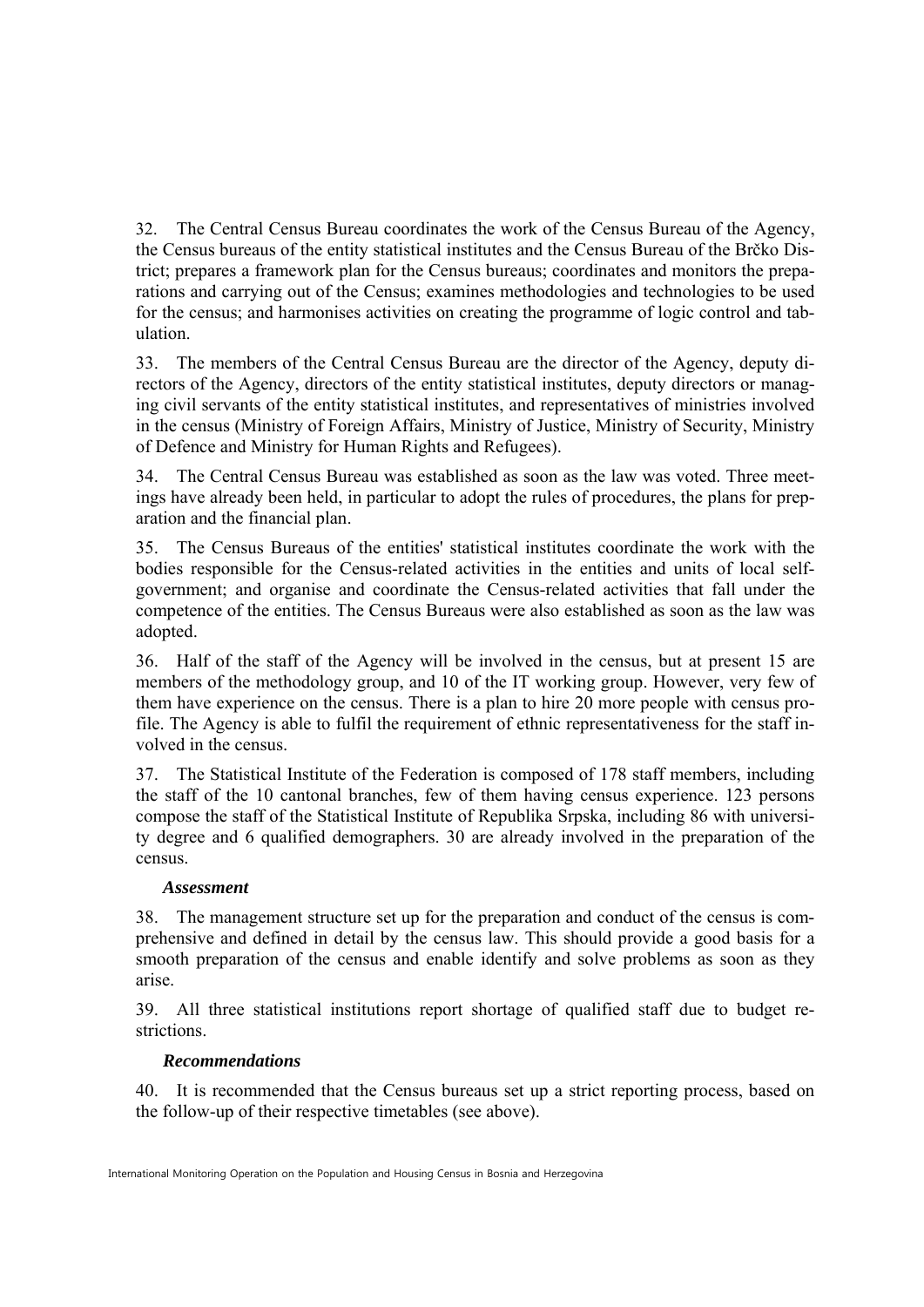41. Special attention should be paid to the availability of staff for the preparation and the conduct of the census.

# **Buildings, working space**

42. This point was not developed during the mission, due to lack of time, and will be assessed in further missions.

# **Contracting out**

43. Several procedures will be conducted for the procurement of services and goods such as printing or equipment. In the country, procurement procedures usually last from 3 to 6 months, from public announcement to signature of the contract, depending on possible claims.

# *Recommendations*

44. It is recommended to list as soon as possible all procurement needs and to start evaluate the time needed for drafting the specifications and completing the process.

45. Selection criteria and their order of priority should be precisely defined to avoid the systematic selection of the cheapest bidder, whatever the quality of service. Price should be the last criteria, after quality requirements. In addition, special attention should be paid to clauses ensuring that services are delivered in the country and in the national language(s).

# **Quality assurance programme**

46. A conceptual framework for quality assurance was elaborated and adopted. A more detailed document is in preparation. The intention is to cover the three major phases of the census: enumeration, data processing and dissemination. The framework focuses on the three following dimensions: usefulness, objectivity and integrity. Each respective department will develop specific implementation: for example, for supervision during enumeration.

# **Questionnaire design**

# Topics

47. Units to be covered as well as characteristics to be investigated were identified when drafting the census methodology in the context of a technical assistance project (EUPHC programme). Care was taken that the census topics and methodology comply with the EU census recommendations and include all recommended core topics. With the adoption of the Census Law in February 2012, the final list of topics was decided.

48. During the mission, the Inter-institutional Methodology and IT group (consisted of experts from the three statistical institutions) had a three-day meeting in Jajce to finalize the content of the census questionnaires for the Pilot Census. The experts had a chance to partic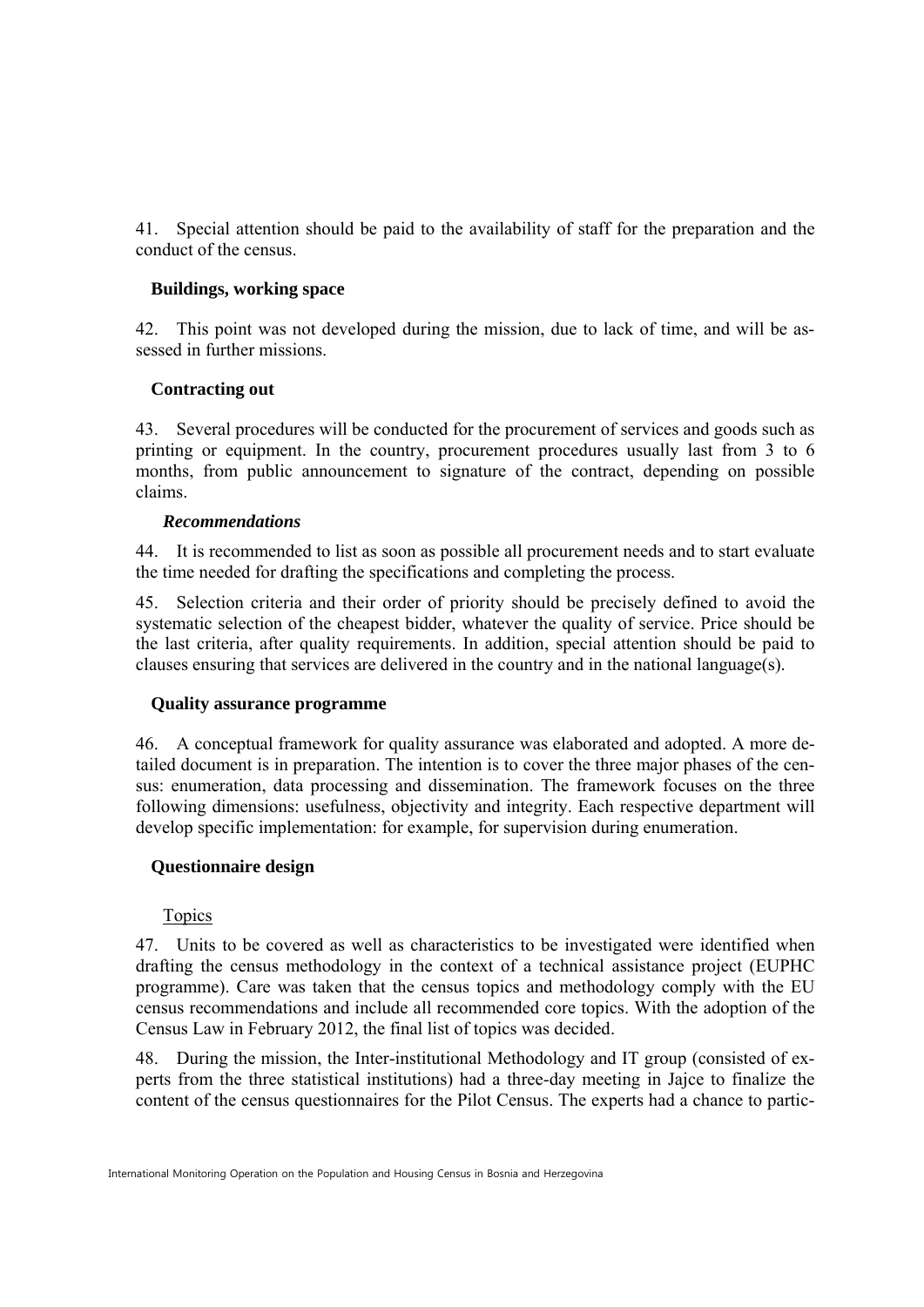ipate shortly in the second day of the meeting, to see how the group worked and to obtain information on the finalization of the census questionnaires.

- 49. The BiH Census shall cover the following population topics:
	- Place of usual residence
	- Name, name of father or mother, surname,

- Sex,

- Date of birth and personal identification number, place of birth,
- Presence, duration and the intention of presence/absence in the place of the enumeration, place of residence at the time of a person's birth, place of permanent residence during the Census 1991,
- Whether a person was a refugee from Bosnia and Herzegovina, whether a person was internally displaced in Bosnia and Herzegovina, whether a person has legal status of internally displaced person and whether a person has an intention to return to the place from which he/she was displaced, a settlement in Bosnia and Herzegovina from which a person moved and year of arrival in the current place,
- Whether a person ever lived abroad for a year or longer, as well as a country from which person moved and reasons for arrival in Bosnia and Herzegovina,
- Legal marital status, consensual union,
- Number of live births and months and years of birth,
- Country of citizenship,
- Ethnic/national affiliation, mother tongue, religion,
- Literacy, highest level of educational attainment, obtained title/qualification, attending school,
- Current activity status, status in employment, industry (branch of economic activity of the main job), occupation, main source of livelihood,
- Location of place of work, place of attending school and frequency of returning to the place of usual residence,
- Functional capability of a person to perform everyday activities and cause of disability,
- Length of stay and country of residence abroad for civilian persons temporarily working and residing abroad and place of permanent residence in Bosnia and Herzegovina for them and their family members.

50. The topics listed in above paragraph referred the resident population. For the citizens of Bosnia and Herzegovina, who live abroad for more than 12 months, the following questions shall be collected: name and surname, personal identification number, municipality of permanent residence, national affiliation, religion, mother tongue, country in which the person resides, the reason and length of their stay abroad.

51. The Census shall cover the following topics on households: name and surname of the head of the household, kinship and relationships between the household members, name of the settlement, street and dwelling number in which household is located, base on which the household uses the dwelling (tenure status).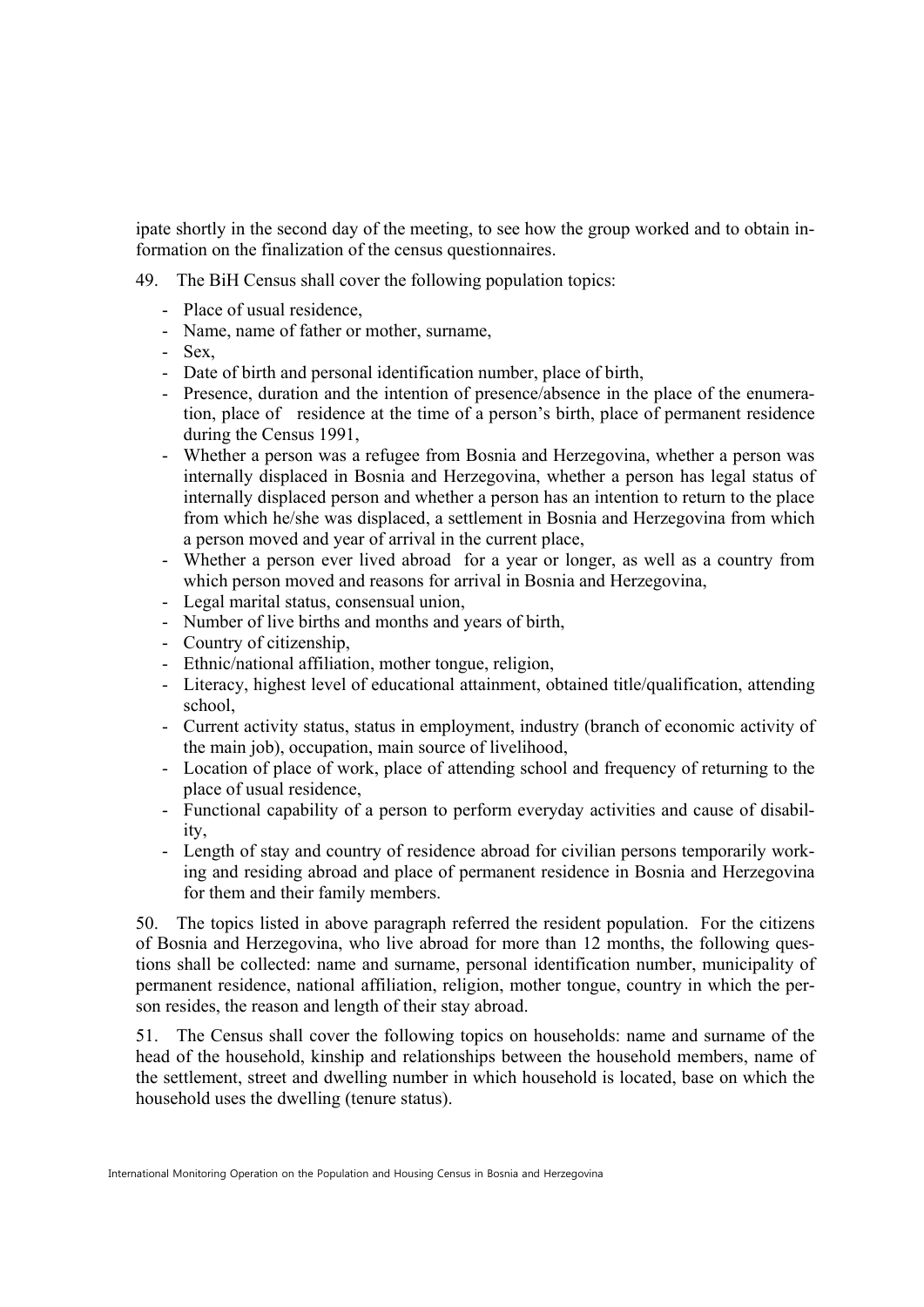52. For the households that had land and/or livestock at their disposal or were engaged in agricultural production in the last 12 months, some data on agricultural holdings shall be collected. These data shall be used for establishing the address list of agricultural households for a further Agricultural Census that shall be defined by a separate law. The following data shall be used for establishing of the address list:

- Name and surname of the head of the household;
- Address of the households;
- Total area of the agricultural holding (agricultural, forest and fish ponds);
- Agricultural production by types of cultivated agricultural products at arable land;
- Data on livestock, poultry and beehives.
- 53. The Census shall cover the following topics on dwellings and other living quarters:
	- Type of living quarters, type of collective living quarters,
	- Housing arrangements,
	- Location of living quarters,
	- Occupancy status of conventional dwellings,
	- Number of occupants,
	- On which floor is the dwelling,
	- Type of legal ownership of the dwelling,
	- Useful floor space,
	- Number of rooms of housing units,
	- Surface area of the kitchen,
	- Bathroom and toilet facilities, power,
	- Gas and water supply system,
	- Central heating installations and sewerage system;
	- Type of heating, main type of energy used for heating,
	- Year of construction of the building, type of building and prevailing material of which bearing structure of the building is constructed, type of roof covering of the building and the actual state of the building.

Type of questionnaires, their format and wording

- 54. The following questionnaires shall be used:
	- Individual Census form (P-1)
	- Questionnaire for households and dwellings (P-2)
	- A separate Individual Census form (Short form of P-1) shall be used for collection of data on citizens of Bosnia and Herzegovina, who live abroad and have been absent from BiH for more than 12 months

55. In addition the enumerators shall use a control form (P-3) to record the addresses of the enumerated units as well as some data on households. This form will be used to aggregate the preliminary results at the EA level.

56. Each individual form (P-1) and questionnaire for households and dwellings (P-2) will have their own ID (barcode) to prevent photocopying and forgery of the census forms.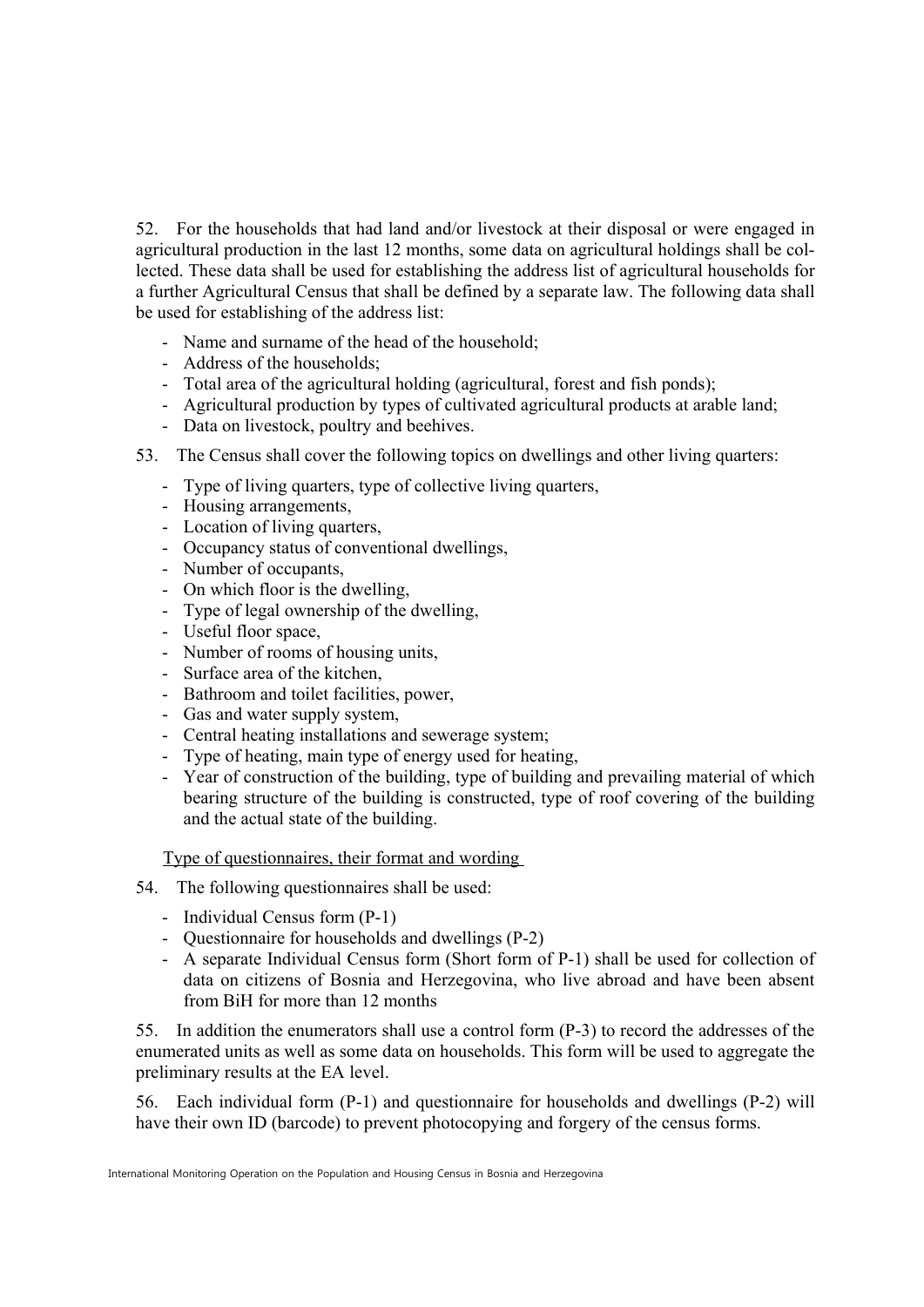57. The Census forms shall be printed in Bosnian or Croatian or Serb language, using Latin or Cyrillic script. In addition each enumerator will be provided with a booklet of census questionnaires translated in 17 other languages spoken by the population living in BiH in order to facilitate the enumeration of all ethnic communities.

58. The wording and arrangement of the questions in the questionnaires are designed in accordance with the method of enumeration and data processing techniques (optical scanning and ICR). There are three types of questions: open questions (with provided boxes for text or numbers), questions with prelisted answers with tick boxes, and semi-open questions that are a combination of open question and prelisted answers. Still, the design of the questionnaires is to be finalised with the agency selected for data processing.

59. The census questionnaires were not tested among the population yet, only among the statisticians. The Pilot Census in September will be the first opportunity to test the questionnaires.

# Sensitive questions

60. Ethno-cultural characteristic such as ethnic/national affiliation, mother tongue and religion are part of the Census. Following the provisions in the Constitution (Article 2) respondents are not obliged to declare their ethnic and religion affiliation.

61. According to discussions held during the mission with the statistical institutions' management and staff, the questions on ethnic/national affiliation and religion can be considered as sensitive, but not the question on mother tongue. However, the census law stipulates that data collected can be used only for statistical purpose, which should limit the sensitiveness of the question on ethnicity and religion.

62. The questions on internal displaced persons, refugees and returnees are also not considered as sensitive since the relevant ministry has already collected once this information.

63. The questions ethnic/national affiliation, religion and mother tongue are designed as follows:



64. The formulation of the questions is based on the Preamble of the Constitution where constituent peoples are listed as "Bosniaks, Croats and Serbs (along with Others)". As well the formulation is justified with the fact that it is more convenient for ICR data capture. In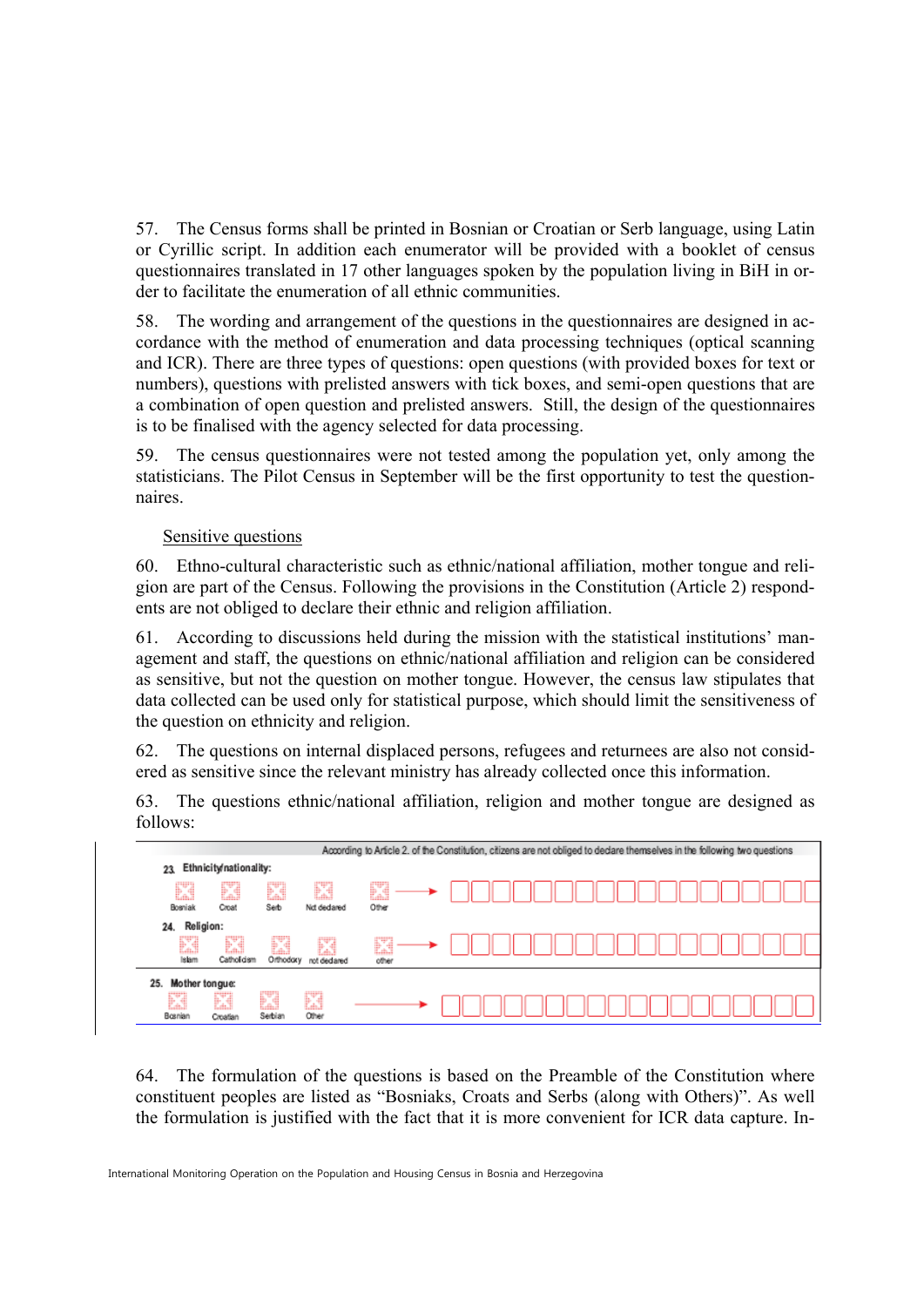structions to enumerators referring questions on ethnic/national affiliation and religion provide that enumerators and other persons participating in the Census may not influence citizens regarding their declaration of their ethnic/national affiliation and religion. The enumerator should enter the exact answer the enumerated person gave and shall avoid any corrections for recorded answers. In addition, the procedure for obtaining answer for the absent adults and for children on age under 15 years is explained as well as how the enumerator shall proceed in case of recording wrong answer.

65. During the processing phase, a separate code will be assigned to all answers "Others". The classification that will be used for data dissemination will be decided after data entry and analyses of frequencies of each answer.

# *Assessment*

66. The finalisation of the census questionnaires was underway during the mission. The good cooperation observed within the Inter-institutional Methodology and IT working group and commitment of its members gives reasonable assurance that the census questionnaires for the Pilot Census will be finalised according to the Census timetable.

67. The units and topics to be covered in the census and their definitions are in compliance with the 2010 Censuses Recommendations<sup>1</sup> as well as with EC Regulation (EC)  $N^{\circ}$  763/2008 of the European Parliament and of the Council of 9 July 2008 on Population and Housing Censuses and EC Regulation No 1201/2009. All topics recommended as core in the CES Recommendations are included in the census. In addition, some of the recommended noncore topics as well as topics of interest for the country are also included.

68. The total population of BiH is defined as the sum of all persons having their place of usual residence in BiH, which is in compliance with international and EU definitions.

69. The topics on ethno-cultural characteristics of the person are included as the country has tradition in collecting these data and also special interest about them. The questions are formulated as semi-open and not as open questions as suggested in CES Recommendations. The question on ethnic/national affiliation can be considered as a sensitive one since the census is often seen in the region as a counting population by ethnicity/nationality.

# *Recommendations*

70. It is recommended to follow strictly the timetable for preparation of the census questionnaires in order to be on time for the Pilot Census.

71. The wording and the terminology used in the questions should be carefully checked and tested to avoid misunderstandings or to ask more than one topic in a question. For example, the question on the type of housing unit mixes the type of the dwelling and its occupation status.

<sup>-</sup><sup>1</sup> "Conference of European Statisticians (CES), Recommendations for 2010 censuses of population and housing", prepared in cooperation with the Statistical Office of the European Communities, (EUROSTAT), issued by United Nations, (New York And Geneva, 2006)

International Monitoring Operation on the Population and Housing Census in Bosnia and Herzegovina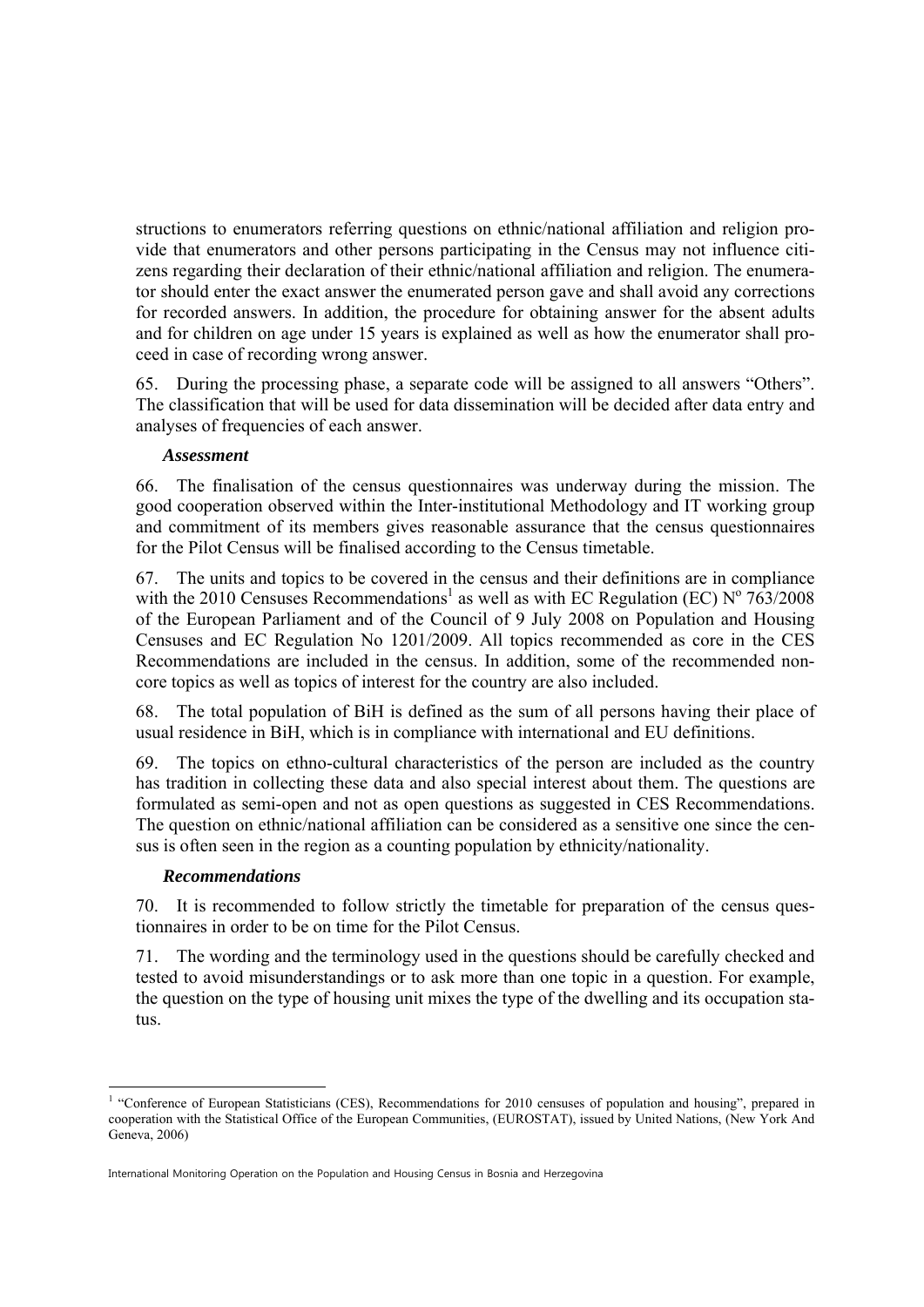72. The formulation of the questions on ethnicity/nationality and religion should be revised. Firstly, the item "not declared" should be separated from other items, and put for example after. Secondly, a strictly open question should be considered, to avoid any risk of bias in the responses when some answers are proposed, but also to not describe some ethnic groups as "others", which may sound disrespectful.

73. It is recommended to carry out pre-test of questionnaires and instructions before the pilot census to ensure that wording, order of questions and structure of instructions are suitable in all languages. Census questionnaires and instructions can be tested with a small number of person representatives of communities using the three languages and two alphabets.

74. It is recommended to finalize the technical design of the census questionnaires together with the company selected for data processing in order to ensure quality in optical recognition as well as to enable efficient work of the operators during the process of data controlling, editing and correcting. In particular, it is usually not recommended for optical recognition to pile up tick boxes, but to put them on staggered rows to avoid that a tick in one box goes over the neighbouring box.

| . .                                                                                                 | ۰ |  |  |
|-----------------------------------------------------------------------------------------------------|---|--|--|
| works in BiH                                                                                        |   |  |  |
| works abroad                                                                                        |   |  |  |
| generates income from agriculture                                                                   |   |  |  |
| generates income from ren in g dwellings, land, stores,<br>or other assets or income from royalties |   |  |  |
| is pen sioner                                                                                       |   |  |  |
| receives compensation for sid: leave or maternity leave                                             |   |  |  |

**Figure 1: Boxes piled up (BiH questionnaire P-1)** 



**Figure 2: Boxes in staggered row** 

#### **Census methodology and instruction manuals**

75. A comprehensive document describing the methodology and the tasks of the different categories of field workers was prepared with the help of consultants within the EUPHC project. Based on this document and provisions on tasks and responsibilities of all census participants given in the Census Law, instructions manuals will be developed for the different categories of participants in census activities such as: municipal instructors; enumerators; state and entity instructors; municipal census commissions; cantonal census commissions; ministries participating in the census organization and enumeration; and other staff engaged in technical preparations and financial management. Drafts are prepared for enumerating persons in prisons, military barracks and diplomatic missions. According to the Census Activity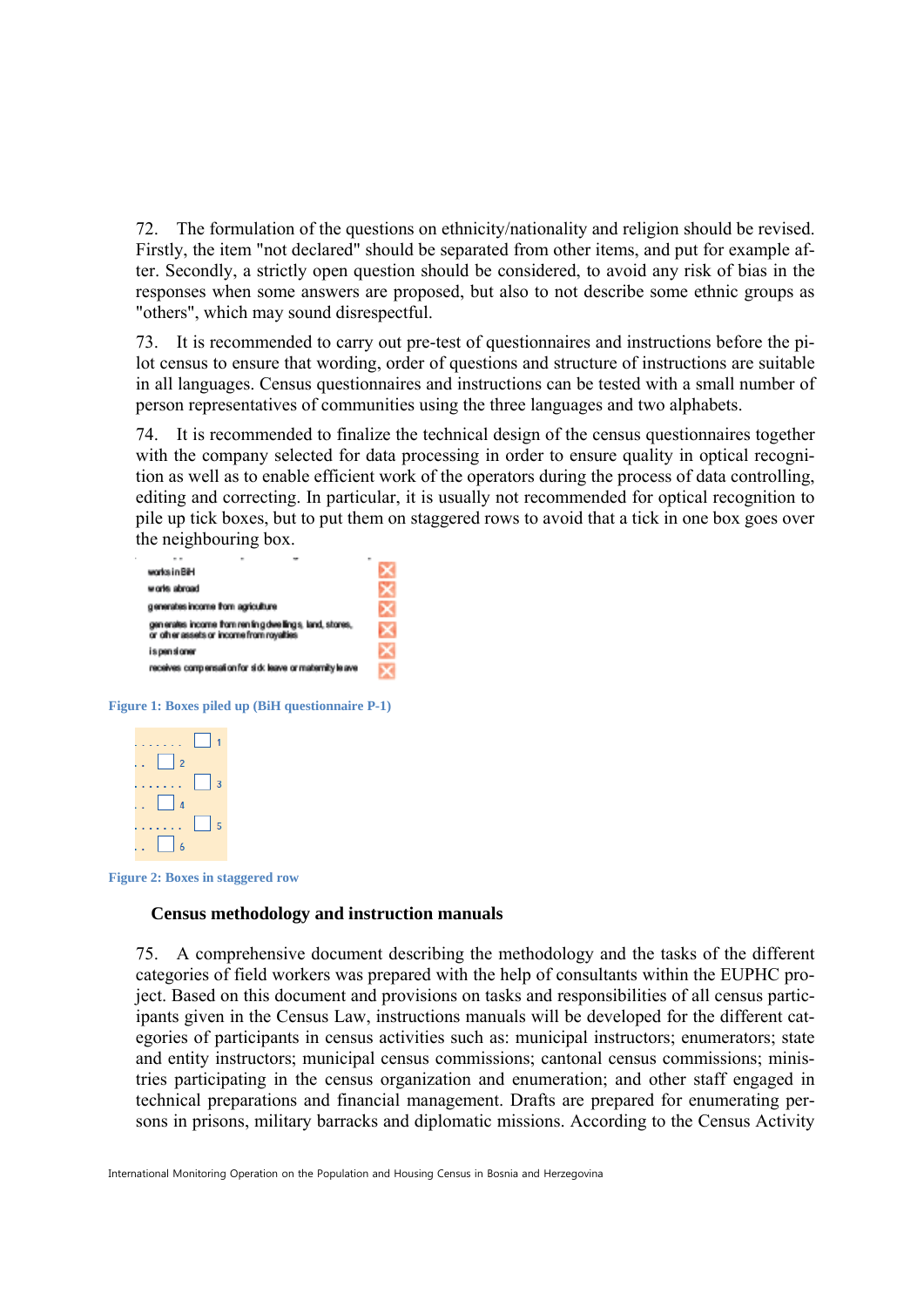plan, the draft of these documents is to be prepared by beginning of June, to be reviewed after the Pilot Census and finalised during the second half of October 2012.

76. The Census methodology on organisation and conducting of the Census is unique for the whole country, with small differences due to the different administrative organisation of BiH Federation and Republika Srpska.

77. A draft "Manual for enumerators and municipal instructors for Pilot Census" was prepared for the Pilot census that was initially planned in October 2010. The document has to be updated in accordance with the changes in the census questionnaires. The draft manual provides the necessary methodological and technical explanations on how the enumeration should be performed as well as explanation on how enumerators and municipal instructors should perform their assigned tasks.

78. The Draft Census Methodology and the Draft "Manual for enumerators and municipal instructors for Pilot Census" give instructions to enumerators and municipal instructors on how to deal with refusals to be enumerated, but not to keep track or evidence of such cases.

79. The statistical institutions envisage a special procedure for circulation and exchange of the documents that suppose to be supported by Document management system software.

#### *Assessment*

80. The Census Law prescribes that a unified and internationally comparable methodology shall be developed for the Census. The Draft Census Methodology prepared within the EU-PHC project needs to be updated in accordance with the adopted Census Law. The updated draft together with the adopted Census Law form the base for developing the organisational and methodological instructions and manuals for different categories of participants in census activities. Instructions are to be prepared for enumerating persons in prisons, military barracks and diplomatic missions.

81. Differences in the administrative organisation of BiH Federation and Republika Srpska, such as the cantonal level in the Federation, will have to be taken into consideration in the instructions by the entity statistical institutions.

82. Based on the review of the draft "Manual for enumerators and municipal instructors for (2010) Pilot Census" and on the observed cooperation among members of the Interinstitutional working group, the finalisation of the manual for enumerators and municipal instructors for the Pilot Census can be expected according to the Census time table.

83. Preparation of other manuals or instructions could not be assessed, as the mission did not receive the definitive list of manuals or any draft.

# *Recommendations*

84. It is recommended to prepare a detailed list of manuals and instructions to be drafted and to update the timetable accordingly.

85. Comprehensive manuals should be drafted for each participant in the census activities. These manuals should not only describe the assigned tasks but also explain how and when the tasks are to be performed, inputs, deliverables and reporting. A useful exercise during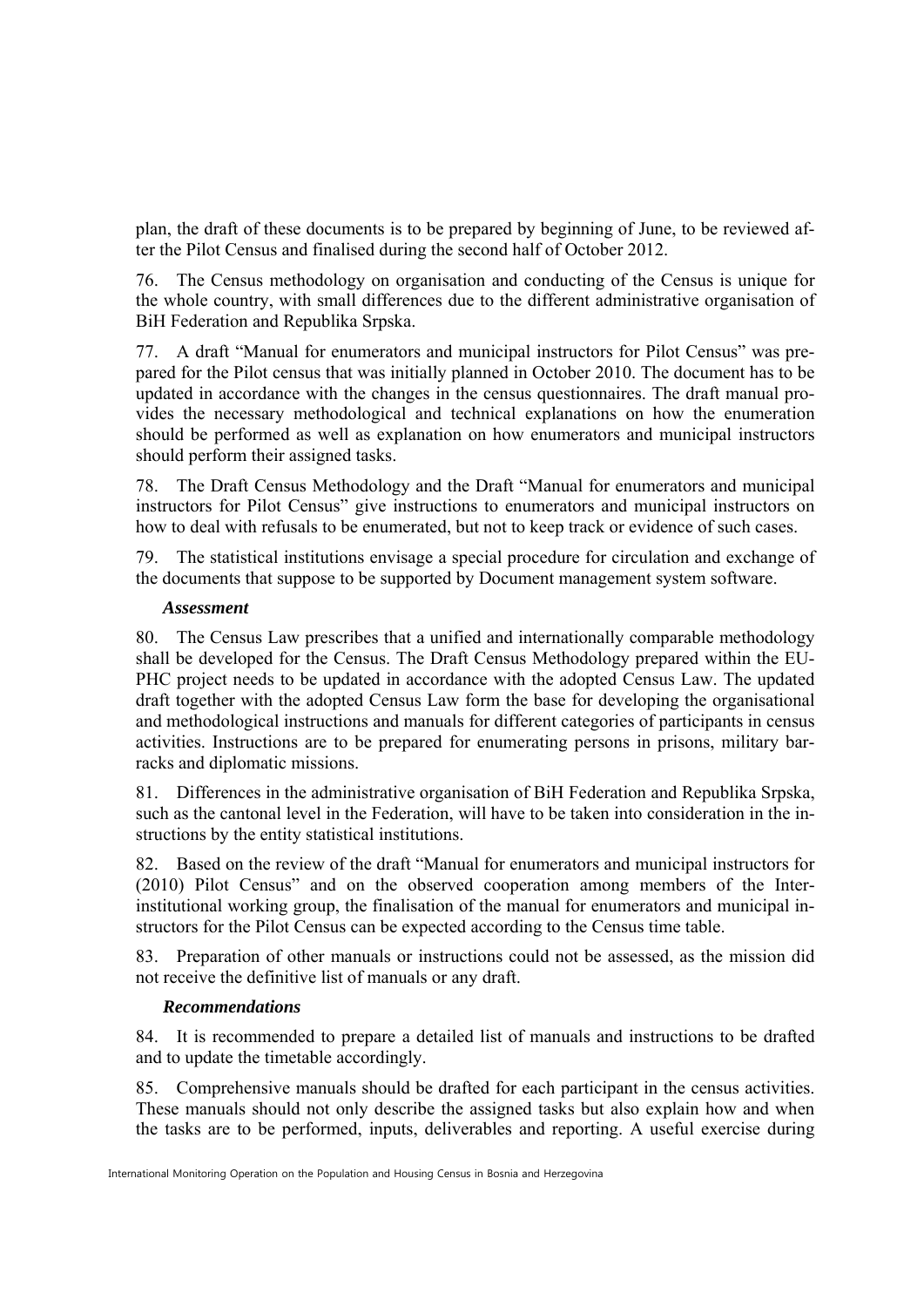drafting the organisational manuals is to answer the question "who is responsible to solve a particular problem when it arises". In drafting these manuals, it is important to tailor the style and layout to the category of census staff they target.

86. Information on refusals (if any) is very important for coverage assessment. The Census Methodology and the "Manual for enumerators and municipal instructors" should include technical instructions to keep record of such cases. Information on refusals should be recorded on the Control Form (P-3), in the part for "Notes" (or where is convenient), but not in the census questionnaires P-1 or P-2 to not give the impression that refusal is an option.

# **Training preparation**

87. The training will be done in cascade:

- The inter-institutional Methodology group will train state and entity instructors;
- State and entity instructors will train Municipal Census Commissions (and Cantonal in BiH Federation) and municipal instructors;
- Municipal instructors will train enumerators.

88. The preparation of the training is planned for October 2012, after finalization of all census documents following the Pilot Census. Unique Powerpoint presentations are envisaged for the whole country in order to ensure that all participants will receive the same instructions. The premises for training of Municipal Census Commissions (and Cantonal in BiH Federation), municipal instructors and enumerators should be provided by Municipal Census Commissions. The envisaged duration of the training is three days plus one day for testing the trainees.

# *Assessment*

89. A clear concept and plan for training exists, but the preparation of the training materials has not started yet.

# *Recommendations*

90. The preparation of the training materials should be achieved before the Pilot Census in order to test them in the Pilot.

91. The cascade system may not ensure adequate control on the training of enumerators from the statistical institutes. State and entity instructors may be needed to monitor directly the training of enumerators, at least in some areas. The duration of training (3 days) for enumerators may not be sufficient and should be assessed during the pilot census.

# **Printing**

92. A contracting company will carry out printing. The procurement procedure has not started yet and is planned to start after the pilot census.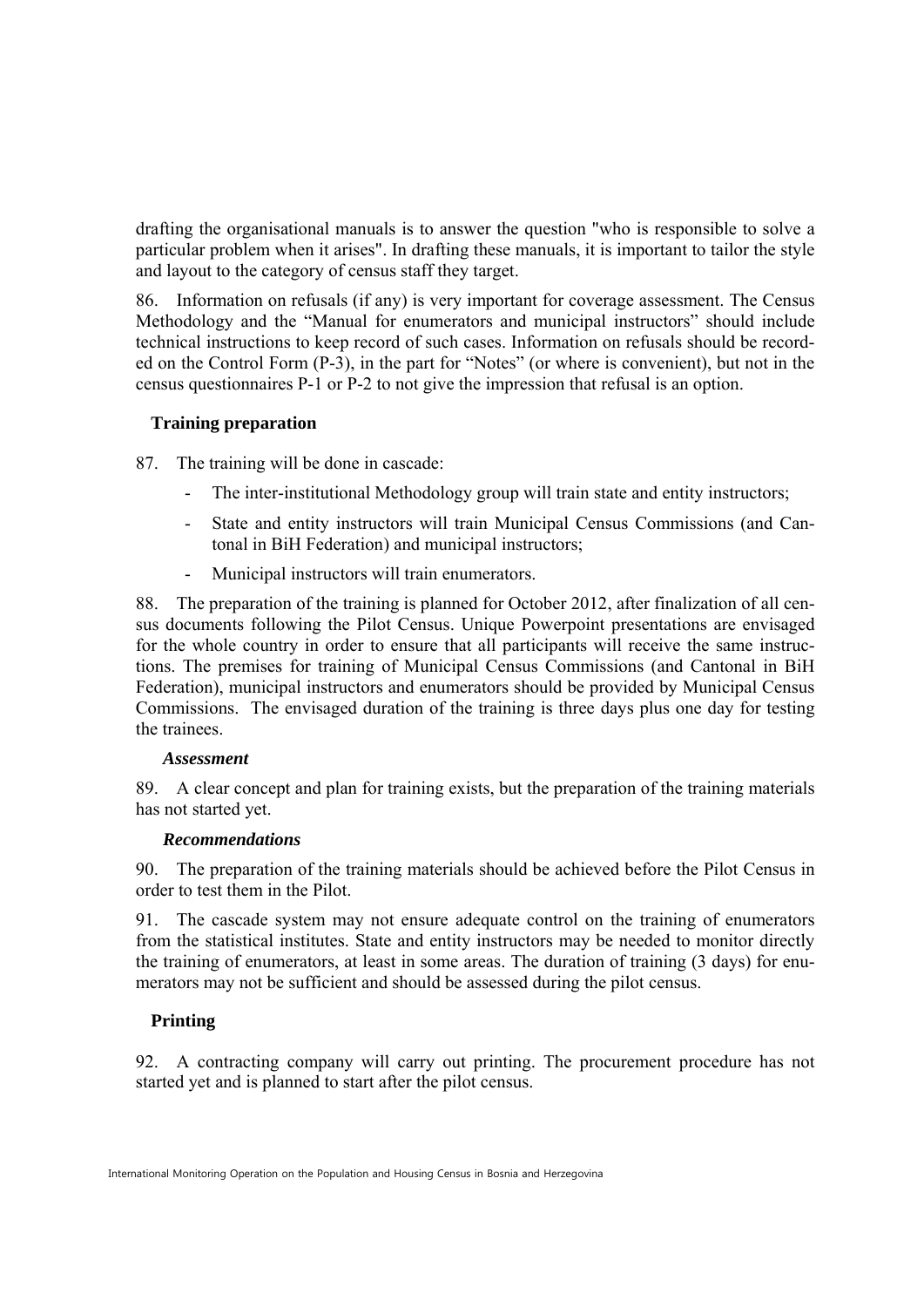93. Printing of materials for the pilot census will be done internally, due to the small volumes.

#### *Recommendations*

94. The procurement procedure for printing should start as soon as possible. There is no need to wait until the complete finalisation of questionnaires and instruction manuals. Only format of documents and number or copies are needed to prepare the terms of reference.

95. The specifications in the terms of reference should make provision for additional orders in case of accident with a special time clause. For example, if a batch of questionnaires is accidently destroyed because of flooding, the Agency should have the possibility to order a reprint and get the delivery within a few days.

96. The pilot census shall be an opportunity to test questionnaire printing according to the requirements for optical recognition (special paper, layout, etc.).

# **CENSUS TESTS (PILOT CENSUS)**

97. According to the Law, the pilot census will be conducted by the Agency in collaboration with the entity statistical institutions. It will be carried out from 1st September to 15th September in 2012. According to the initial plan, 60 EAs will be covered in the pilot census. The distribution of EAs by entities and municipalities will be provided later.

98. There will be local elections in October 2012. Therefore, the beginning of September is considered as the best period possible to conduct the pilot census without overlap with elections. However, the system for data processing will not be ready at this time and will be tested later once completed.

99. The pilot census will be conducted to test the planned methodology, field organization and draft census questionnaires and manuals. Manuals of instructions for census actors including census commissions, instructors and supervisors should be finalized 60 days before the pilot census. According to current plan, municipal census commissions will not be established for the pilot census.

100. The inter-agency working group reviewed the census questionnaires according to the topics given in the Census Law and finalized by 27 April 2012. The questionnaires for housing units and individuals will be tested in the pilot census. Enumerators will be hired for a short period of time and will be selected from young and unemployed people.

#### *Assessment*

101. The Agency and entities have a clear idea of the purpose of the pilot census. However, there is a need for a detailed activity plan for all entities and other actors involved in the pilot census.

102. The inter-agency working group indicated that there was no plan to conduct pre-tests of the census questionnaires related to wording, order of questions and design, before the pilot census.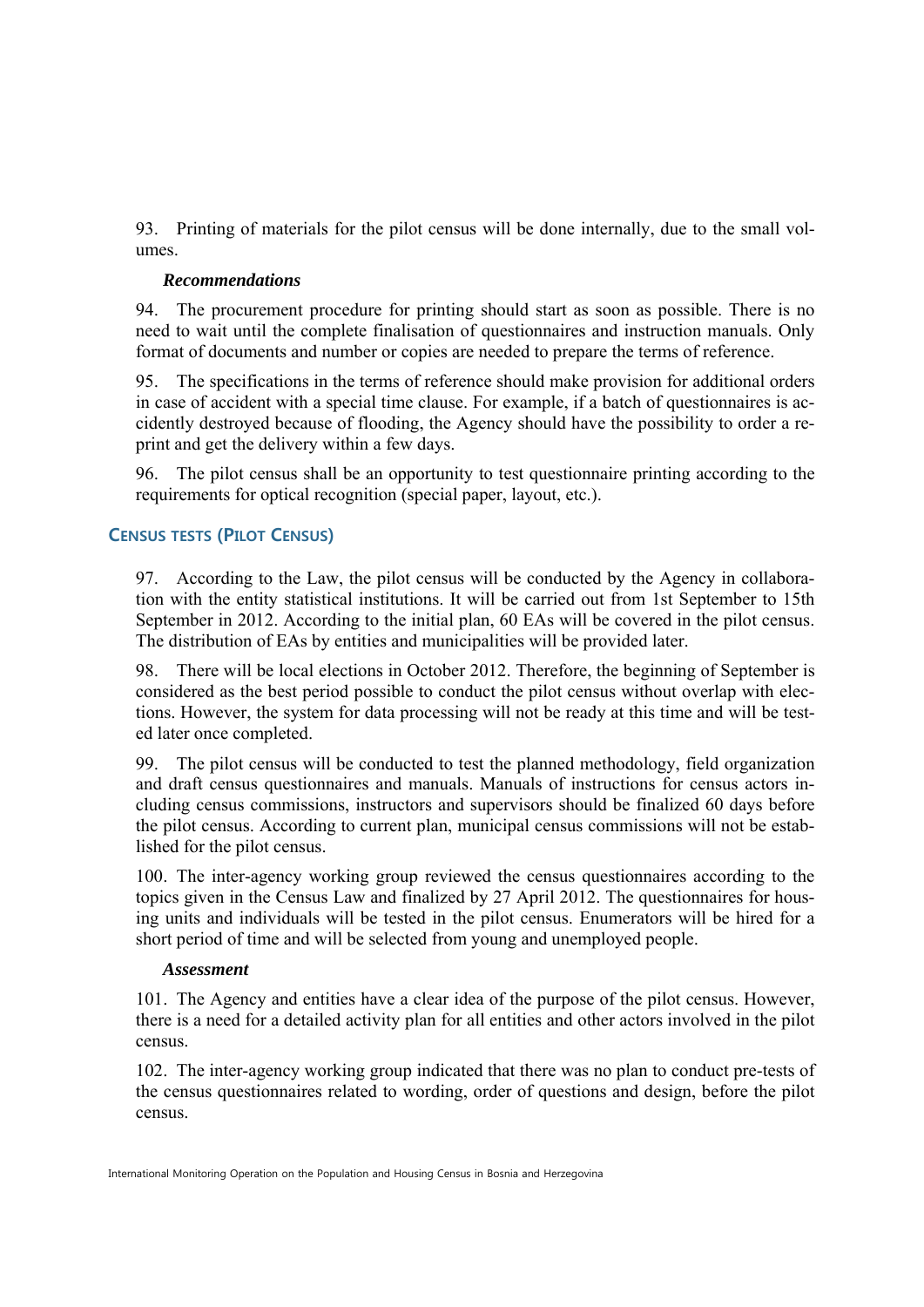103. The purpose of the pilot census is to test the entire system of conducting population census. However, there is no plan for establishing municipal commissions for the selected EAs in the pilot census. Therefore the pilot census will not allow testing the roles of municipal commissions and the whole process as planned. Selection criteria of EAs for the pilot census are not clearly explained.

#### *Recommendations*

104. Since the last census was carried out in 1991, the entities lack experience in conducting census. Therefore, it is very important to design the pilot census to test all stages of census including checking the quality of census mapping, field organization, monitoring the field work, data processing (data capture, recognitions, coding, editing/imputations), evaluation of census results and dissemination plan and tools as well as communication activities.

105. It is strongly recommended that all census committees planned for the census are established and their roles tested in the pilot census. In this context, municipal census commissions concerned by the selected EAs for pilot census should be established and actively involved in the pilot census as planned in the census. At least one representative of the municipality should be involved in case it is not possible to set up a complete municipal commission.

106. Geographic location of EAs for pilot census should take into account the representation of the constituent ethnic groups in order to test the suitability of census questionnaires for all communities. This would allow to test the recognition engines of optical data capture system (ICR/OCR technology) that will be set up for three languages in two different alphabets.

107. It is recommended that the web application for monitoring fieldwork be tested in the pilot census. Also, activity plan for data processing procedures (from the receipt of the questionnaires to the preparation of census database) and process control of these procedures should be prepared before the pilot census and tested once the system is completed.

#### **MAPPING**

108. The State of Bosnia and Herzegovina (BiH) covers an area of approximately 51,209 sq km. The territory of FBiH is about 51% of the state territory, and the RS about 49%. The country is mostly mountainous. Water area is about 10 sq. km and the coastline 20 km, approximately.

109. Administratively, FBiH is divided into 10 cantons, and cantons are divided into 79 Municipalities. RS is divided into 62 municipalities (60 municipalities and 2 cities, Banja Luka and Sarajevo East). DB is a separate administrative unit. From a geographic point of view, the 62 municipalities in RS compose 7 regions.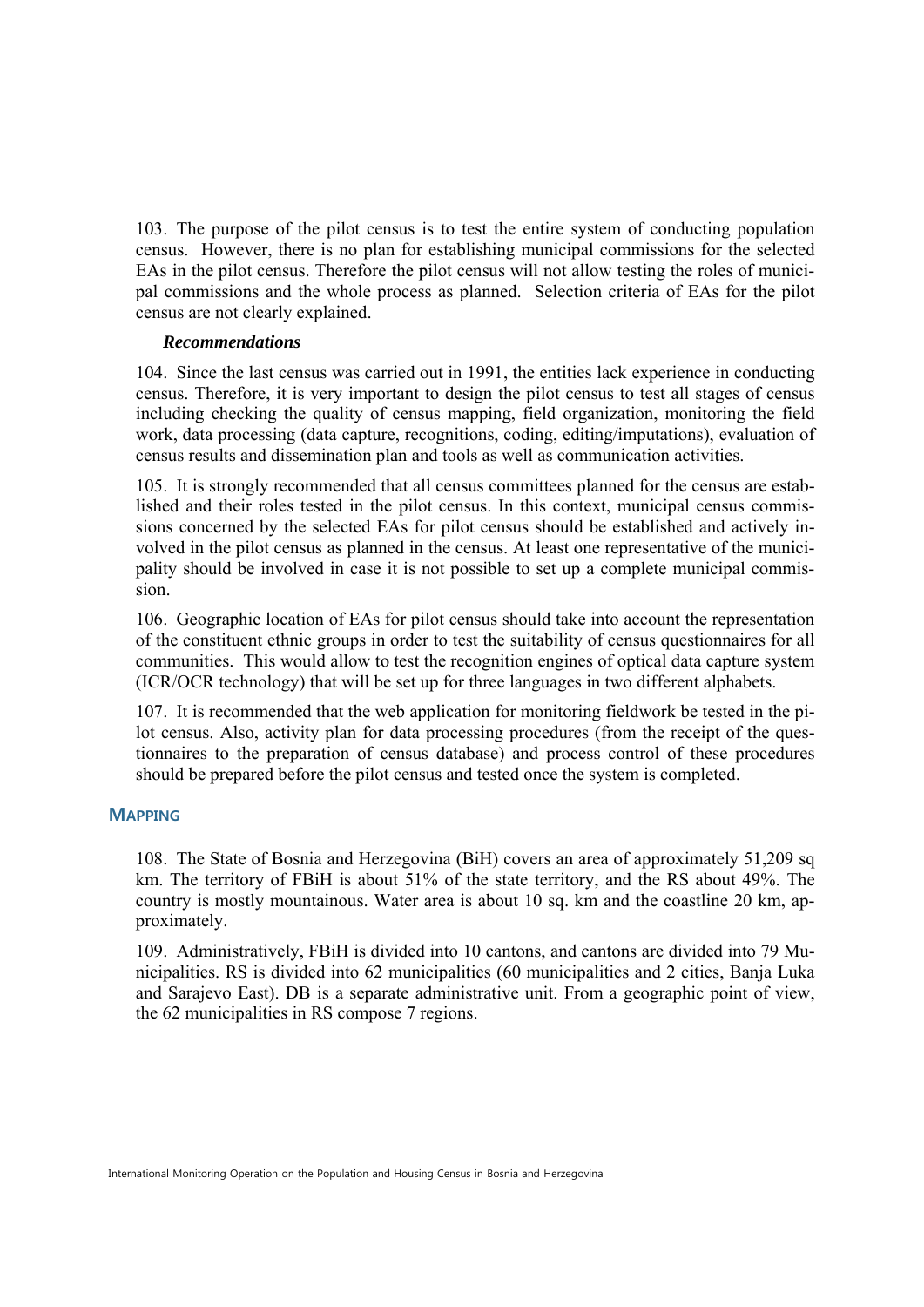

Administrative division of BiH, "Study on technology for production of cartographic documentation for 2011 census", 2007.

110. The 1991 population and housing census was conducted in the territory of BiH, at this time divided into 109 municipalities. Municipalities were divided into settlements, local communities, statistical areas and EAs (about 18,800).

111. Taking into consideration that many changes occurred in the territorial organization of BiH since the last census, and in order to develop a unique methodology for census mapping at State level, a group of experts on cartography was established in 2007 and produced a document "Study on technology for production of cartographic documentation for 2011 census". The document was the result of a joint work of the BiH Agency for Statistics, the FBiH Institute for Statistics, the RS Institute for Statistics, the Administration for Geodetic and Real Property Affairs of FBiH, the Republic Administration for Geodetic and Real Property Affairs of RS, the Ministry of Civil Affairs of BiH, the Public Registry of Brčko District, representatives from the Municipalities of the FBiH and RS.

112. According to this document, a register of spatial units in BiH was defined, which included the following spatial units to be considered for the development of a census mapping programme at state level: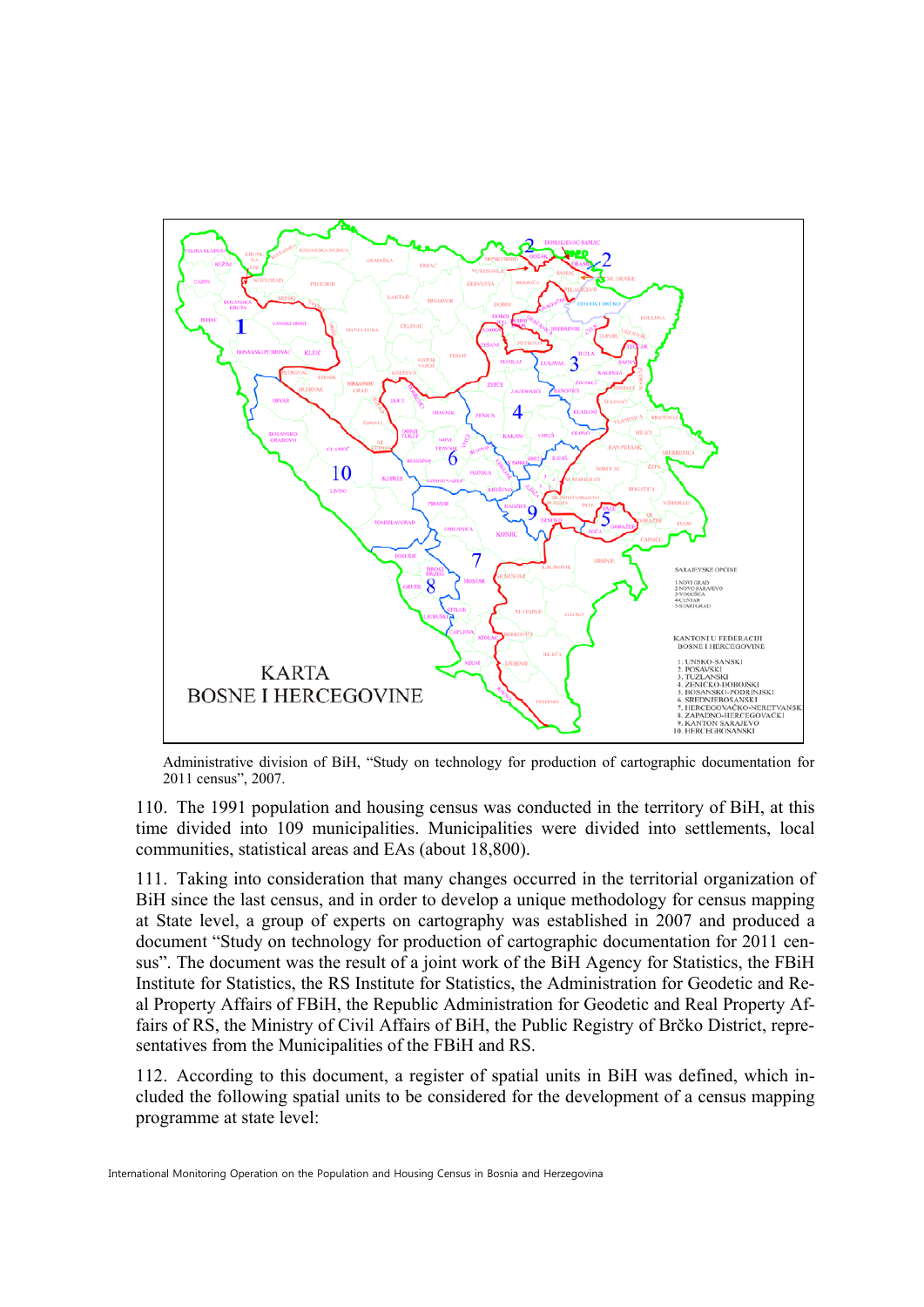- State
- Entities/District
- Cantons
- Towns
- Municipalities
- Cadastral Municipalities
- Inhabited Settlements
- Local Communities
- Statistical Areas
- Enumeration Areas

113. Each unit was defined, and the need to define or update consistent boundaries between units was discussed. It was also discussed that a unique identification of housing units would be made through the development of an address system composed of streets, street names, and building numbers.

114. The document was composed of 8 chapters. An introduction (Ch.1), an overview of the currently available cartographic data in BiH (Ch.2), a list of the cartographic data and auxiliary data that was proposed to be used in the census mapping activities (Ch.3), an overview of the proposed digital database content associated to the cartographic data (Ch.4), an overview of the proposed methods for the implementation of the census mapping activities, including an outline on data analysis and dissemination, an overview of staff and equipment requirements (Ch.5), a work plan with an estimation of costs for each activity (Ch.6), an outline of other current initiatives related to the development of digital cartography in BiH, as potential sources of base maps for the development of the census maps (Ch.7), and a conclusion chapter with an outline on current and planned activities of the Cartographic Group (Ch.8).

115. The methodology currently in progress for census mapping in both Entities and in DB is mainly based on the document developed by the cartography group in 2007. Since then, entities have developed their own methodology, but it was reported that they are quite similar.

116. During the meetings held with the Administration for Geodetic and Real Property Affairs of FBiH and the Republic Administration for Geodetic and Real Property Affairs of RS, it was reported that census maps will be derived from a digital mapping system organized in a Geographic Information System (GIS) database composed of i) a base map layer of scanned topographic and cadastral maps at different scales, orthophotos derived from aerial photographs taken between 2008 and 2009 and covering only part of the territory; ii) several polygon layers representing boundaries of Entities, cantons for FBiH, municipalities, settlements, statistical areas, cadastral municipalities, EAs; iii) a line layer with street names; and iv) a point layer representing building entrances. Buildings are not planned to be represented.

117. The planned procedure to update or redraw the boundaries of EAs is based on field operations in order to estimate the approximate number of households by area (about 100 households). It was reported that the EA boundaries would be drawn following as much as possible physical features, such as roads or streets, rivers, etc.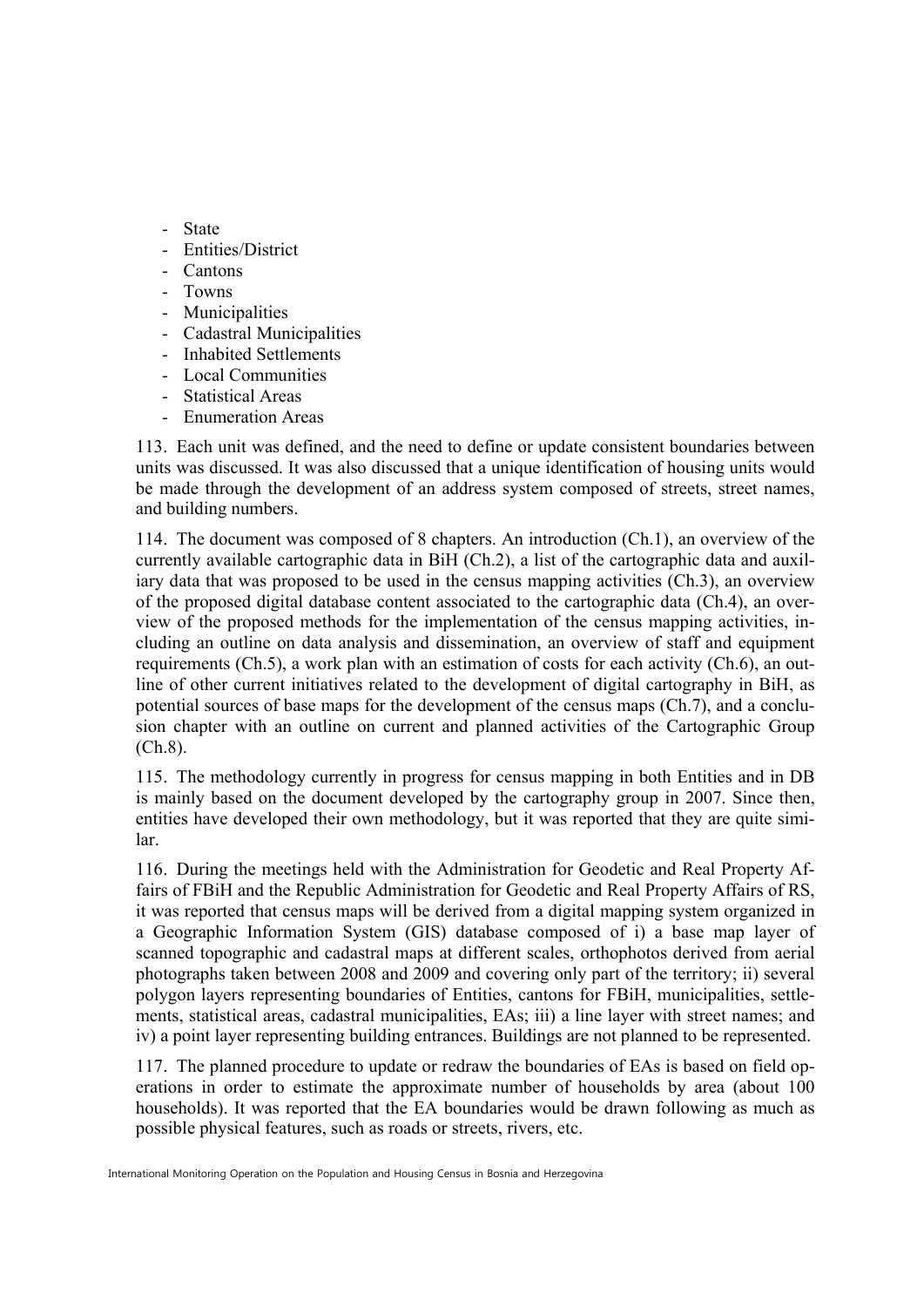118. In FBiH, the Administration for Geodetic and Real Property Affairs has started the implementation of the GIS census database, but all the field activities for the implementation of the address system and update of EAs (delineation of lines representing streets, street names, numbers of building entrances, list of dwelling units for each building entrance, demarcation of EAs, etc.) have not started yet, since they are planned to be outsourced to a private company. It was reported that all the preparatory mapping work would be completed by October 2012.

119. In RS, the Republic Administration for Geodetic and Real Property Affairs explained that the implementation of the GIS census database was well advanced, but that the development of the address system and the demarcation of EAs was progressing slowly, due to the low commitment of some municipalities in updating street names, assigning numbers to building entrances and listing dwellings. It was reported that in any case all the work would be completed by October 2012.

120. No map updating operations by enumerators have been planned in both entities in the period prior to the enumeration in order to ensure full coverage in their assigned areas (identification of new buildings and entrances, modified constructions, buildings not existing anymore). In addition, there is no definite plan for the preparation and printing of EA maps.

121. According to the census law, the public mapping agencies of the two entities, the Administration for Geodetic and Real Property Affairs of FBiH, the Republic Administration for Geodetic and Real Property Affairs of RS, and the Public Registry of Brčko District, together with Local Authorities, are responsible for the preparation of census maps, by 1st of October 2012 (art.30). The BiH Agency for Statistics is only responsible for mapping of Brčko district together with the Public Registry, and for the establishment and maintenance of a registry of spatial units at State level. It has also the role of technical coordination and cooperation with entities for the preparation and implementation of the census.

122. It was reported that in DB the boundaries of the following spatial units have been prepared:

- The boundaries of DB
- The boundaries of settlements
- The boundaries of local communities
- The boundaries of cadastral municipalities
- The boundaries of statistical areas
- The boundaries of EAs (412 in total)

123. It was also reported that the address system (streets and building numbers) is not completed, and that it will be finalized by 1st of October 2012, as prescribed in the law. The cartographic materials used were topographic maps at scale 1:25,000, cadastral maps at scale 1:1,000 and 1:2,500 in vector format, and digital orthophoto maps at scale 1:1,000 dated spring 2009. It was reported that the used cartographic materials is organized in a Geographic information System (GIS) database, and updated.

#### *Assessment*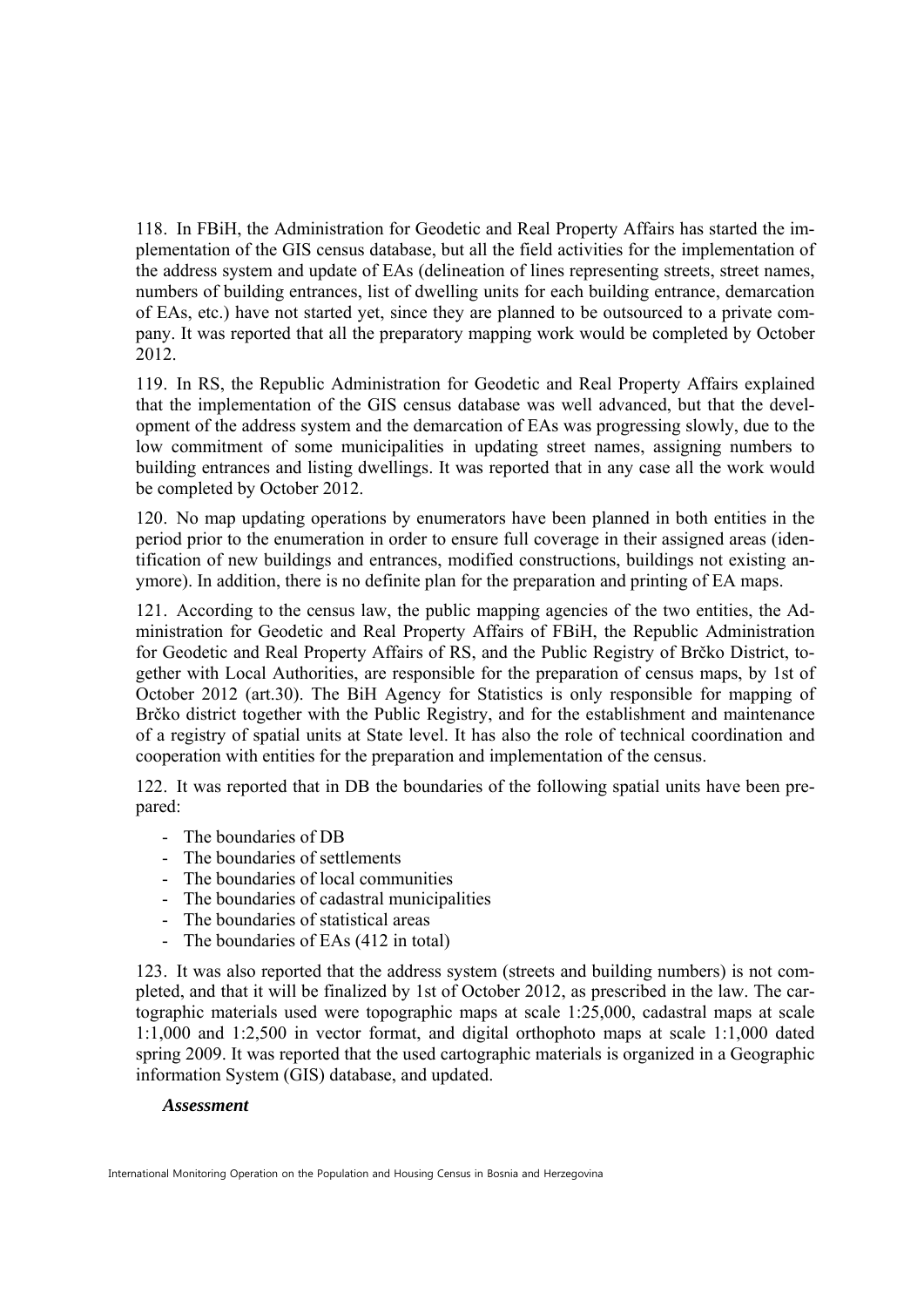124. The discussions with representatives from the Institutes of Statistics and the Geodetic Administrations from both Entities, showed that the methodology and the implementation phases for the census mapping programme are correct and generally in line with International recommendations and European standards. However, serious concerns have to be expressed on the timetable for the implementation phase, which seems not realistic if the deadline of 1st October 2012 has to be respected.

125. In the absence of reliable administrative records and comparable data from the previous census, and taking into consideration the large changes occurred since 1991 in the boundaries of administrative and statistical units, in the movement of population, and important changes occurred in the morphological structure of many urban areas, the census mapping component plays a crucial role to maximize the coverage rate and to provide quality small area data. The overall territory of BiH needs to be organized into administrative and statistical units that are consistent with each other, and into EAs of approximately equal number of households. This requires accurate field activities to count the housing units in order to adjust the boundaries of the 1991 EAs, and/or to delineate new EAs. This operation is considered essential for adequate planning of census logistics (number of enumerators, number of census forms, etc.), adequate management and monitoring during the enumeration, which according to the census law has to be completed in two weeks time.

126. The selected methodology based on the use of an address system (streets and building entrances or house numbers), rather than on the identification of building boundaries, represents a more advanced data model in census mapping since it prepares the path towards the use of future address-based censuses. At the same time, it requires stronger qualitative control measures to ensure good census coverage. The risk is to provide the enumerators with incomplete EA maps, and consequently to omit units of enumeration during the data collection.

127. It was understood that EA maps would show only streets, street names, addresses and roughly the built structure. This may not give the enumerators the tools to ensure full coverage of their assigned area, if EA maps do not have as background up-to-date aerial or satellite images where buildings can be identified, or if some street addresses are omitted.

128. Both institutes of statistics in the two entities have decided to use GIS tools for the preparation of census maps, instead of paper-based maps traditionally used in previous censuses. Obviously, the use of GIS tools has many advantages in comparison with the traditional mapping approaches, including for the dissemination phases. A population and housing census is a unique opportunity to introduce the use of digital mapping procedures in statistical offices, as nowadays largely used in European and neighboring countries. However, the digital approach in census mapping requires a large amount of time and resources when used for the first time. The Geodetic Administrations have shown high-level capacities on the use on GIS technology, but no large experience is present in BiH on the application of GIS for statistics, and namely for census operations.

129. The institutional cooperation defined by the census law between the Geodetic Administrations and the Institute of Statistics is very welcome, and internationally recommended. Statistical offices traditionally do not have neither technical capabilities in producing digital cartography nor experienced staff, while mapping institutions may be interested in updating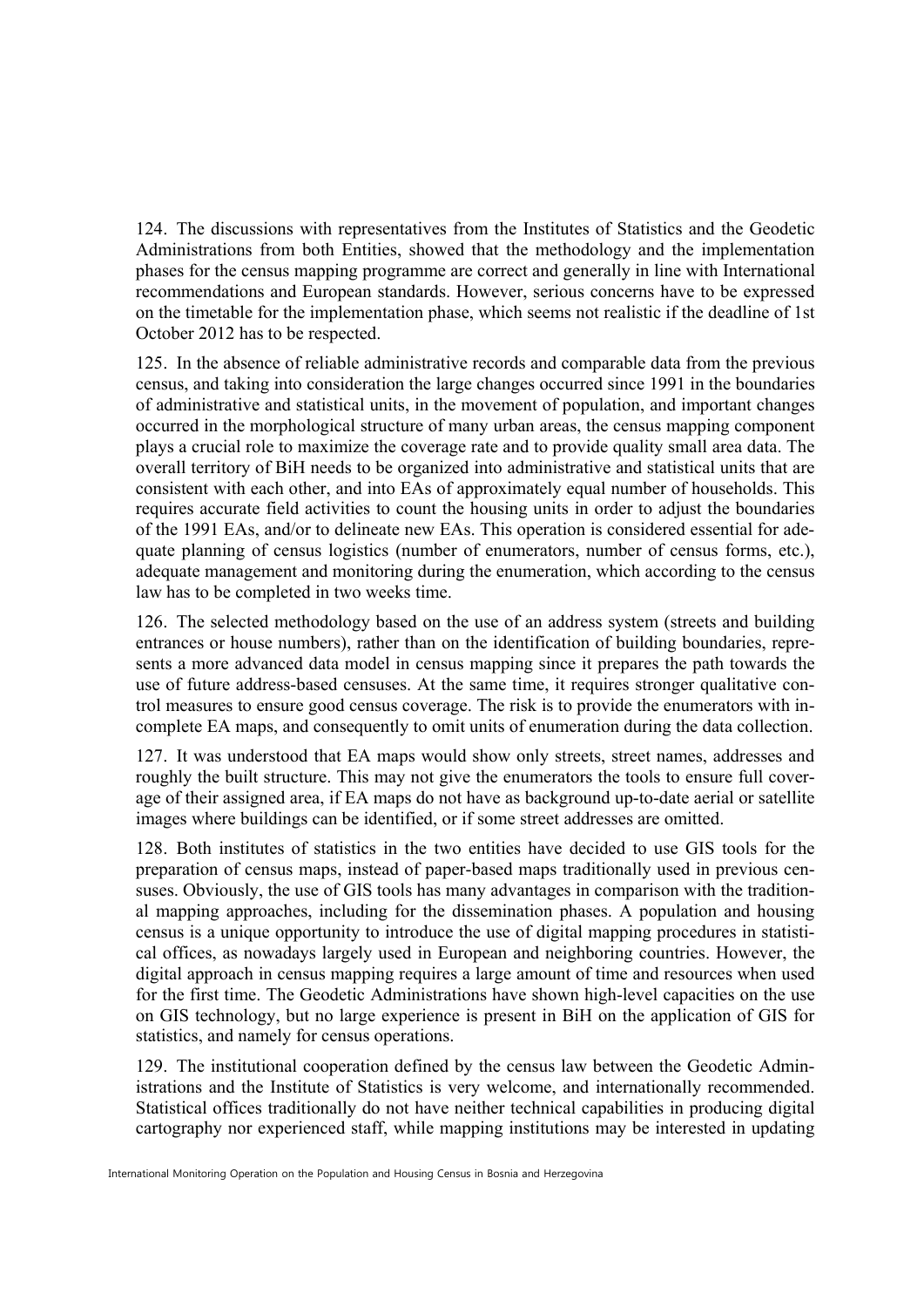administrative boundaries and other information on street names and addresses on the base maps they may have. However, the cooperation should be based on a continuous joint work between both institutions, especially if mapping services are outsourced to private companies or assigned to local authorities. In that regard, the mission drew the impression that the Institutes of Statistics were tending to completely delegate responsibility in census cartography instead of being active actors in the census mapping process. This impression was much greater in FBiH than in RS.

130. Given the situation experienced by BiH in 1991, the border between entities is not clearly defined on maps. About 75 municipalities have their territory divided in two parts, and about 300 EAs used in the 1991 census are located between the two entities.

#### *Recommendations*

131. As already envisaged by the Agency for Statistics, a group of experts on census mapping should be re-established soon between the Agency for Statistics, the FBiH Institute for Statistics, the RS Institute for Statistics, the Administration for Geodetic and Real Property Affairs of FBiH, the Republic Administration for Geodetic and Real Property Affairs of RS, the Public Registry of Brčko District, representatives from the Municipalities of the FBiH and RS. The BiH Ministry of Civil Affairs may also support the coordination. The group should take immediate actions on (and prepare a document):

- Final definition of census spatial units (administrative, statistical, geographic units) to be used in the Entities, their hierarchy and code schemes;
- Clear definition of the criteria to demarcate enumeration areas in both Entities, and preparation of an example of EA map layout;
- Clear definition of the applied and planned procedures for quality control to ensure full coverage of addresses in BiH;
- Preparation of an updated timetable of activities on census mapping activities until October 2012, by week;
- Definition of the border line between entities for census purpose.

132. An up-to-date inventory of cartographic materials (orthophotos, topographic maps, cadastral maps, etc.) should be prepared soon for each municipality in both entities. It is recommended to include in the inventory the current availability of digital orthophoto maps produced in the framework of the EU funded project "IPA-spatial information services for Bosnia and Herzegovina-phase 2: digital orthophoto maps".

133. The boundaries of the spatial census units as demarcated for the 1991 census should be preserved as much as possible in order to ensure the comparability of census data at small area level. When not possible, a correspondence coding scheme should be established between old and new spatial units.

134. The Institutes of Statistics of the two Entities should be continuously and directly involved in the preparation of census maps, especially in the demarcation of the EAs.

135. A list of collective living quarters in both Entities, by municipality, should be prepared soon, if not already done.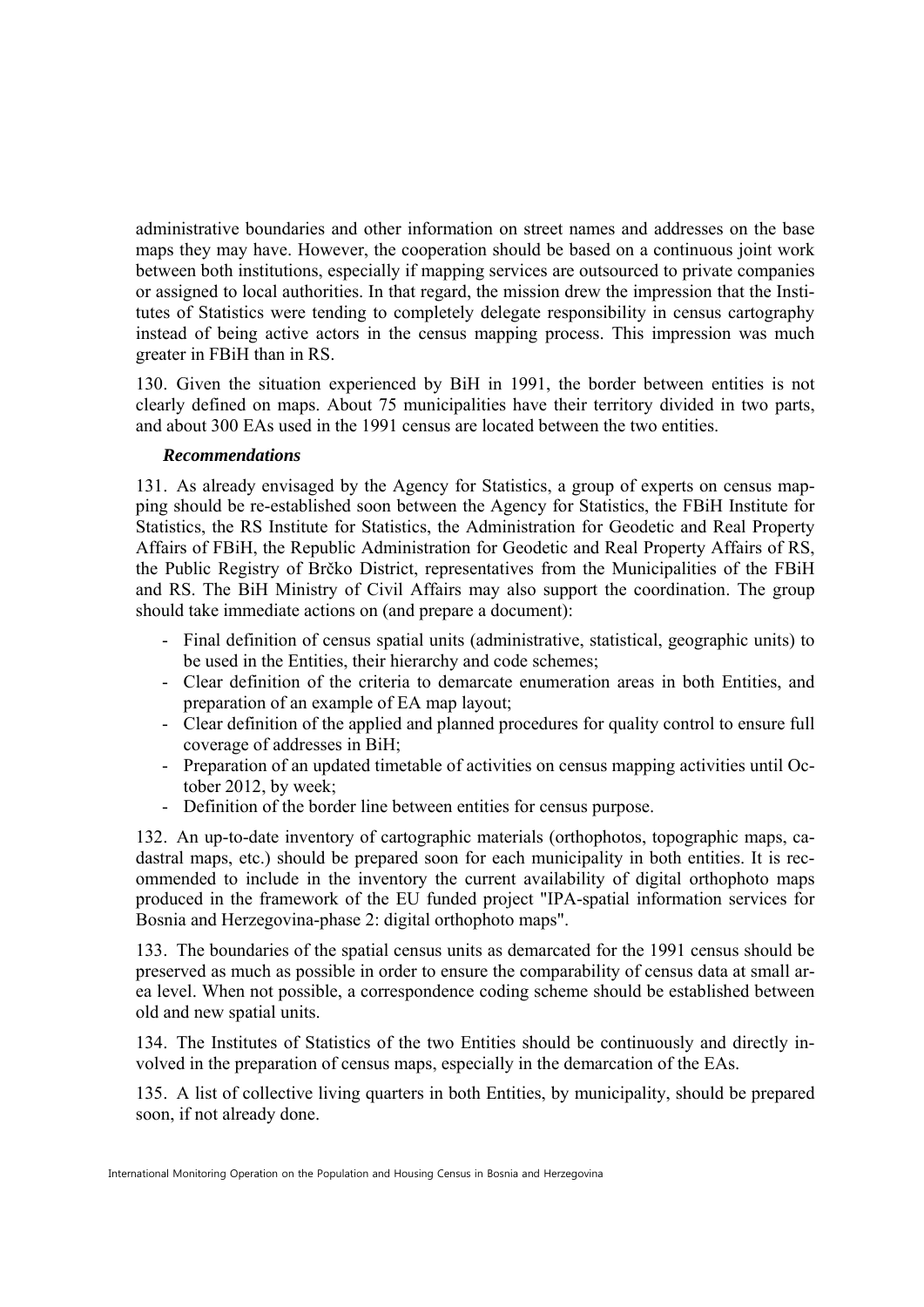136. The September pilot census should be used to test census maps. A list of addresses should be also prepared and provided to enumerators, who should update it in their assigned area two days prior to the commencement of the enumeration. New addresses, addresses not existing anymore, and changes on the street names should also be recorded.

137. Proposed activities for the next mission are the following:

- Direct observation of the GIS census database developed in both Entities and for the DB:
- Field visits to assess census maps;
- Assessment of the inventory of the cartographic materials, the hierarchical scheme of all spatial units, the timetable of activities, and the other census mapping materials;
- Meetings with BiH Agency for Statistics, the FBiH Institute for Statistics, the RS Institute for Statistics, the Administration for Geodetic and Real Property Affairs of FBiH, the Republic Administration for Geodetic and Real Property Affairs of RS, the Public Registry of Brčko District, representatives from the Municipalities.

#### **COMMUNICATION**

1

138. The responsible institution for the communication strategy and its implementation is the Agency for Statistics of Bosnia and Herzegovina with its Department for International Cooperation and External Information (ICEI), headed by Ms Jasna Samardzic. One and a half month ago, a journalist with experience in public information and communication was hired.

139. In 2010, the staff of the two entity statistical offices attended two workshops moderated by an external consultant to discuss public awareness campaign activities ahead of the Census<sup>2</sup>, but this cannot be considered as a communication and outreach strategy. The head of the ICEI drafted the chapter on Public Awareness Activities of the terms of reference for technical assistance in coordination with the entity offices.

140. There has been no qualitative or quantitative survey of popular attitudes to the census across the state and no outreach and communication strategy has been developed.

141. The staff of the state statistical agency and of the two entity statistical offices tend to believe that the main problems with regards to participation in the census would be rooted in economic and social dissatisfaction towards the State and only to a lesser degree rooted in ethnic tensions. However, they stress that they do not foresee significant problems.

142. It is though hard to say what can happen because in BiH almost every issue is politicised, as noted by the persons met. It has been the case for the census that was discussed for three years, and it has to be considered that local elections will take place in October and general elections in two years. A pilot census is planned for the first half of September, and is in reality taking place during the campaign for local elections. At present there are agreements from six leaders of main political parties that they will declare themselves supportive to the census. Some political parties are against census, but they are not of much influence.

<sup>2</sup> Secerkadic, Agnesa *The Mission Report, May 2010*, EUPHC

International Monitoring Operation on the Population and Housing Census in Bosnia and Herzegovina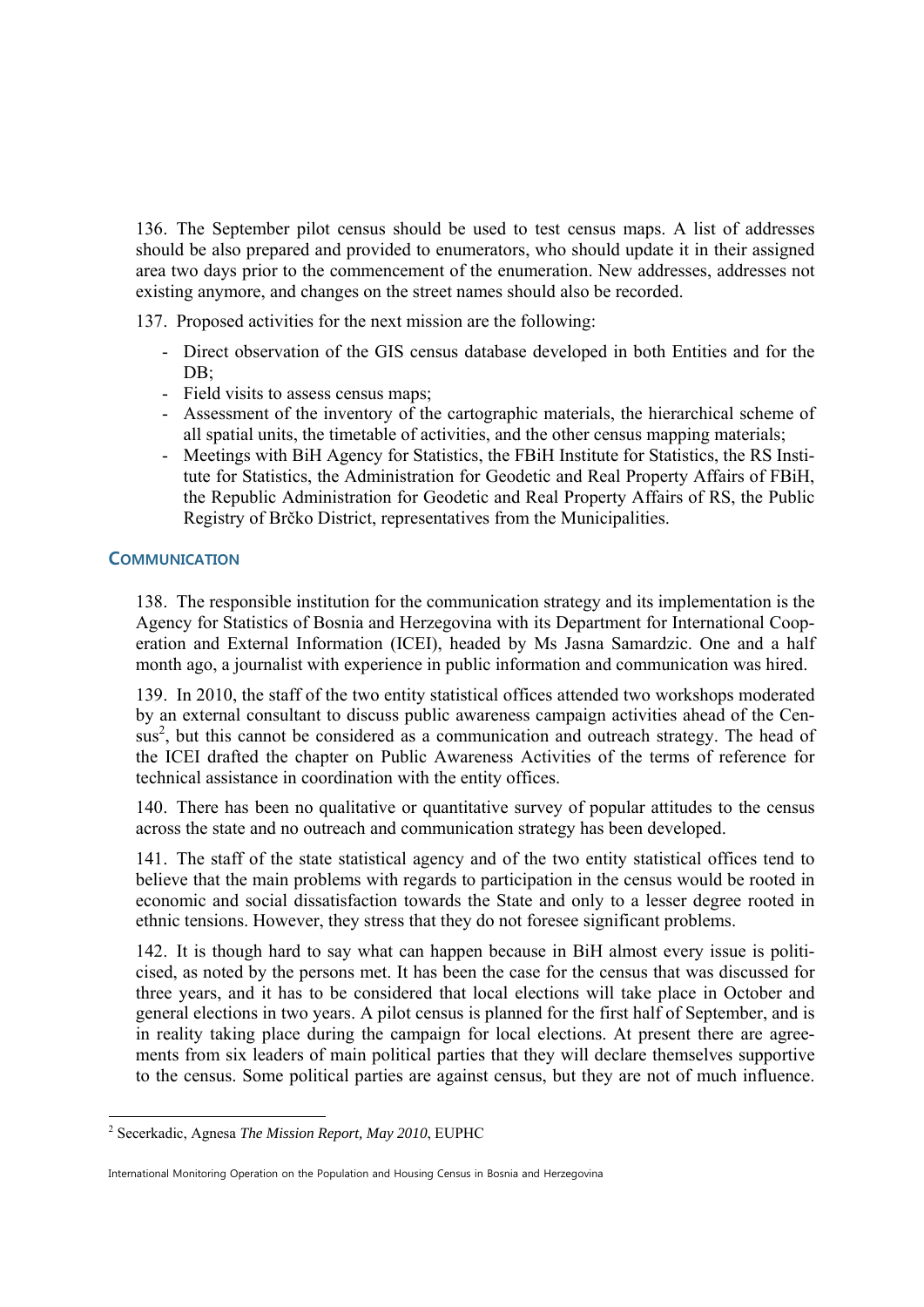Whatever the results of the census, it has been agreed in the census law that no changes in political rights of the different ethnic groups will be made.

143. No outreach and communication activities have been carried out except a meeting with the municipal political leaders in RS last year when it was still considered to conduct a census for the entity, and except the questions and answers  $(O&A)$  list being prepared for the census website and the regular press briefings on other subjects in RS.

144. Last year people perceived the census as just a counting of ethnicities. There were numerous programmes on television about census, but only politicians and no technicians had opportunity to comment about the census. However, there is quite a large focus on the upcoming census.

145. There is a budget for public awareness activities of around 500.000 Euros but no full time technical assistance is allocated for communication. This could be compared to the census in Kosovo, which had a budget of 1.15 million Euros for activities and a full time TA expert on communication.

#### *Assessment*

146. The Agency for Statistics seems very much aware of the need for communication and outreach activities and has employed additional staff in that regard. The initial judgement is that the internal structural framework for communication and awareness building is sufficient for the nearest future.

147. It is the understanding of the experts that the management of the entity offices is aware of the need for a short but comprehensive communication campaign in the last months before the census, but is not paying sufficient attention to the outreach activities that should start already now – one year before the planned census.

148. The mission had no chance to meet people outside the statistical offices, and it is not possible to assess the number and the risk of people reluctant to be enumerated and reasons for their possible reluctance. To assess this it would be necessary to meet representatives for civil society organisations, municipalities and public authorities.

149. There is currently a consensus between political parties at national and entity levels that the census is needed and should be carried out within the framework of the new census legislation.

150. Strategically, there are two options. If the political consensus remains in place and the census does not become politicised it might be counterproductive to do extensive communication or outreach activities focusing on overcoming possible resistance to the census. However, in that case it would still be productive to carry out early outreach and communication activities ensuring that political, religious and civil society leaders would be well informed and supportive to the census, and that the population would be well informed about the benefits of the census. If the political consensus would become unstable it would be crucial to ensure that comprehensive outreach activities reach all levels of decision makers and that communication activities are carried out to build popular support to the census.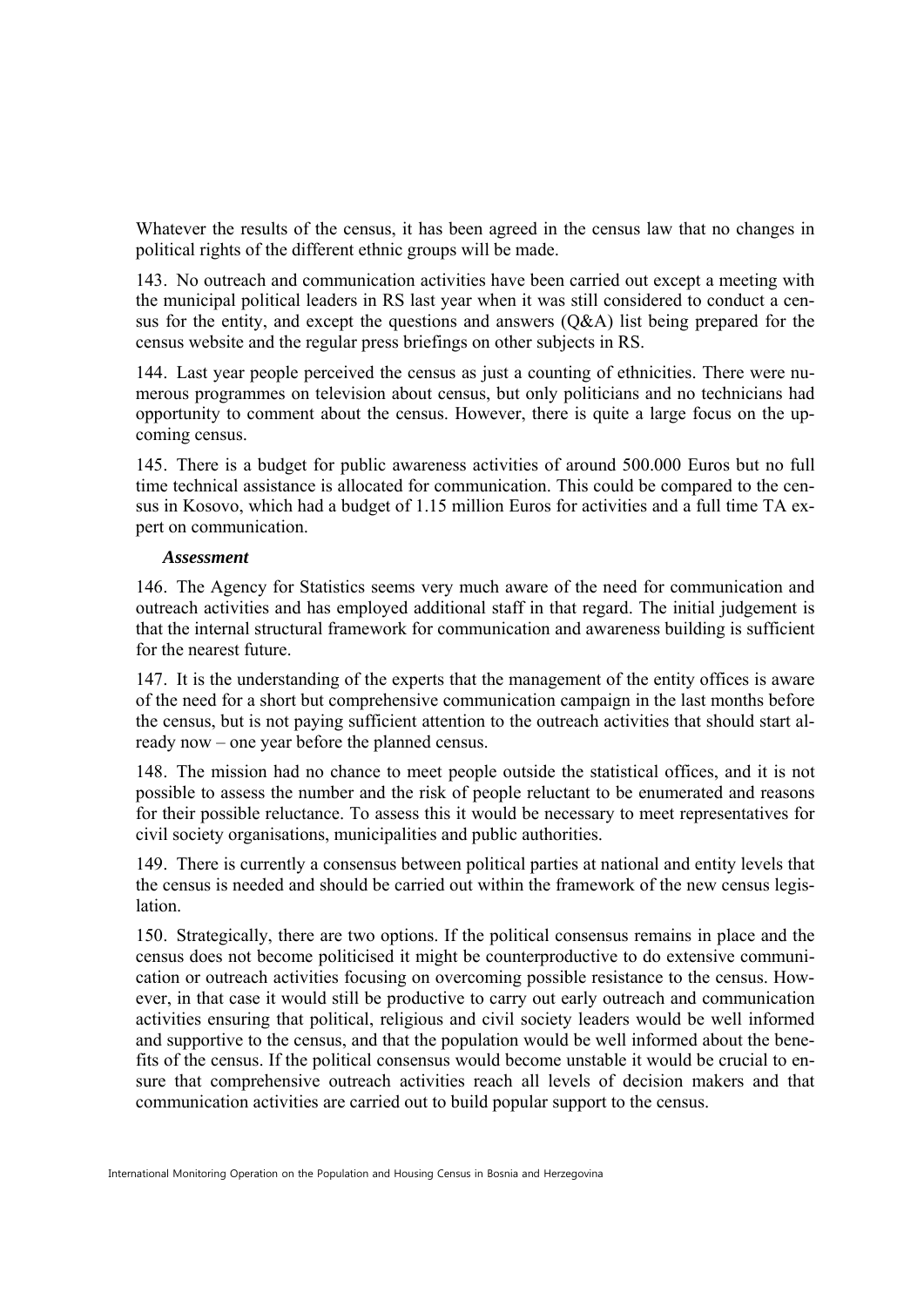151. It is a problem that no outreach and communication strategy has been developed ahead of the second phase of technical assistance. The ToR for Phase II TA consider in component 3 that a public awareness strategy already exists, quoting from the above mentioned mission report. However, this mission report does not include anything as a strategy for public awareness, communication or outreach and no action plan can be based on the report alone. Ideally the development of an evidence based communication and outreach strategy should be included in the Phase II TA. It is indeed very late in the process that leads up to census in April next year.

152. While the three statistical units seem eager to work together on the census implementation, there has been no qualitative or quantitative research on the public's perception and attitudes to the upcoming census. This would be useful to assess the context and needs for communication and outreach activities.

153. Finally, the allocated budget for communication activities cannot be assessed in the absence of a communication and outreach plan.

#### *Recommendations*

154. It is recommended that the inception report for the Phase II TA gives the following precisions for the component 3 on Public Awareness:

- Research must be carried out as soon as possible through interviews, focus groups and if possible quantitative survey to identify the knowledge, perceptions and attitudes to the census and to the national statistical agency. The research will further serve to identify potential partners for an outreach strategy. The research must be carried out before  $1<sup>st</sup>$  of July 2012.
- After the research a comprehensive evidence based communication and outreach strategy must be developed with defined objectives, target groups, methodology, tools, value based aspirational and tactical messages, timeline and budget. The communication and outreach strategy should consist of both a long-term component and of a campaign component to be implemented within the final months leading up to the census. The outreach strategy will serve as a road map for developing and managing relationships with a whole range of stakeholders, residents, government, local communities, and civil society organizations. The communication and outreach strategy with detailed action plan and budget must be finalised by 1<sup>st</sup> of September 2012.
- The communication and outreach strategy and action plans should be managed and implemented by the Agency for Statistics BiH in collaboration with the entity statistical offices and possibly external civil society representatives. The placement of advertisements, information spots, billboards, leaflets, etc. during the final campaign months should be outsourced to a professional company, while media relations, outreach partnerships and activities, social media etc. should remain with the Agency.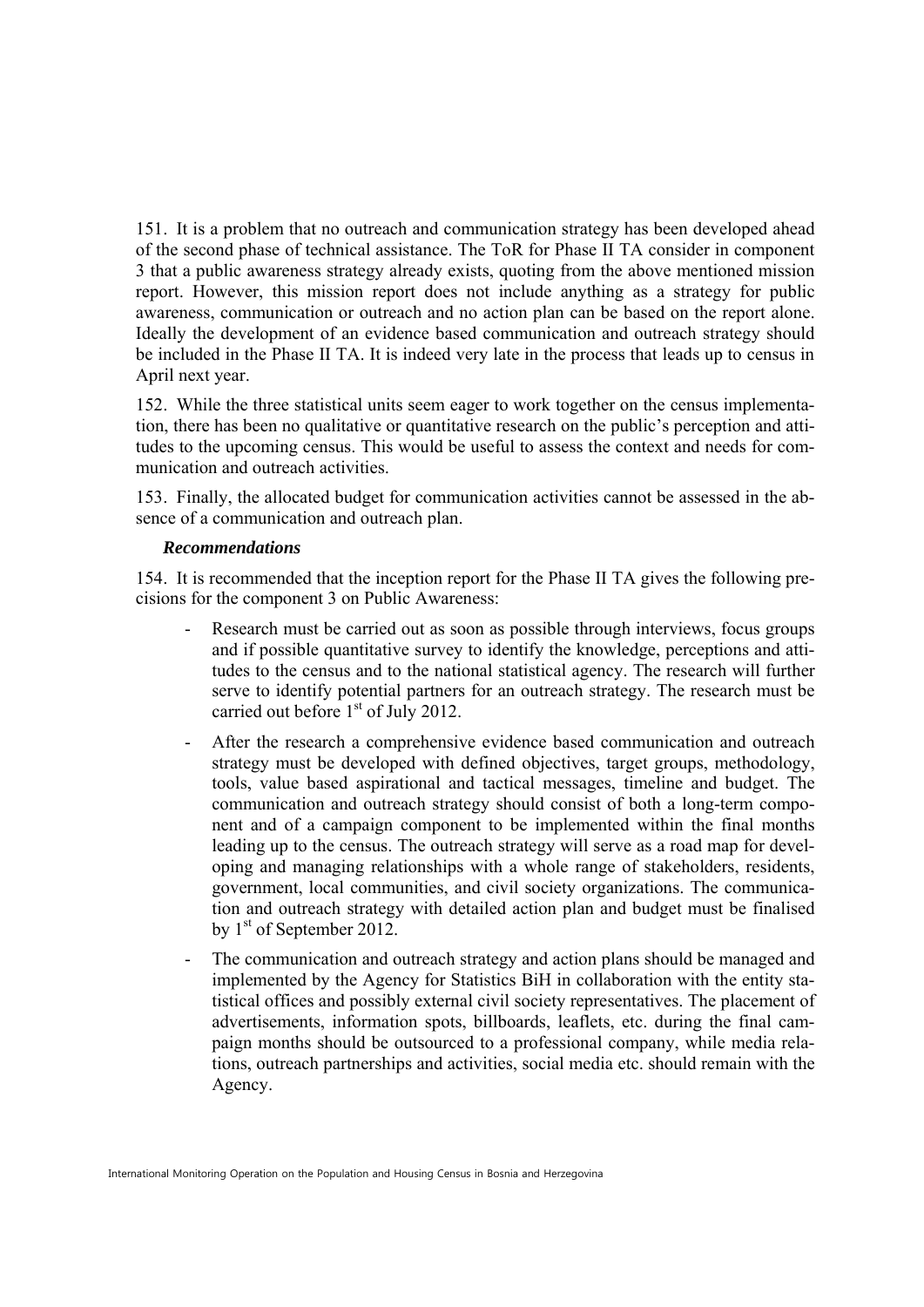- The areas selected for the pilot tests should include sensitive areas e.g. entity border line communities, mixed areas etc. – to have some of the communication tools and messages tested.
- 155. It is recommended that the Agency for Statistics:
	- Establish its own communication setup within the central census bureau and coordinating with the entity statistical offices and possible external partners. To be established by the end of May.
	- Begin building the necessary partnerships with civil society organisations, politicians and other stakeholders for the outreach activities. To start by the end of May.
	- Prepare workshops for interested journalists with a focus on understanding and using statistical and census related issues to feed into journalistic reports. To be carried out by August.
	- Initiate regular press briefings about the upcoming census and on other related statistical outputs. To begin before end of May.
- 156. It is recommended that the next mission:
	- Provides time for the communication expert to carry out a number of consultations with the help of the EU-delegation, civil society organisations, and politicians to find out whether particular issues need to be addressed as part of the communication and outreach strategy.
	- Identifies a counterpart within the EU Delegation with analytical insight and knowledge about the political implications of a census in order to have a continuous dialogue and follow up to our missions.

#### **ENUMERATION**

#### **Method of enumeration**

157. The Census method of enumeration shall be a traditional one, by applying door-to-door interview method for data collection. Face to face interviews shall be carried out by trained and authorized enumerators and data will be recorded in paper questionnaires.

158. In accordance with the Census Law, the Census shall cover the following units:

- a) Citizens of Bosnia and Herzegovina with place of usual residence in Bosnia and Herzegovina, regardless of whether, at the time of the Census, they are present in Bosnia and Herzegovina, or absent from Bosnia and Herzegovina,
- b) Foreign citizens who have permanent or temporary stay permit in Bosnia and Herzegovina, regardless of whether, at the time of the Census, they are in Bosnia and Herzegovina or not,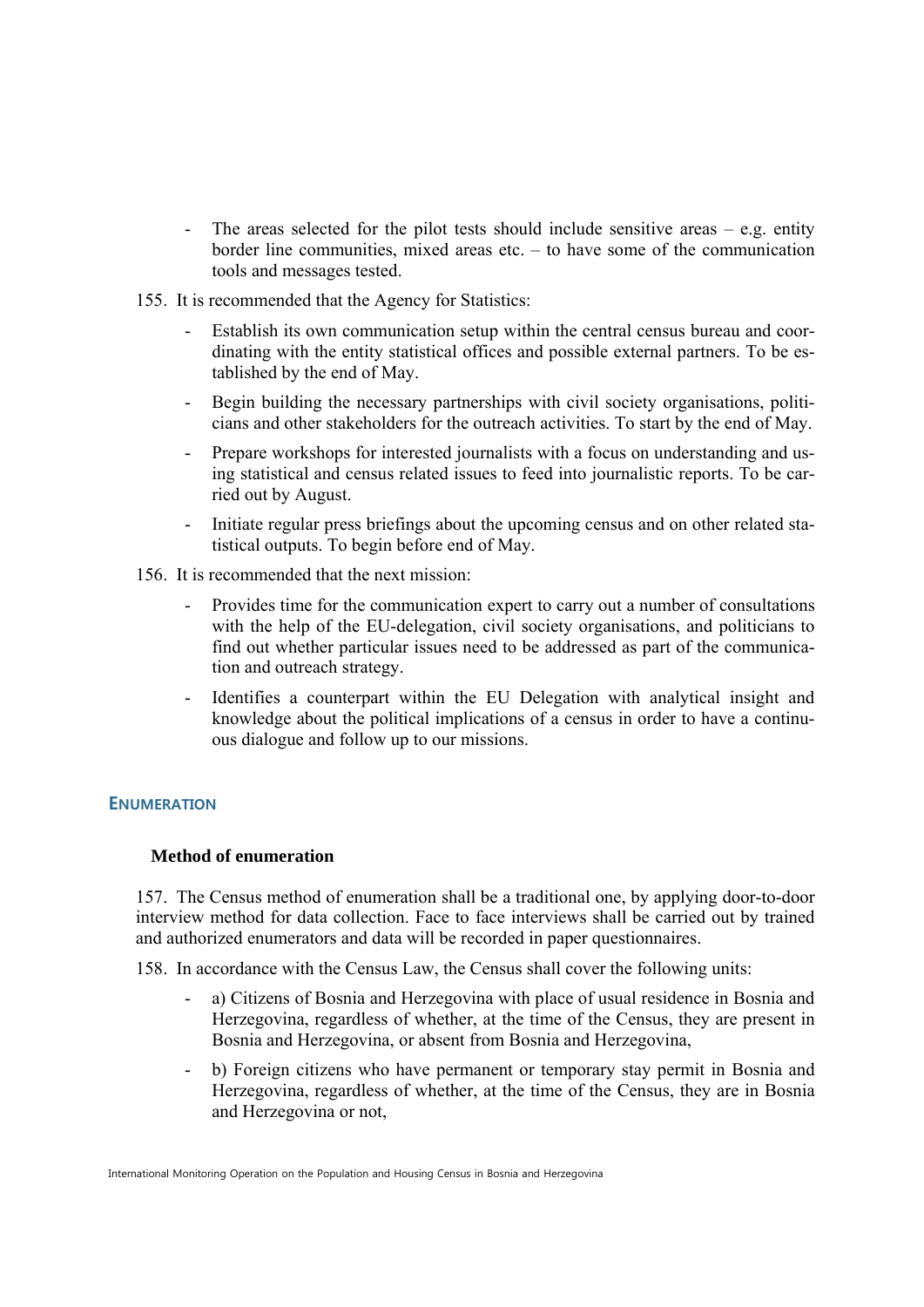- c) Persons without citizenship,
- d) Households (private and institutional) of persons identified as census units,
- e) Dwellings and other living quarters.

159. In addition, for counting the citizens of Bosnia and Herzegovina who live abroad but have a place of residence in BiH and have been absent from BiH for more than 12 months, a questionnaire will be available on the web. People living abroad and willing to be included in the operation can download the questionnaire, fill it in and send it to the Agency by mail. However, this operation is separate from the census and persons living abroad will not be counted in the population of the country.

160. The Census field data collection (the enumeration) shall be conducted in the period from 1 to 15 April 2013, according to the situation as on 31 March 2013 at 24:00 hours (midnight) defined as the reference date of the Census.

# **Field Organisation**

161. The Census shall be organized and conducted by the statistical institutions in Bosnia and Herzegovina: the Agency for statistics and entity statistical institutes (Institute for Statistics of Federation of BiH and Institute for Statistics of Republika Srpska) in cooperation with relevant administrative bodies and organizations of BiH, entities, Brčko District and of units of local self-government. For census purposes are established Central Census Bureau, and census bureau in each entity statistical institute.

162. State and entity instructors, Cantonal Census Commissions (in BiH Federation), Municipal Census Commissions, municipal instructors and enumerators will participate in the field organisation.

163. The state and entity instructors will be mainly selected from the statistical institutions. In case of shortage of entity instructors, there is a possibility to hire some external persons. For each municipality one entity instructor shall be appointed (selected from the staff of the respective entity statistical institute) and for bigger ones 2 or more entity instructors will be appointed. The state instructors (selected from the staff of Agency for statistics) will be assigned only in the municipalities where will be needed more than one entity instructor, and in the District Brčko. The estimated number of instructors is 160, out of which 10 are state instructors. They have a very important role in fieldwork and are responsible in particular to train municipal instructors; to supervise the enumeration and to ensure correct application of the census methodology.

164. "Municipal Census Commission" (MCC, Census commissions of the units of local selfgovernment) shall be established as *ad hoc* bodies for the needs of preparing and carrying out the Census field activities for each unit of local self-government (municipality or town). In total, 143 Municipal Census Commission shall be established: 79 for BiH Federation, 63 in Republika Srpska and one for Brčko District. Each commission shall have a chairperson and three to five members (depending of the size of the population) who shall be nominated by respective municipality, town and the Brčko District. The MCC will be responsible for selec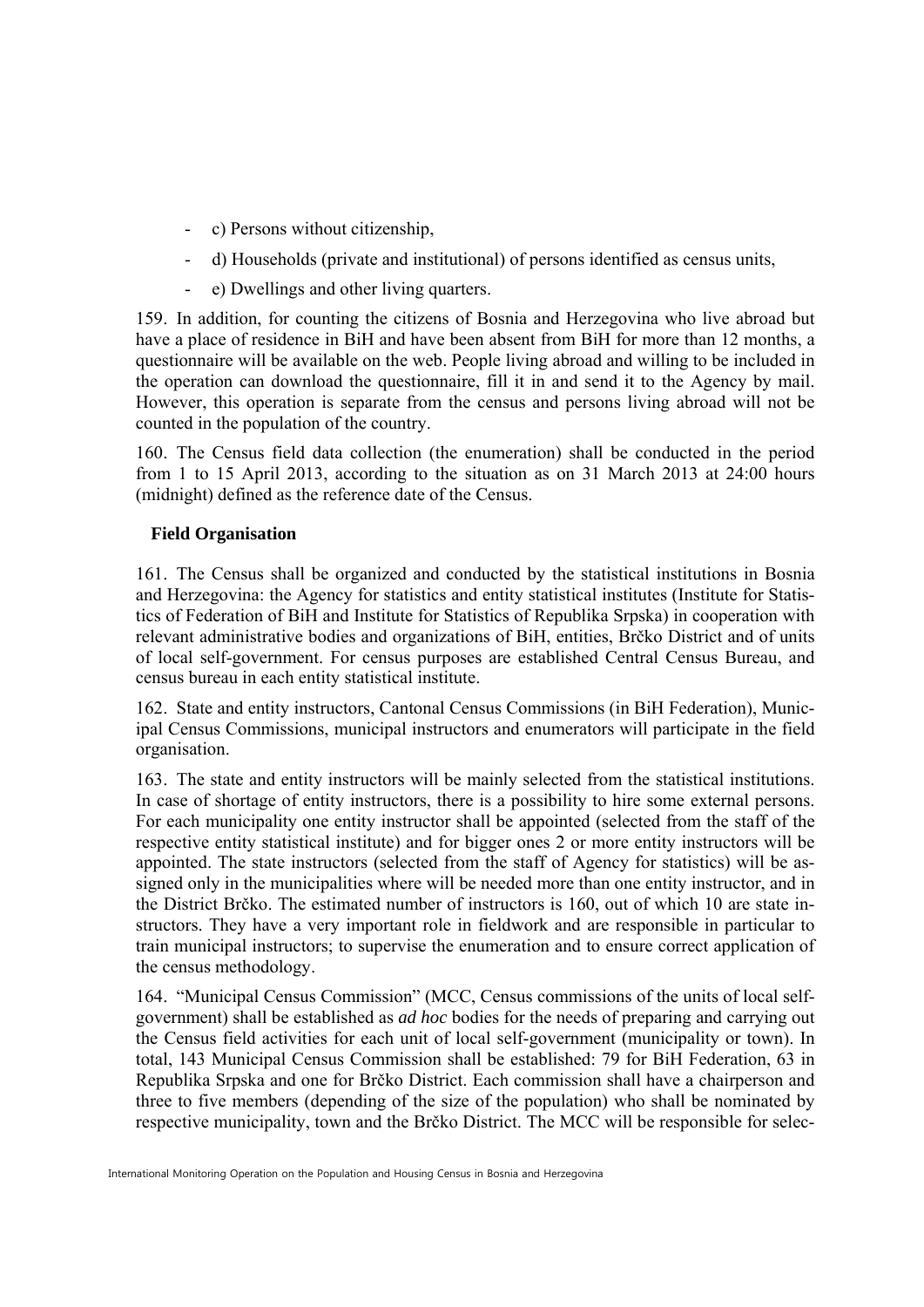tion and nomination of (municipal) instructors and enumerators for their area (based on criteria prescribed by Agency for statistics); to provide premises and conditions for the training of municipal instructors and enumerators as well as for storage of census material; to inform general public about the census; to follow the census and take measures that guarantee a complete coverage of the census units; to organise transport and timely delivery of the material to data entry centre, etc.

165. In addition, in each of the 10 cantons of BiH Federation a "Cantonal Census Commission" shall be established. These commissions are not involved directly in the census field activities, but shall initiate the establishment of Census commissions and selection of the instructors and enumerators in the municipalities of Federation of Bosnia and Herzegovina.

166. Municipal instructors shall be selected with a public call. Their duty is to train the enumerators and to supervise the enumerators' work. For that purpose, they shall follow at least one interview per enumerator and control the filled census materials. One municipal instructor will be responsible for 8 to 10 enumerators. The assessed number of municipal instructors is 2800.

167. The territory of the country will be divided in approximately 20,000 enumeration areas (EAs), each of them comprising around 80 to 100 households. One enumerator will be in charge of one EA. It is not foreseen to have two or more enumerators in the same EA with multi-ethnic structure.

168. The public call for municipal instructors and enumerators is planned on 1-4 December and the selection should be finalised by the end of December. The candidates should satisfy the criteria prescribed by Agency for statistics: to be citizen of BiH, to have at least secondary education level, to be resident of the unit of the local self-government where is applying, to be unemployed and to pass the test.

169. Besides mentioned criteria, care shall be taken for ethnic structure as prescribed in the Law:

- Ethnic structure of the commissions, instructors and enumerators of the units of local self-government shall reflect the ethnic structure of the population according to the 1991 Population Census, if possible;
- Ethnic composition of the Census Commission of the units of local selfgovernment shall include at least one representative of the constituent people and others;
- Ethnic structure of the total number of instructors for the territory of municipality/town, as a rule, shall reflect the national structure of the population according to the last Population Census;
- The representation of each constituent people and others shall be ensured in the ethnic structure of the total number of enumerators for the territory of a municipality/town, in the percentage, which is, at least, half of the percentage of participation of the constituent peoples, i.e. others in the total structure of population of that municipality/town in the last Population Census.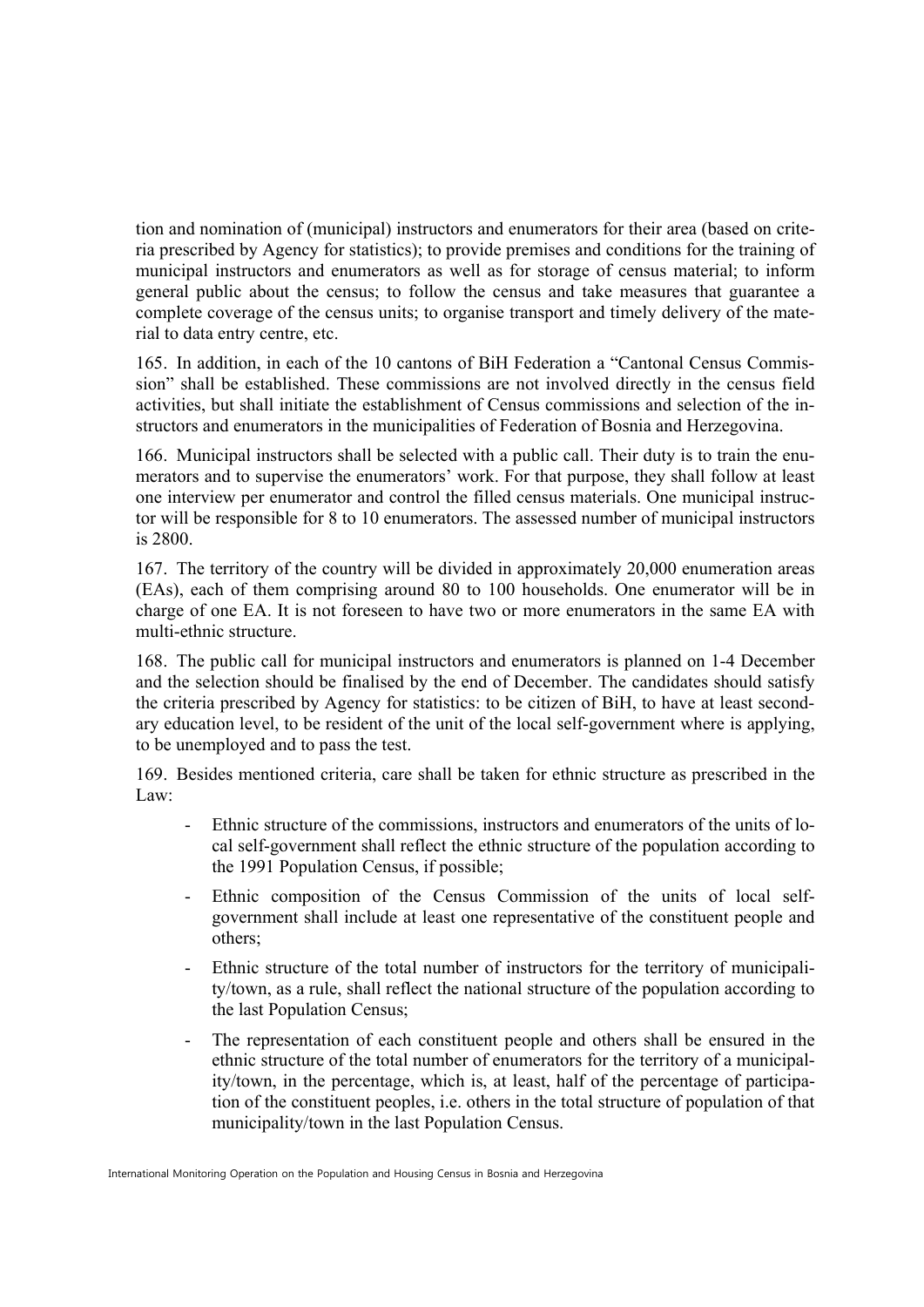170. The statistical institutions expressed worries about satisfying the "Ethnic structure" criteria, because the local population structure has changed compare to 1991.

171. The role, duties and responsibilities of each census actor are prescribed in the Census Law. More detail and operational explanation will be provided in the organizational manuals that are under preparation. In addition, Republika Srpska is preparing a census law for Republika Srpska where the provisions of the state Census Law will be more detailed.

172. Entity statistical institutes are on the top of the organizational pyramid for the census fieldwork, then entities (and state) instructors and Census commissions of the units of local self-government, then municipal instructors and finally enumerators. The supervision is going by line from top to the base and reporting from base to the top.

173. The census materials – census questionnaires, manuals etc. will be distributed directly from the printing house to each municipal census commission. Logistics groups are not yet established.

#### *Assessment*

174. The method for enumeration (traditional Census by applying door to door interviews) is suitable for the country. The census reference date and period of data collection are in line with the censuses previously conducted in BiH.

175. The units to enumerate (population, housing units and households) are defined in accordance with the international recommendations and EU regulation.

176. The planned organization for preparation and realization of the fieldwork is following the administrative organization of BiH. The final number of municipal instructors and enumerators is to be confirmed upon providing the exact number of EAs. The ratio of 8 to 10 enumerators per supervisor is in line with international recommendations and practices.

177. The selection of municipal instructors and enumerators can experience difficulties in satisfying the "ethnic structure" criteria prescribed in the Census Law, because of the changes in the population structure in comparison with the situation in 1991.

178. There is no logistic group for Census in the statistical institutions.

#### *Recommendations*

179. The line of responsibilities and line of reporting should be clearly stated and explained in the organisational manuals for each participant in census activities.

180. It is recommended to have enough reserve of enumerators from all ethnic communities residing in the unit of local self-governments to face requirements for enumerator of specific ethnicity.

181. Instructions and training should explain in detail the definition of "place of usual residence", which may be understood as a place where a person has a "residence" in the meaning of a house or an apartment. A good practice is to give examples of various possible situations. It is of utmost importance that no confusion be made in the application of the definition. In that regard, the special operation for the enumeration of citizens living abroad should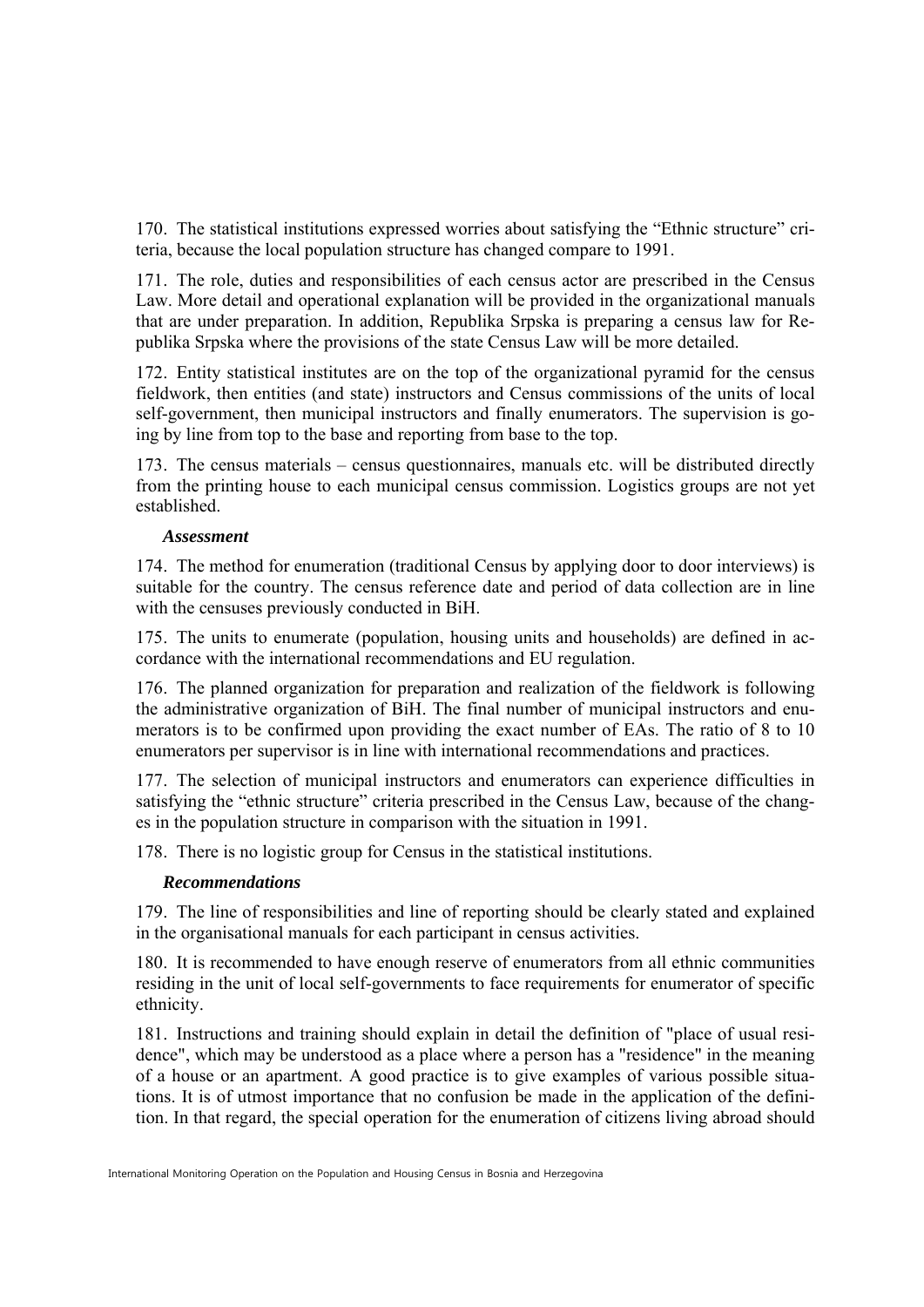be explained and promoted as the opportunity to count everybody, but in the appropriate category.

182. The Census Logistic groups should be established as soon as possible.

# **Monitoring field operations**

183. Field operations will be monitored by census commissions, municipal supervisors and entity instructors during the enumeration. The quality of enumeration will be monitored through feedback from all census actors involved in field operation.

184. An online web application will be developed to collect data from the field daily. The structure of web application, responsible bodies to enter data, decision making system using web application will be identified by the relevant working groups.

#### *Assessment*

185. It is the understanding of the experts that methods for monitoring field operation are not discussed with all responsible bodies. There are no clear strategies for most components of monitoring field work such as structure and content of web application, identification of problems, and collecting feedback during operation, decision making process, solving problems.

## *Recommendations*

186. It should be emphasized that this important component of census activities should be tested in the pilot census. Monitoring system for field operations needs careful design with involvement of all subject matter experts such as statistical methodologists, operational experts and system experts. In addition, developing such system usually takes longer than expected.

187. There should be consensus with all responsible bodies on what information will be collected to monitor and correct problems arising during fieldwork. This requires a timely information system that provides decision makers at different levels with the information they need to adjust or correct problems while the enumeration is in progress. Some examples of information that might be needed during enumeration: i) regular reporting and analysis of response rates and completion rates during enumeration ii) monitoring non-response and refusal follow-up rates iii) monitoring coverage checks and controls (according to population estimates from alternative sources/methods), iv) monitoring the work of enumerators and supervisors; and v) monitoring types of dwellings.

188. Information collected from the field should be available at different geographic or aggregations levels useful for each level of management. Decision making system should be clearly identified for different types of problems by giving special attention to provide timely decision for solving problems while the enumeration is in process.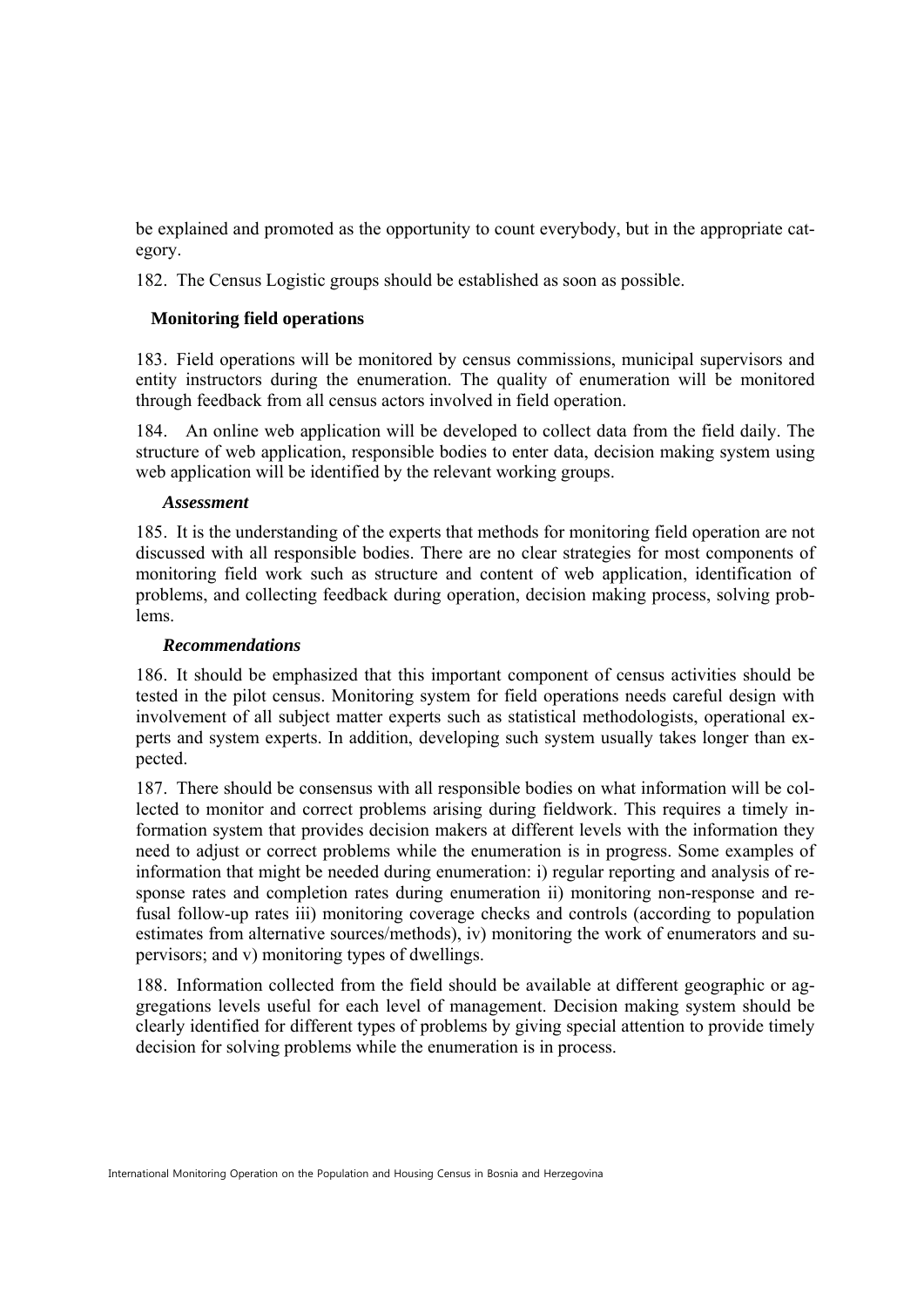## **DATA PROCESSING**

189. The census questionnaires will be captured using optical data capture technology - Intelligent Character Recognition (ICR). According to the Law, the Agency is responsible for all phases of data processing in collaboration with the entities statistical offices. Data processing operations will be undertaken in a centre located in East Sarajevo.

190. The tender procedure for data processing was completed and the contract with the company was signed on 17th April 2012. The Agency expressed that all stages of data processing using ICR technology are included in the tender. The company will provide onsite support for all activities including scanning, recognition (automatic and manual recognition), coding (automatic code with ACTR software), processing control and deriving census variables.

191. Three scanners will be used for scanning census forms. There will be two shift groups for recognition, coding and other phases of data processing. In each shift, around 40 people will be involved. According to the Agency, the optical data capture system will be set up within 7 to 8 months after signature of the contract.

192. Action plan for control of all phases of data processing has not been yet specified. The Agency expressed that the company will provide plans and methods for control of data processing.

#### *Assessment*

193. The Agency explained the phases of data processing procedures and provided the flow chart for these phases. However, this chart does not include every stages of data processing such as editing, imputation, process control, etc.

194. The contracted company will provide training programme for the staff of the Agency and entities, including capacity building in the use of ICR technology. The entities are not yet aware of their contributions in data processing and of the training programme.

195. ICR technology can provide significant improvements in quality and timeliness of census data capture. However, this technology requires specific skills and its implementation should be carefully planned and tested in advance to identify possible risks and errors.

#### *Recommendations*

196. The mission had no chance to see the terms of reference for the contracted company and have detailed information on the components of data processing. It should be emphasized that although data processing procedures are contracted out, the Agency is fully responsible for the quality of the census data. Therefore it is recommended that continuous monitoring of the work entrusted to the selected company be carefully planned and implemented by the Agency.

197. The capacity of the Agency to manage new technologies for data processing should be improved through well-organized continuous training programme. Training for the staff of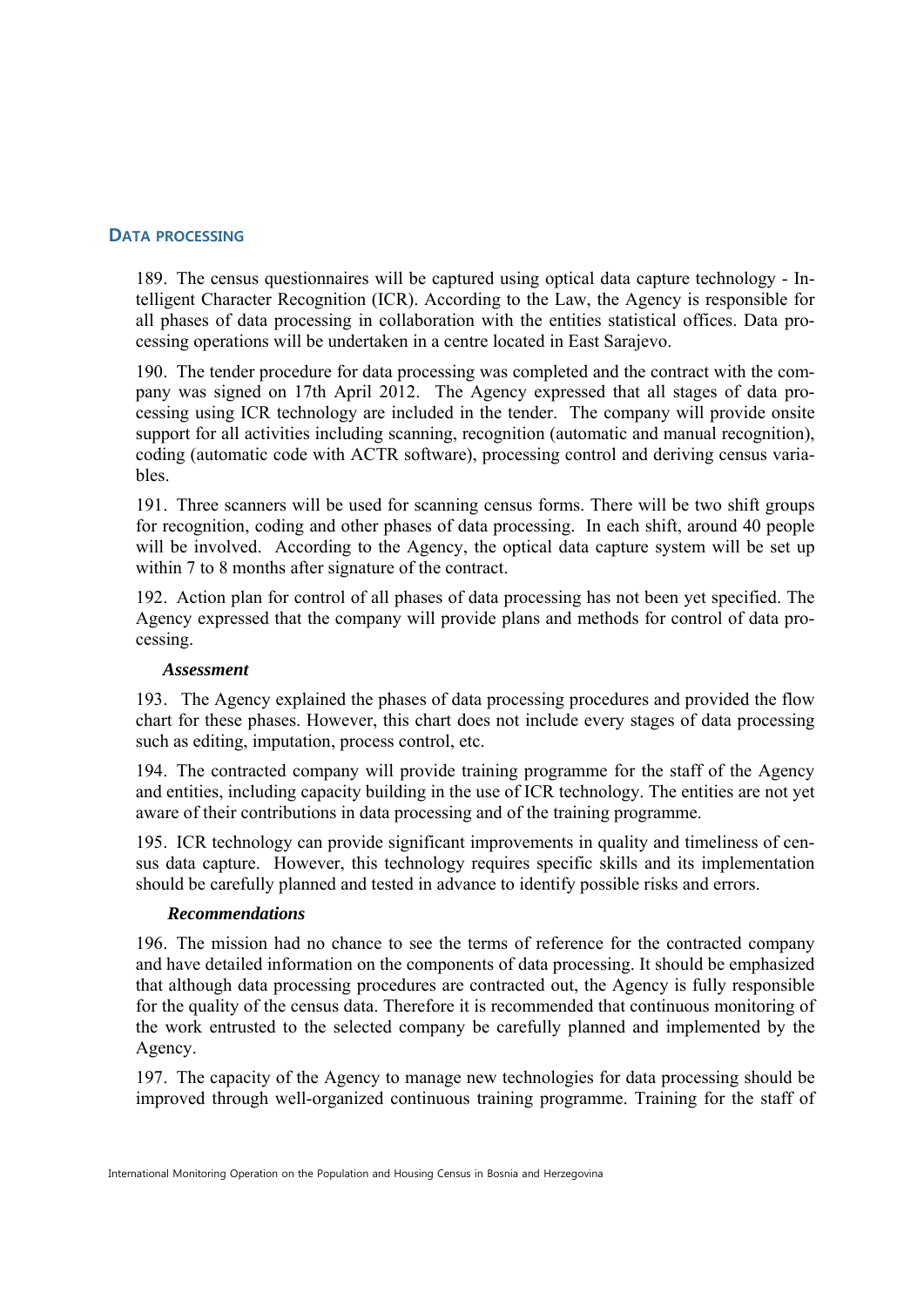the Agency and entities statistical offices should be completed early enough for better planning of the data processing stages.

198. ICR technology requires more extensive systems development and testing than the traditional key-entry capture. There are number of factors that need to be considered through the system design and integrated into the system development such as character recognition of different alphabets, manual recognition, automatic coding, manual coding, editing, imputation, consistency checks, etc.

199. In preparation to the next mission, a detailed activity plan for data processing procedures, the training programme for the census staff, the progress in setting up the system will be requested.

#### **DISSEMINATION OF THE RESULTS**

200. According to the Law, preliminary census results will be published within 90 days after the enumeration. The tabulation plan for preliminary results will be prepared by the Agency and entity statistical institutions.

201. The census law stipulates that final results will be available within the period from 1 January 2014 until 31 December 2015.

202. The Agency expressed that the results will be available in different format and tools, including online.

#### *Assessment and recommendations*

203. Tools for dissemination will be identified by the Agency and entities. It is advised that thematic analytical reports, census atlas and micro data be considered in dissemination plan to meet the needs of different types of users.

204. It is important to emphasize the importance of users' consultation to identify dissemination strategies and tools. Consultation with users is essential part of census operation to determine demand for potential census topics, to deliver relevant products and services with suitable format and to adapt a range of products and services to meet current emerging needs.

#### **EVALUATION OF THE RESULTS**

205. As indicated in the Law, a post enumeration survey (PES) will be carried out immediately after the enumeration based on a representative sample of EAs in order to evaluate the coverage and quality of census data. The Agency is responsible for carrying out all phases of the PES including determination of the methodology, organization of the fieldwork and analysis of the PES data in collaboration with the entities statistical institutes.

206. The methodology for conducting the PES and evaluating data including data capture, matching operation, methodology for estimating coverage and content errors are not yet developed. The mission had no opportunity to see PES questionnaire.

#### *Assessment and recommendations*

International Monitoring Operation on the Population and Housing Census in Bosnia and Herzegovina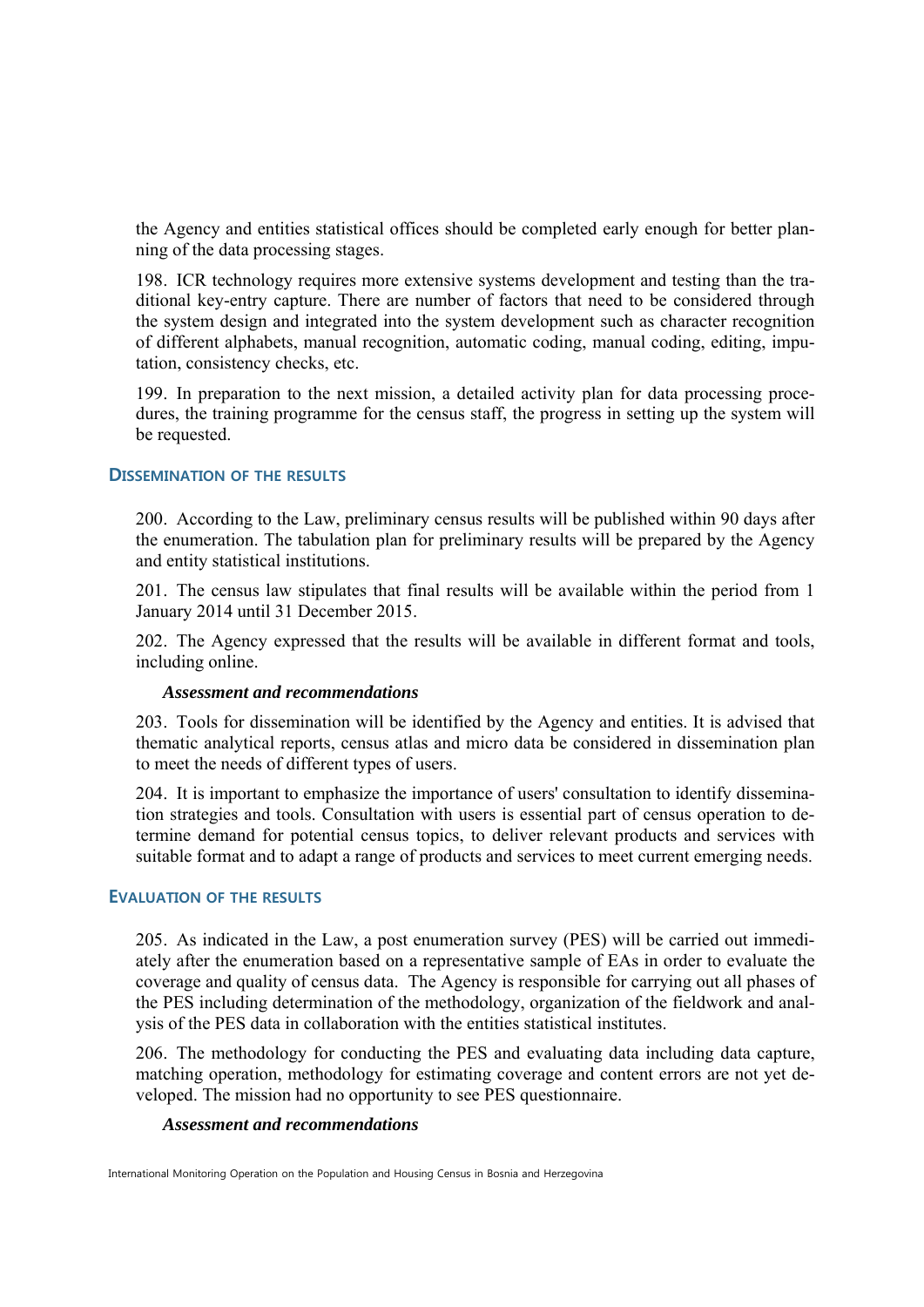207. The Agency explained that the PES methodology would be tested in the pilot census. However, there is no documentation available to assess this activity. Documents explaining the PES methodology, questionnaire, data processing and evaluation of results should be drafted before pilot census and tested during the pilot census.

208. It is very important that a different team than the census team conducts the PES to ensure its operational independence. The agency should identify a team in charge of the preparation and implementation of the PES.

209. In complement to the PES, it is recommended to use demographic methods based on the comparison of census results with other relevant sources including previous censuses, current household surveys and/or administrative registers in the evaluation and validation phase of the census.

210. In addition, it is also recommended to develop a quality report on census data. The aim of this report would be to document methods and procedures followed in the entire census process, and particularly during data processing activities (e.g. frequencies of inconsistencies and errors by variable, number of variables imputed, etc,). This report would be released together with the publication of the final census results.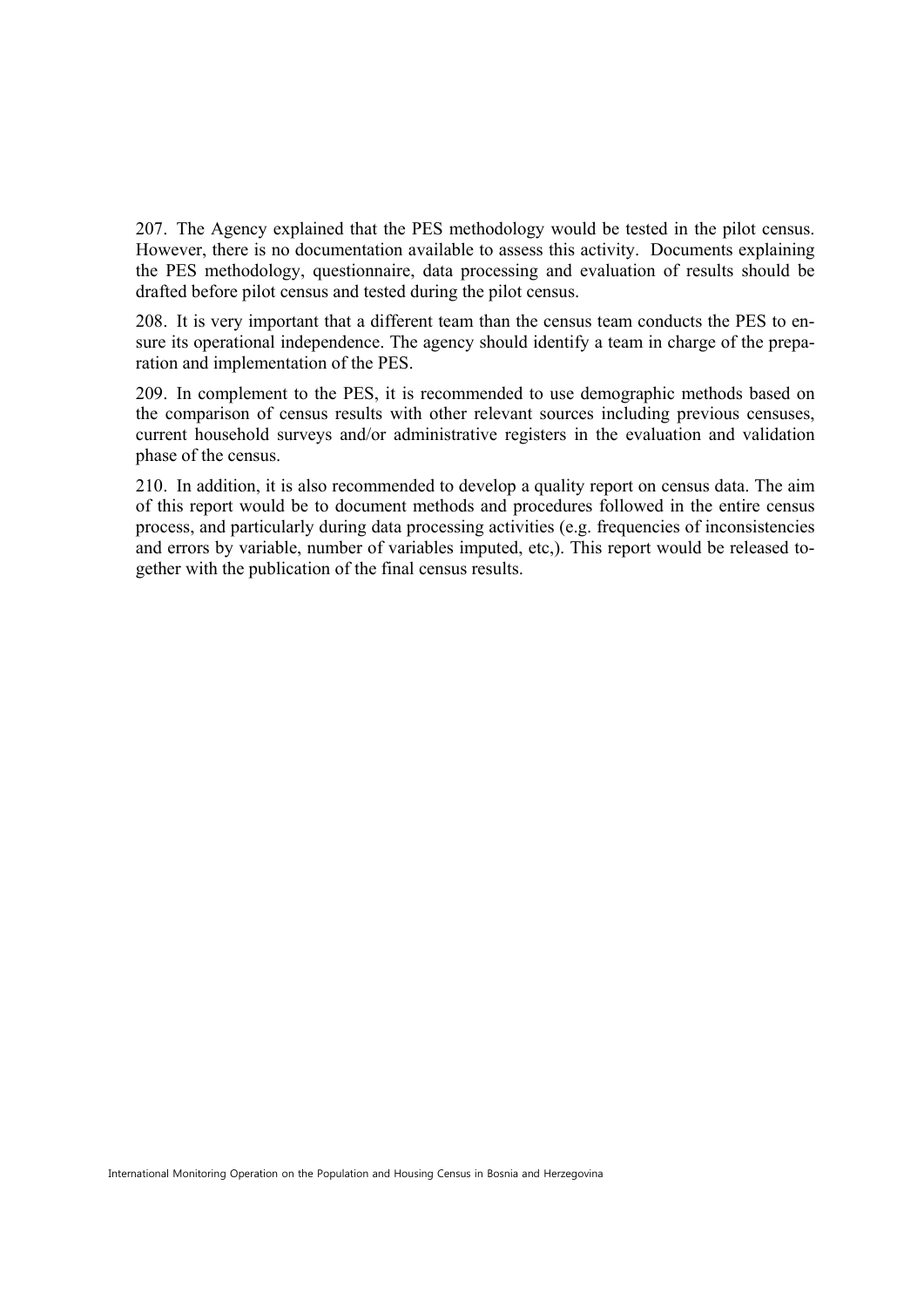# **ANNEXES**

#### **SUMMARY OF RECOMMENDATIONS BY ORDER OF PRIORITY**

#### **Short-term urgent recommendations**

- **Finance**: secure the multi-year census budget
- **Questionnaires**: finalize the questionnaires before the pilot census: review ethnic/religion questions, pre-test before the pilot census in all languages, validate layout with data capture company.
- **Cartography**: establish an inter-institutional group of experts on census mapping to take immediate actions on the definition of census spatial units and code schemes; the criteria to demarcate enumeration areas, procedures for quality control, border line between entities. Prepare an updated weekly timetable of activities on census mapping activities until October 2012.
- **Communication**: Carry out study on the knowledge, perceptions and attitudes to the census and to the national statistical agency. Begin building partnerships with civil society organisations, politicians and other stakeholders for the outreach activities.

# **Short-term less urgent recommendations**

- **Pilot Census**: prepare the pilot census in order test the complete organisation in the pilot census, including the role of census commissions, maps, training materials, PES and data processing. In the selection of areas where to conduct the pilot census, take into account the representation of the constituent ethnic groups in order to test the suitability of census questionnaires for all communities and include sensitive areas – e.g. entity border line communities, mixed areas etc. – to test some of the communication tools.
- **Enumeration**: develop precise instructions regarding the enumeration of persons living abroad.
- **Project Management**: Develop a detailed timetable for each statistical institution, as part of the general timetable, and follow up regularly its implementation, based on regular reports from the working groups and staff involved.
- Finance: organise the budget by sub-domain of the census breakdown each sub-domain into categories of expenses (staff, equipment…)
- **Enumeration**: prepare a detailed list of manuals and instructions to be drafted and to update the timetable accordingly.
- **Evaluation**: develop the methodology and materials for the PES to be tested in the pilot census.
- **Procurement**: list all procurement needs and evaluate the time needed for drafting the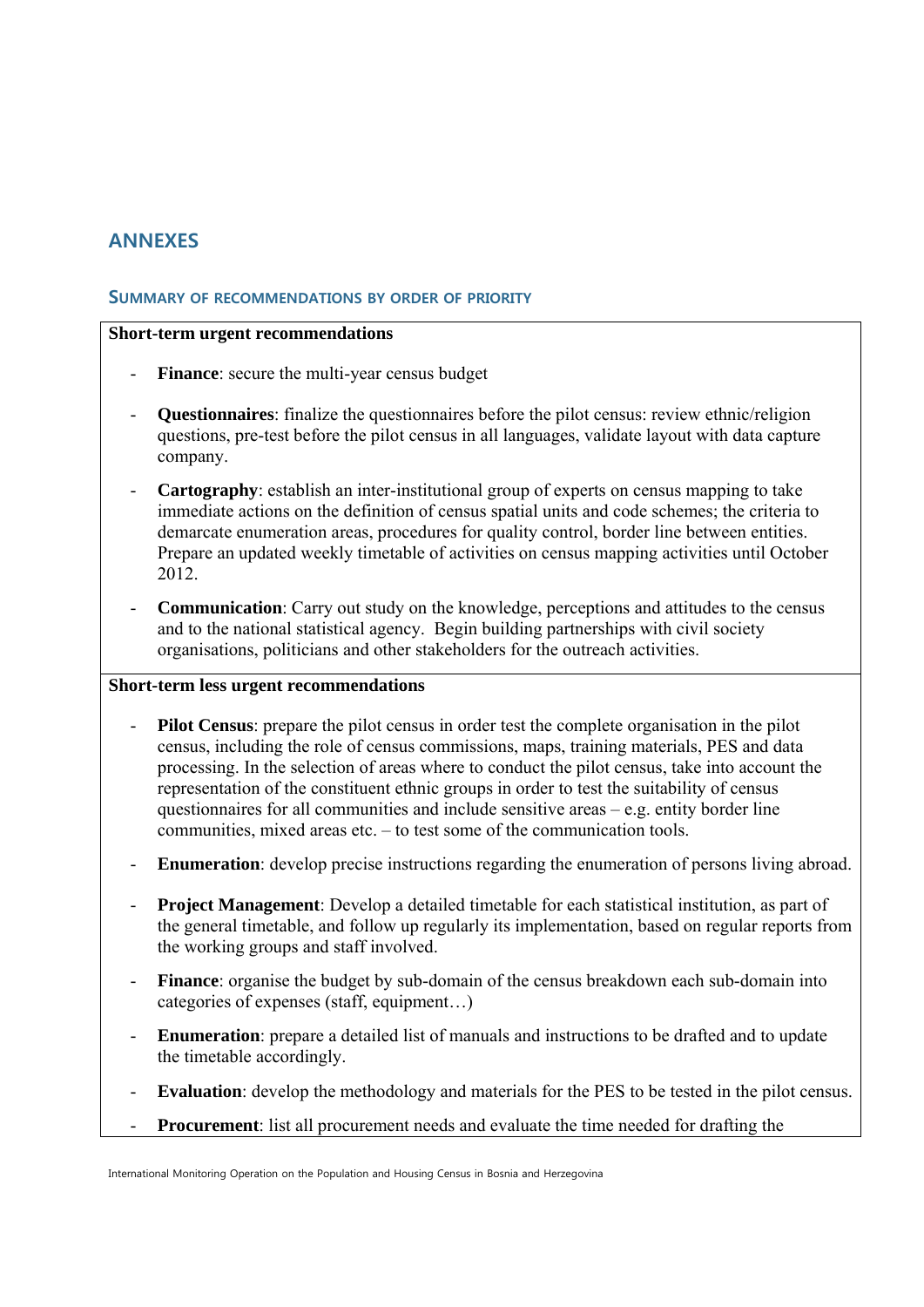- specifications and completing the process. In particular, procurement for printing should start as soon as possible and include clauses for emergency reprint.
- **Cartography**: draw an up-to-date inventory of cartographic materials for each municipality in both entities.
- **Communication**: based on the study conducted, develop a comprehensive evidence based communication and outreach strategy with defined objectives, target groups, methodology, tools, messages, timeline and budget. Prepare workshops for interested journalists
- **Logistics**: establish a Census Logistic groups.

# **Mid-term recommendations**

- **Risk management**: develop a risk management plan in order to identify possible risks and prepare solutions.
- **Staff**: Secure availability of staff for the preparation and the conduct of the census. Make provision to have enough reserve of enumerators from all ethnic communities residing in the unit of local self-governments.
- **Enumeration**: prepare comprehensive manuals for each participant in the census activities, not only describing the assigned tasks but also explain how and when the tasks are to be performed, inputs, deliverables and reporting. Include collection of information on refusals in the enumeration procedure. Develop a system for monitoring enumeration.
- Field organization: The line of responsibilities and line of reporting should be clearly stated and explained in the manuals for each participant in census activities.
- **Collective living quarters**: prepare a list of collective living quarters in both Entities, by municipality.
- **Data processing**: improve the capacity of the Agency to manage new technologies for data processing through well-organized training programme.

#### **Long-term recommendations**

- **Users' consultation**: identify categories of potential users and organise consultation of the users to determine demand for relevant products and services with suitable format and to adapt a range of products and services to meet current emerging needs.
- **Dissemination**: prepare a dissemination plan, considering online dissemination, thematic analytical reports, census atlas and micro data to meet the needs of different types of users.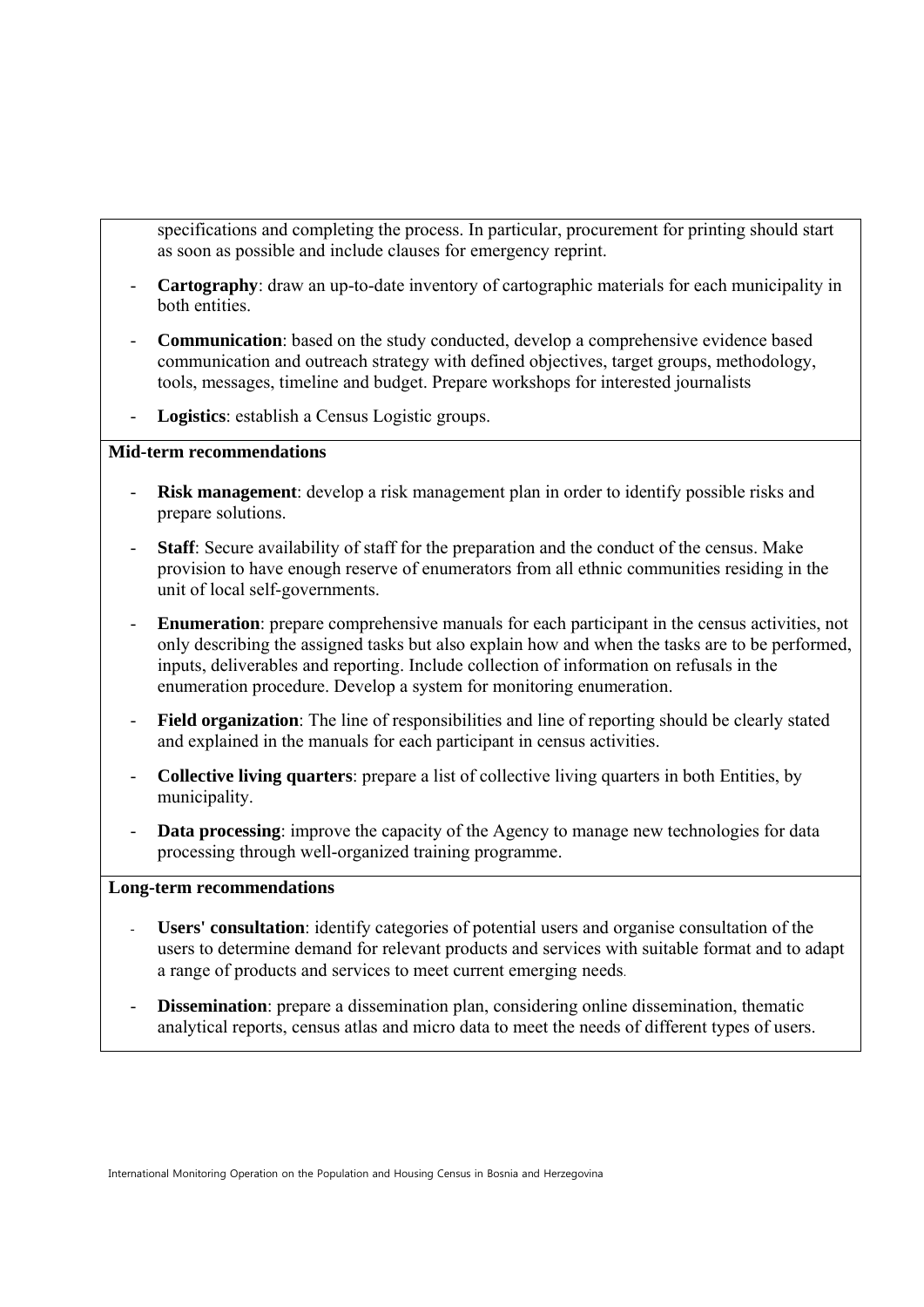#### **AGENDA OF THE STEERING COMMITTEE FIRST MISSION**

#### **23-26 April 2012**

*Sarajevo-Jajce-Banja Luka* 

| <b>Organisation</b> | Participant                         |                                             |
|---------------------|-------------------------------------|---------------------------------------------|
| Eurostat            | Susana Martins                      | Susana.martins@ec.europa.eu                 |
|                     | Jean Michel Durr                    | $\frac{\text{imdur}(a)}{\text{imstat.com}}$ |
| <b>Expert Team</b>  | Katerina Kostadinova<br>Daskalovska | katerina.daskalovska@gmail.com              |
|                     | Meryem Demirci                      | meryem.demircim@gmail.com                   |
|                     | Roberto Bianchini                   | bianchini. roberto@gmail.com                |
|                     | <b>Bent Noerby Bonde</b>            | bnb@african-communication.net               |

**Agenda** 

Sunday –  $22<sup>nd</sup>$  April – Arrival to Sarajevo

# **Monday 23- Sarajevo Sarajevo, Zelenih beretki 26 - Agency for Statistics of BiH, Room No 7, IV floor**

- 9.00 10.00 Meeting with the top management of the Agency for Statistics of BiH: Mr Zdenko Milinovic, director of the Agency, Ms Slavka Popovic, deputy director, Mr Fadil Fatic, deputy director and Ms Jasna Samardzic, head of international cooperation and EI department
- 10.00 12.30 Meeting with other relevant staff for the Census preparation (methodology, sampling, dissemination, cartography) and members of the Agency Census Bureau: Ms Nora Selimovic, head in the sector for demography and social statistics; Mr Edin Sabanovic, assistant director and Mr Enes Hadziefendic, head of the department in the sector for methodology and sampling; Ms Sevala Korajcevic, head of the environment, energy and transport department; Mr Milenko Stojanovic, head of labour market department; Ms Majda Hasanbegovic, assistant director, Ms Ivona Bulic and Ms Ljerka Bojic from dissemination sector;

International Monitoring Operation on the Population and Housing Census in Bosnia and Herzegovina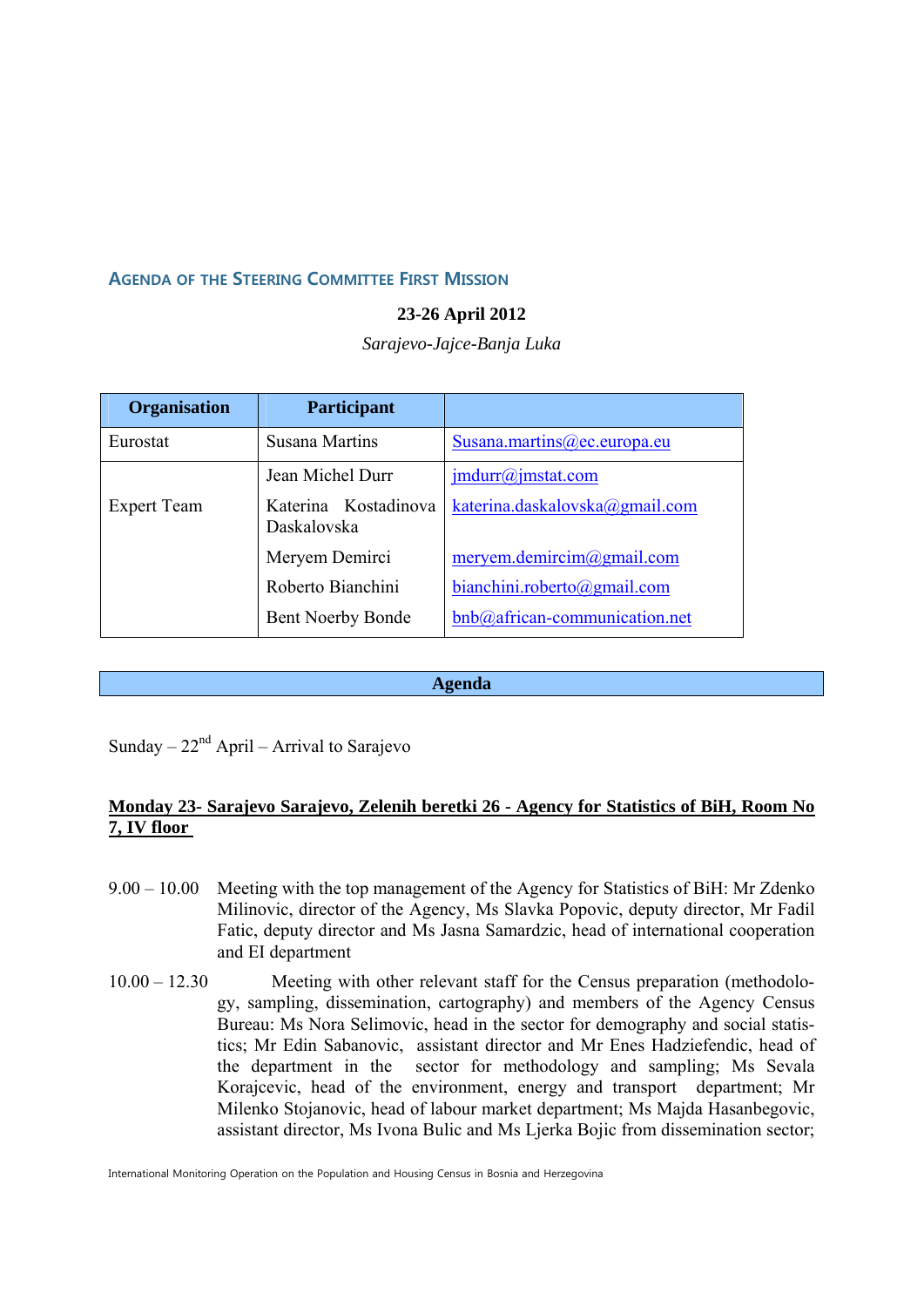Mr Bakir Sujoldzic, GIS specialist; Mr Admir Kulic, head in the ICT sector, Mr Sulejman Hasanovic, head in the ICT sector and Mr Amel Avdic, adviser in the ICT sector

14.00- 16.30 Continuation of the meeting

#### **Meeting Place – EU Delegation - Skenderija 3 A**

- 17:00-17:45 Meeting in the EU Delegation with:
	- Dr. Renzo Daviddi, Deputy Head of Delegation
	- Mr. Stefan Simosas, Head of Political Department
	- Ms. Dijana Sikima, Project manager

# **Meeting Place – CoE Office - Importanne Centar, Zmaja od Bosne 7-7A,**

18:00-18:30 Audio conference meeting – Management Group

# **Tuesday 24- Sarajevo,** *Zelenih beretki 26* **- Institute for Statistics of FBiH, Meeting Room, I floor**

- 9.00 10.00 Meeting with the management of the Institute for Statistics of Federation of BIH: *Ms* **Hidajeta Bajramovic** *, director,* Ms **Galiba Karacic**, *Executive Secretary* and Ms **Munira Zahiragic** , *assistant director*
- 10.00 12.30 Meeting with other relevant staff for the Census preparation: **Belmira Hadziabdic**, **Razija Bicakcic**, **Mirela Softic**, **Amer Kodic**, **Nusreta Imamovic**-**Kaljanac**, **Jasmina Konakovic**, **Senija Muhic**, **Mevla Softic** and **Arijana Muhic**
- 14.00- 16.30 Meeting with institutions relevant for the cartography in the Federation of BiH: Representatives of Administration for Geodetic and Real Property Affairs of Federation of Bosnia and Herzegovina:

Mr **Zeljko Obradovic**, director, and Mr **Nedzad Pasalic**, *assistant director* Travel to Jajce early in the morning on Wednesday 25

#### **Wednesday 25 – Jajce/Hotel Plivsko Jezero**

11.00- 17.00 Meeting with the IT and methodology working groups :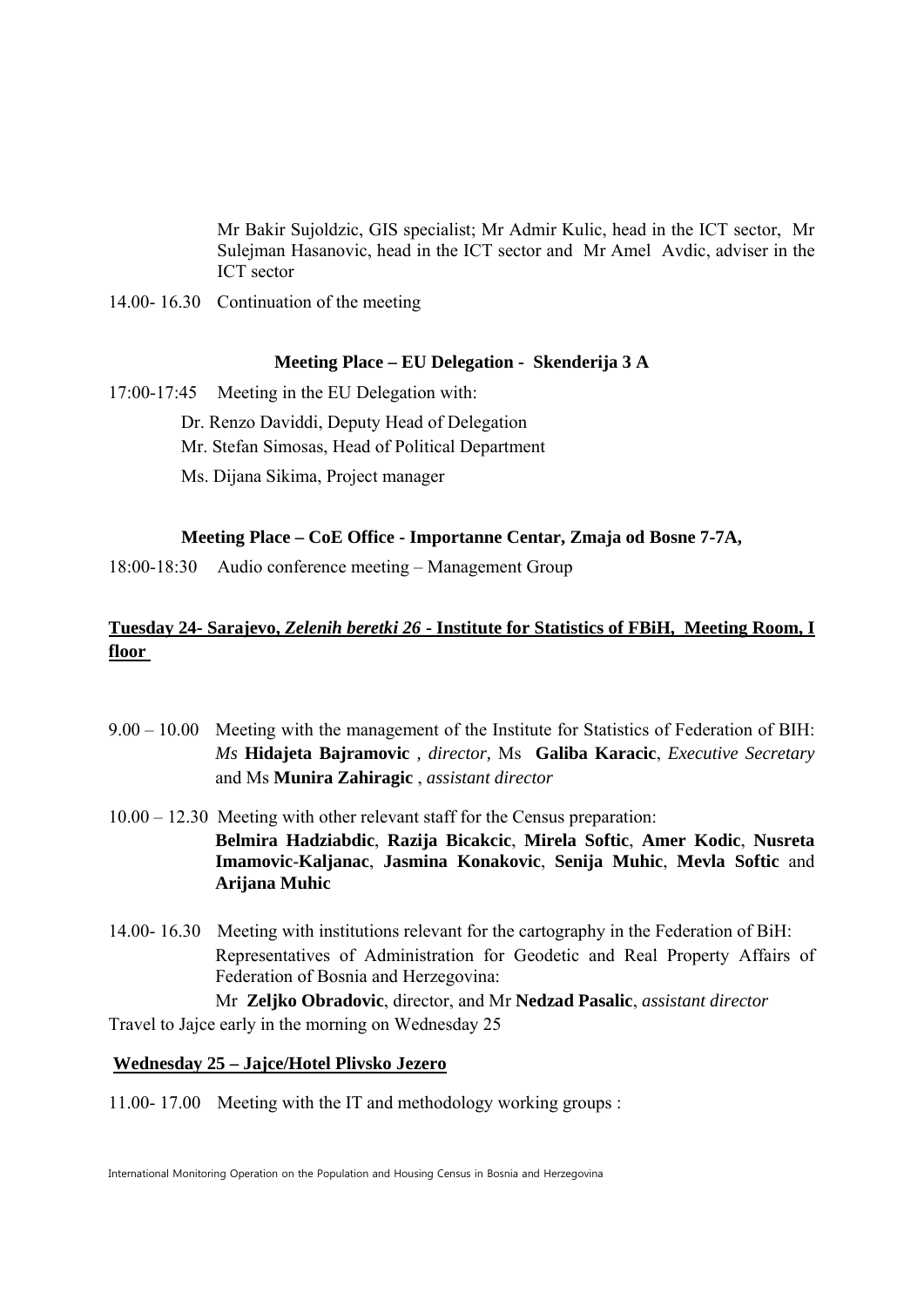# **Ms Nora Selimovic***,* **Mr Vladimir Mijovic***,* **Mr Admir Kulic***,* **Mr Amel Avdic** *(BHAS)*  **Ms Jasmina Velic***, ( FIS)*  **Ms Bogdana Radic***,* **Mr Rajko Vranjes** and **Mr Mladen Radic** (RSIS)

Wednesday afternoon: travel to Banja Luka

# **Thursday 26 - Banja Luka,Veljka Mlaðenoviæa 12d - Institute for Statistics of Republika Srpska**

9.00 – 10.00 Meeting with the management of the Institute for Statistics of Republika Srpska: Mr **Radosav Savanovic**, *deputy director*, Ms **Bogdana Radic**, *assistant director*, *sector for population statistics, education, social statistics* and judiciary; (**Ms Milka Miholjcic**, *head of population statistics department)*; Mr **Radoslav Latincic**, *assistant director, sector for information technologies and publications*

10.00 – 12.30 Meeting with other relevant staff for the Census preparation – **Ms Milka Miholjcic**,

> *head of population statistics department*; **Ms Dara Petkovic**, *specialist in the population statistics department*; **Mr Dean Arezina**, *specialist for censuses and population projections*; **Mr Vladan Sibinovic**, *head of department for development of the publications data bases and statistical publications*; **Mr Mladen Maric**, *head of the department for data entry, development of applications and administration of data bases*.

14.00- 16.30 Meeting with institutions relevant for the cartography in Republika Srpska – Representatives of Republic Administration for Geodetic and Real Property Affairs of Republika Srpska: **Mr Dragan Macanovic**, *assistant director for geodetic affairs* and **Mr Velibor Vitor**, *head of GIS and ISU department;*  Representatives of RS Institute for Statistics: **Mr Radoslav Latincic**, *assistant director, IT technologies,* and **Ms Natasa Dragic***, specialist for spatial units register and GIS* 

Travel to Zagreb